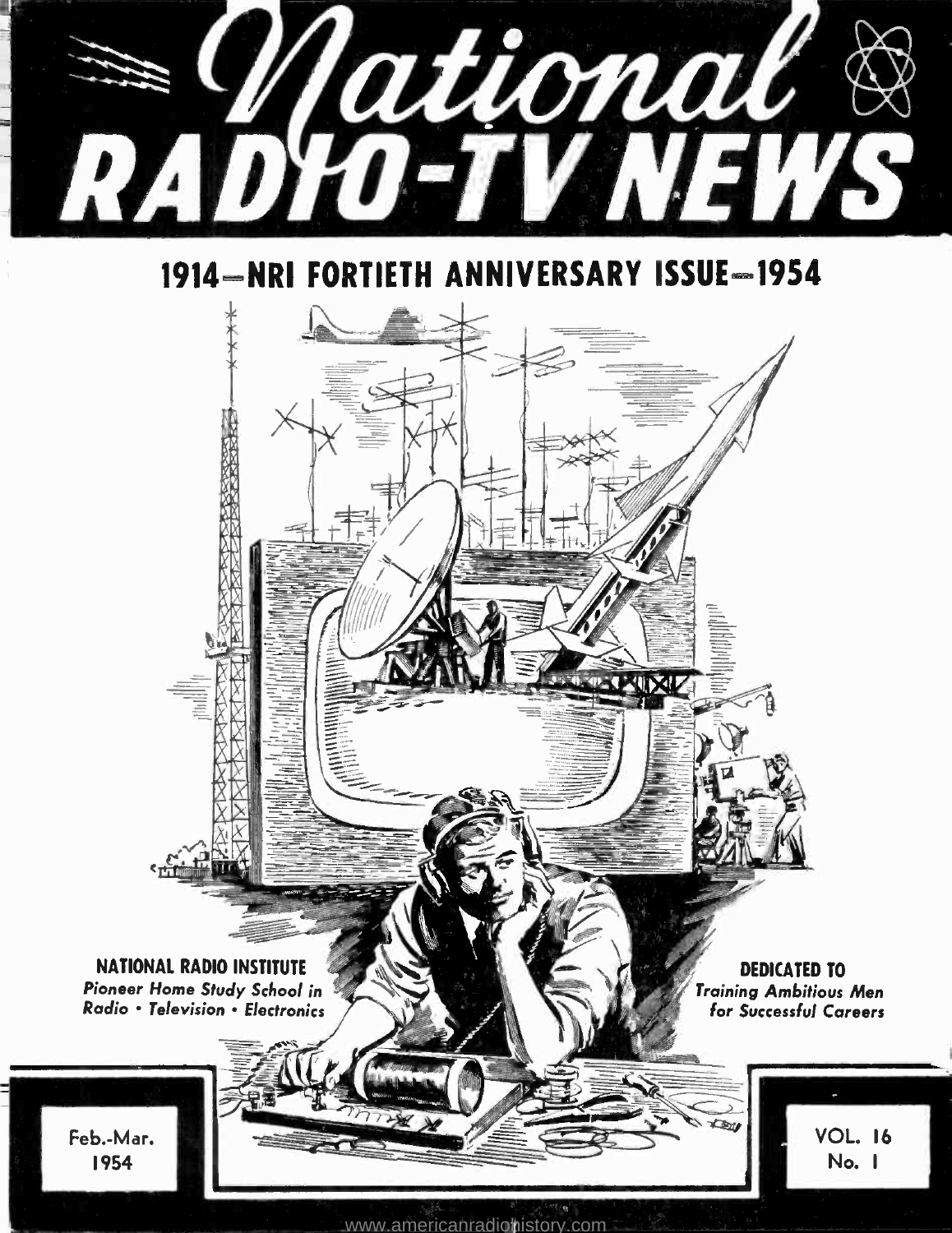

LET THESE WORDS BE WRITTEN IN GRANITE WHERE ALL MAY SEE-"A GOOD NAME ENDURETH FOREVER."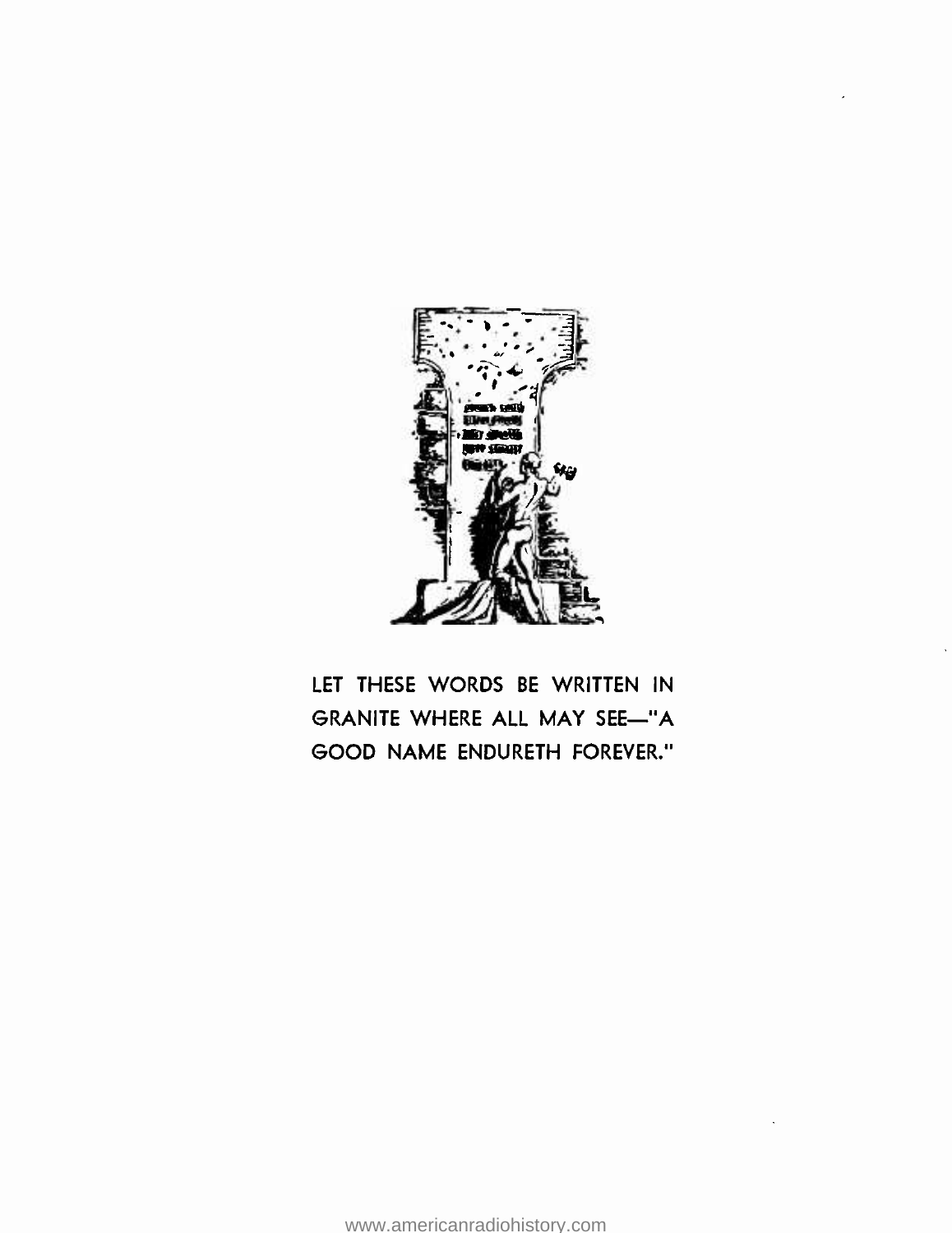

John H. Battison

 $1914$  when Radio was referred to as "wire-These were the "good old days"less" most of the time—when only the stout-<br>hearted dared walk into the room of a Radio fan and risk jarring the "cat's-whisker" off the less operator named David Sarnoff (now Chairlong-sought-for sensitive spot on the galena man of the Board of RCA) who was listening in crystal—when tubes were so microphonic that a a New York City skyscraper.<br>heavy footstep anywhere in a house sounded like thunder in the phones—when practically all broadcasts were in code, and many a tense midnight listener mistook static for voices from out in Europe this year, and amateur licenses the moon or Mars. "Bloopers." those unforget- were suspended in practically all foreign counthe moon or Mars. "Bloopers," those unforget-<br>able regenerative receivers developed by De tries. American amateurs listened with suspicion<br>Forest in 1912 and Armstrong in 1914, were just to German Radio stations in this co becoming known among experimenters; these found at least one to be sending code reports on sets acted like miniature transmitters during tuning, causing howls in neighboring receivers for blocks around. Loudspeakers existed only in the dreams of inventors; listening was done with headphones, and crushed and aching ears were the reward for perseverence.

The two-element rectifier tube had been invented by Fleming in 1906, and De Forest had records in 1907. Only a handful of experimenters added a grid to this tube in 1909. Pickard had heard these first "canned" programs, and these added a grid to this tube in 1909. Pickard had heard these first "canned" programs, and these perfected the crystal detector in 1907, and it was were more interested in DX (distant) code refor many years the most popular of all detectors. Of course, Marconi had in 1901 amazed the world by broadcasting the letter "S" from Poldhu, England, to Saint Johns, Newfoundland. Our own NAA in Arlington, Virginia, went on the air in 1913 with a 100 kw. spark transmitter operating on 6,000 meters. About this same time Nauen, Germany, began broadcasting on 16,900 meters or about 18,000 cycles (just above the audio band), and station  $FL$  atop the Eiffel  $1915$ <br>Tower in Peris began broadcasting on 10,000 Tower in Paris began broadcasting on 10,000 meters. Many an oldtimer still remembers tuning in these stations with a crystal set having

# ROMANCE OF RADIO AND **TELEVISION** 1914 TO 1954

## By JOHN H. BATTISON

NRI Director of Education

huge tuning coils and an aerial hundreds of feet long. The Titanic had crashed into an iceberg in 1912, with Radio summoning assistance and bringing news of the disaster to a young wireless operator named David Sarnoff (now Chair-

It was in 1914 that Hiram Percy Maxim founded the American Radio Relay League. War broke out in Europe this year, and amateur licenses to German Radio stations in this country and allied shipping to German submarines; recordings of the messages, turned over to the Secret Service, resulted in confiscation of this station.

Broadcasting of entertainment-even of grand opera with Caruso singing-was now several years old,--the De Forest Radio Telephone Company had started things off with phonograph<br>records in 1907. Only a handful of experimenters<br>heard these first "canned" programs, and these<br>were more interested in DX (distant) code re-<br>vere more interested in DX (distant) unrecognizable music.

Few people even dreamed of the vast entertainment possibilities of Radio during these days. James E. Smith founded the National Radio Institute in this year primarily to train men for careers as wireless operators on land and sea.

Human voices leaped across the Atlantic for the first time in history; a radio-telephone conversation between radio operators at Arlington, Virginia, and the Eiffel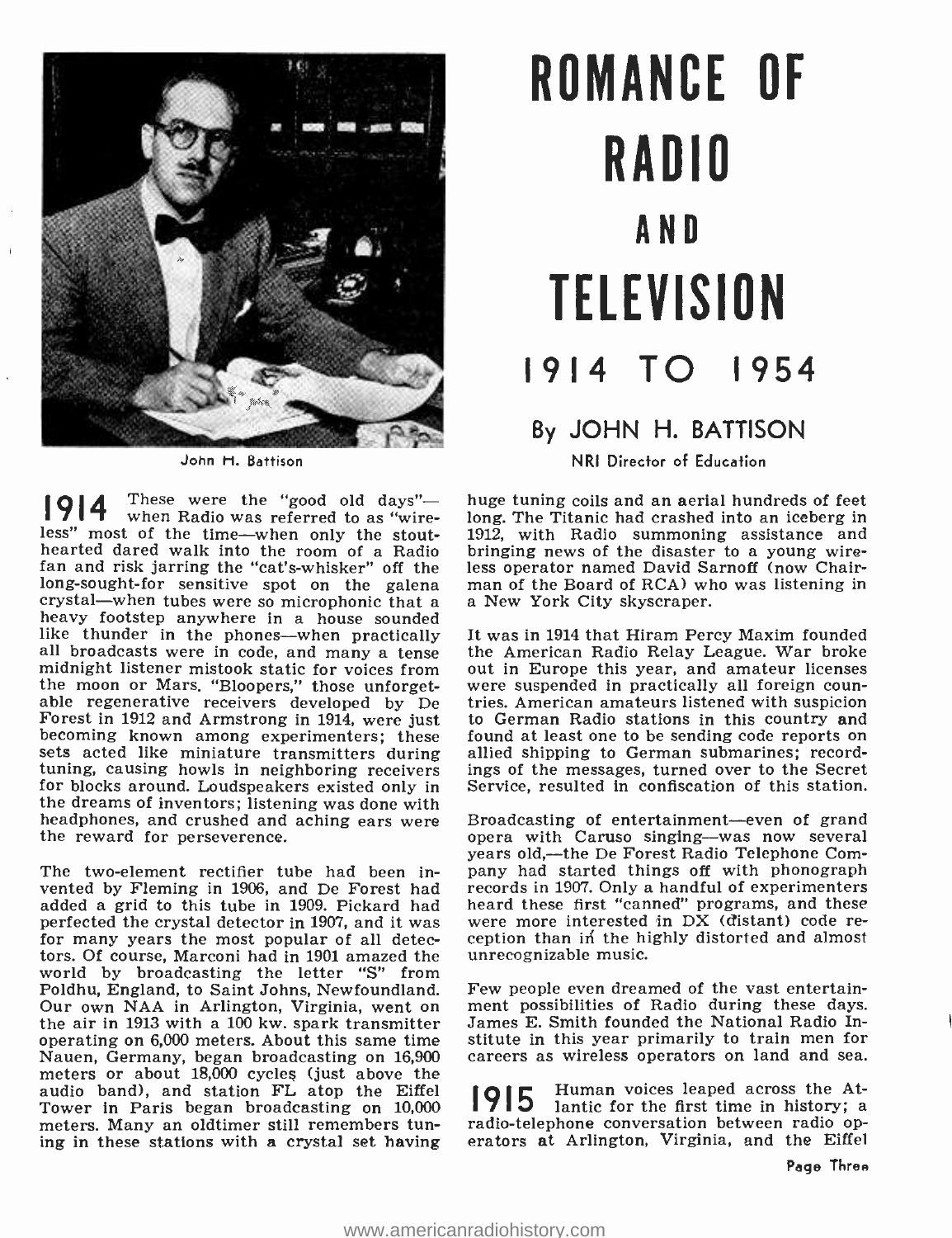Tower in Paris was also heard by listeners in Honolulu. More and more ships were being equipped with wireless, creating a demand for trained wireless operators. The ability of Radio to save lies at sea in time of disaster was demonstrated forcefully again and again.

**916** America was doing its best to keep despite the sinking of the Lusitania by a German submarine in 1915. Wireless was adopted by the New York Police Department as a means of combatting crime. Across the seas, wireless telegraphy was made compulsory this year on all British vessels over 3,000 tons. Naval vessels of all countries were rapidly being equipped with transmitters and receivers.

amateur Radio enthusiasts pulled America entered the World War. All down their antennas and packed away their Radio apparatus in observance of a Government order. Many answered the Navy's call for volunteer wireless operators, and by the end of the members were in service as operators and Radio technicians. All activity in Radio during the war was concentrated in the various divisions<br>of the Covernment and among Badio manufac. Ian mail and requests for favorite recordings. of the Government and among Radio manufacturers who were making equipment for the Government.

**1918** activities of the U.S. Signal Corps in Radio played an important part in the France, as well as in maneuvers of the U.S. signal Corps in State State in The Prance, as well as in maneuvers of the U.S. Story factory in Pittsburgh. This station, even-<br>Nevy Pedia principles wave annihed to submatically Navy. Radio principles were applied to submarine- detecting apparatus for the first time. Radio technicians became an established unit of dential election returns on November 2, 1920,<br>Il S, armed forces doing all repair work on followed by a report of Harding's election. Some U. S. armed forces, doing all repair work on Radio apparatus. Tube manufacturers were making special hard (high-vacuum) tubes for the Navy, and somehow these tubes got out to the public shortly after the end of the war. Their ment for the home, and receiver sales sky-<br>superior performance doomed the former gas-<br>cocketed upward. Navy multi-range receivers eous or "soft" tubes as amplifiers, although the soft detector was to reign supreme for some years to come.

The war was over! All bans on Radio<br>were removed and amateur Radio was re-established as a hobby. Spark transwas re-established as a hobby. Spark trans-<br>mitters were being junked in favor of vacuum spent about \$2,000,000 this year, not for complete tube oscillators, and more and more hams gave sets but rather for parts with which to build up C. W. for phone operation. Scores of com-<br>their own crystal sets, small vacuum tube remercial wireless stations were built in this coun-ceivers, and transmitters. The first Armstrong try; most of them used the famous Alexander-superheterodyne circuit was announced. Amasson alternator, which was simply a hug generator capable of producing A. C. powers up to 300 kw. at frequencies over 100 kc. These alternators fed power directly to the transmitting antenna.

It was during this year also that Dr. Frank Carpentier prize fight broadcast made a hit;<br>Conrad of Westinghouse broadcast phonograph Radio had a sudden flurry of activity, with records over a home-made transmitter in his garage in Pittsburgh, getting an avalanche of



From this small beginning in 1920 grew the 50,000 watt broadcasting station of KDKA and KDKA-TV.

Westinghouse officials were amazed at this interest in Radio.

Westinghouse built its first transmit-<br>ter in a little shack atop its nineamazed the world with a broadcast of presi-<br>dential election returns on November 2, 1920, two thousand newspapers began printing KDKA programs regularly; Radio was being acclaimed everywhere as the newest form of entertainment for the home, and receiver sales skyleft over from the World War were being sold to the public at this time, as also were receivers using honeycomb coils. "C" batteries made their appearance, pleasing the public because they cut down plate current and made "B" batteries last longer. Receiving tubes were hard to get, and spent about \$2,000,000 this year, not for complete sets but rather for parts with which to build superheterodyne circuit was announced. Amateurs immediately began experimenting with its circuit.

1921 went on the air and soon was broad-Station WJZ (now WABC) at Newark casting regular bedtime stories. The Dempsey-Radio had a sudden flurry of activity, with hardware, stationery, drug and even millinery stores selling commercial receivers or mechan-

Page Four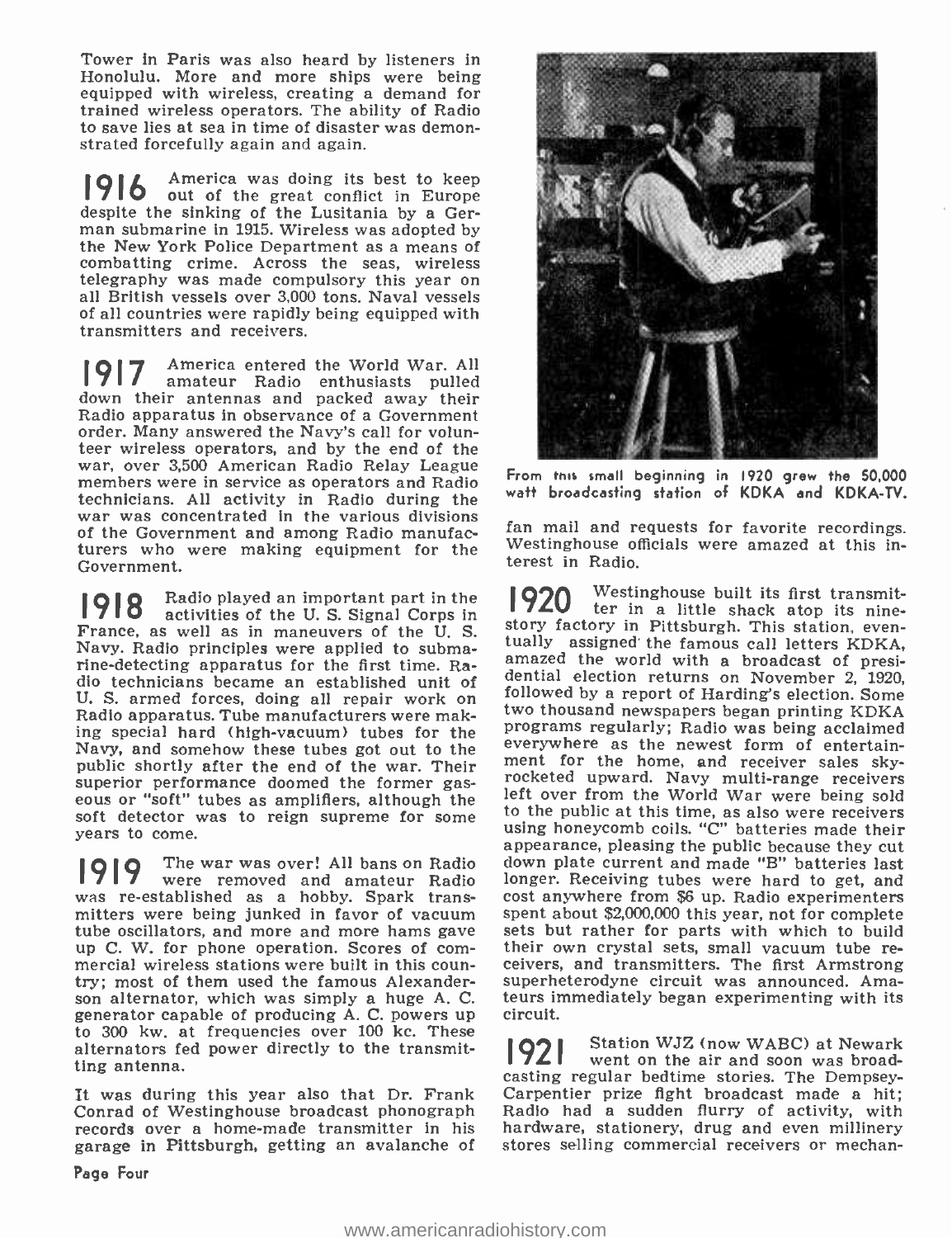dising the handiwork of a mechanically-minded<br>son or kid brother. Horns with places for attach-<br>ing headphones were offered at \$10 and up; glass and wooden bowls were also widely used to boost the sound output of headphones and permit groups of persons to listen. Attachments for  $\log$  1924 holding phone units against the tone arms of phonographs were being sold this year. Signal strength was measured in terms of "can hear it with phones on the table."

Broadcasting stations were springing up like toadstools; while there were only 5 in December tween 200 and 550 meters, since licenses did not of the previous year, 532 more had gone on the specify any definite operating frequency. Highof the previous year, 532 more had gone on the air by September, 1922. More than 20,000 dealers power transmitting tubes were not available, rushed madly into this entrancing new field, and and the power radiated by each of these early rushed madly into this entrancing new field, and thousands more started manufacturing Radio apparatus. The majority of these received badly burned fingers toward the close of this year, when intense competition knocked the bottom out of prices. In New York, Chicago and elsewhere, cut-price Radio centers started up, ofwhere, cut-price Radio centers started up, of- The receivers being turned out by manufacturers<br>fering the stocks of financially embarrassed and were becoming more and more complex. By the bankrupt Radio manufacturers at mere fractions of the original prices.

1922 WGY and WEAF (now WNBC) went **922** on the air, with WEAF making history by offering its facilities to advertisers. Major Armstrong announced his super-regenerative technical equipment in transmitters was being<br>loop receiver, a 3-tube circuit which amplified installed and maintained by trained factory exsignals over 100,000 times with "nary a bloop or squeal."

Magnavox came out with a deluxe electrody-<br>namic horn type loudspeaker. The Hartley re-<br>generative receiver circuit was popular with ex-<br>perimenters. Practically every high school stu-<br>dent of the time had a crystal receiv hours jiggling the little coil of wire called a "cat's-whisker," to get a signal into the headphones. What a thrill it was in those days to clamp on the headphones, tune the receiver, and scratch the crystal for half an hour to hear a station 25 miles away!

Neutrodvnes took the country by storm. These sets didn't squeal, and you could actually get a station twice in succession at the same dial setting-sometimes!<br>President Harding had one of these receivers in  $\bigcap$ President Harding had one of these receivers in-<br>stalled in the White House. Other popular receiver circuits included regeneratives and ultra-<br>dynes; popular tubes were the 201A's, the 171A's and the UV199 "peanut" tubes. Vacuum tube<br>receivers had replaced crystal sets, except possibly among the high school exnerimenters. Loudspeakers had come to stay. Set manufacturers prided themselves on the assortment of coating of coil "dope," on the theory that this knobs and gadgets which decorated receiver<br>panels, but already the public was calling for a single-knob control. Women resented the un-<br>sightly batteries, and inventors worked day and night to find some means of operating receivers from ordinary light socket power. Radio re-

ceivers became obsolete in from three to six months during these days, with even the larger companies selling surplus stocks at half-price and lower to clear the shelves for new models.

1924 President Coolidge's cat, presumably wandering in search of some errant love, was sought for and found by Radio, with newspapers making much of the story. Over 1,400 broadcasting stations were now pumping programs into the American ether; each station took any frequency it pleased in the band between 200 and 550 meters, since licenses did not power transmitting tubes were not available, stations was even less than that consumed by the average one -slice electric toaster. Daily broadcasts of Major League baseball games began this year, making a hit with fans.

were becoming more and more complex. By the thousands, an eager public snapped up super-<br>heterodynes, reflex sets, T.R.F. receivers and neutrodynes, and immediately there arose a need for skilled men to service these complex crea- tions. Earlier receivers had been so simple that they seldom required servicing, and the real perts, many of whom were NRI men. To meet the public demand for repairs on ailing receivers, Radio dealers began hiring men especially for servicing work—and thus a new profession was born. Early servicemen sweated over burned-out A.F. transformers in the famous De Forest Model D-7 self-contained loop receiver which with four tubes and a crystal detector in a reflex arrangement gave seven stages of amplification. In the equally famous RCA "portable" superheterodyne, the honeycomb coils and the extremely fragile type 199 tubes were going bad and creating profitable service calls. Western Electric came out with a magnetic horn loudspeaker, and this was soon supplanted in popularity by magnetic cone loudspeakers, some more than three feet In diameter.

**1925** Radio coils reached a peak in unique design; set builders had to choose between standard solenoid coils, pancake coils, spider -web coils wound on forms like the spokes of a wheel, honeycomb coils, toroidal or doughnut-shaped coils, binocular coils, bank-wound coils, random-wound coils and even figure-ofeight coils. Coil forms were often removed after the windings were cemented together with a would reduce losses. The Raytheon cold-cathode gaseous type BH rectifier tube was perfected this year. Over -production of receivers was a chronic complaint in the Radio industry, with hundreds of manufacturers plunging foolhardily into production schedules which inevitably resulted in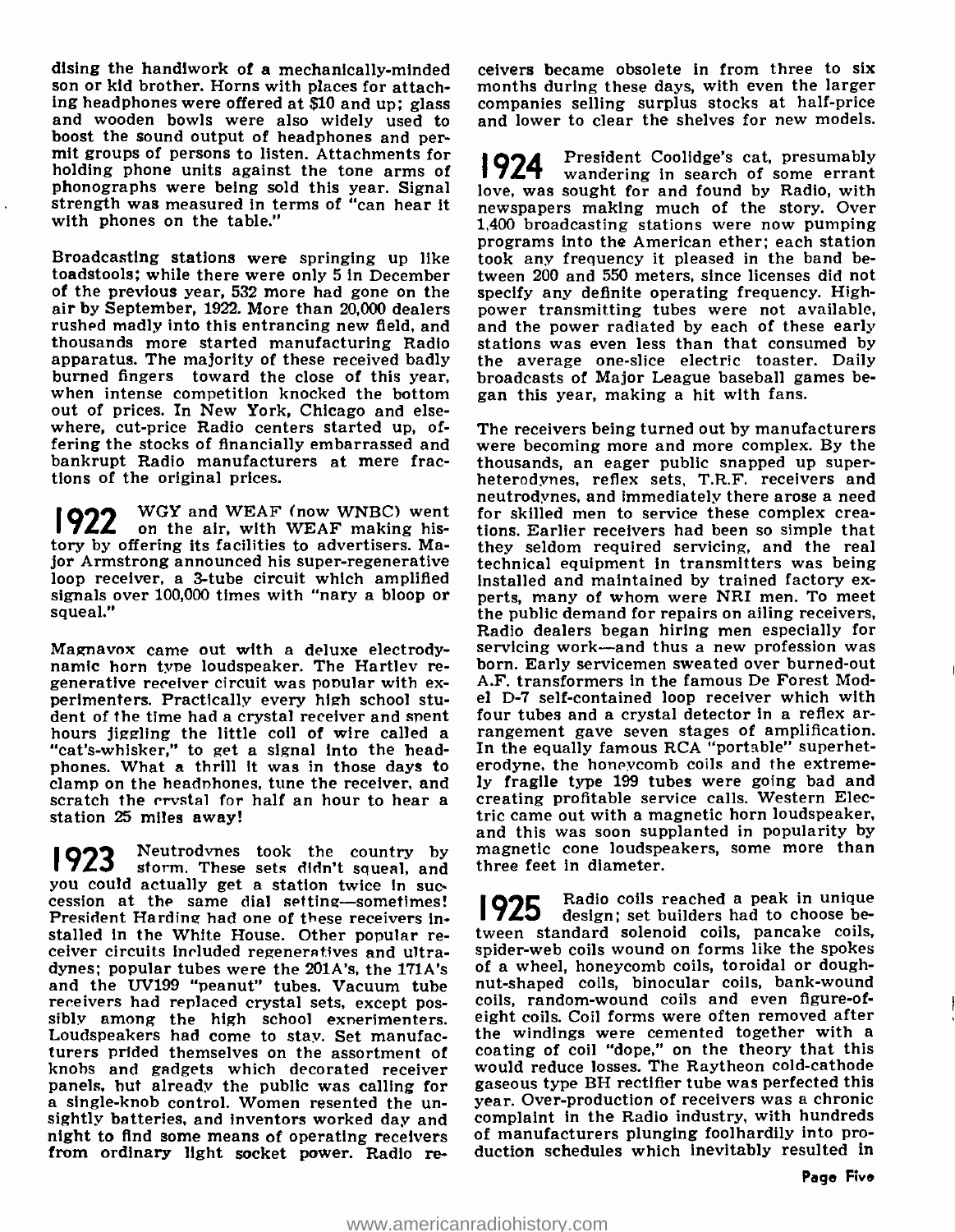bargain sales, receiverships and bankruptcies. Radio was now well estab-<br>lished and so intriguing was this new entertainment to the public that each new improvement was received with open arms by all who could dig up the necessary money.

The first all-electric sets 1926 timidly made their appearance, mostly with T.R.F. circuits and separate power packs. The "tinker"<br>type of serviceman, seeing the array of chokes, filter condensers and voltage dividers in the power pack, silently dropped out of the picture. "B" eliminators became popular, with the type 80 tube sharing honors with the Raytheon BH tube as the rectifier in<br>these units. The famous Browningstill had to choose five separate items a table model cabinet; 2. A loud-<br>speaker; 3. A set of tubes; 4. An "A," "B," and



experiments. This photo was taken about 30 years ago.

"C" battery eliminator pack; 5. A suitable table or cabinet.

order to drown out rival broadcasts. Whistles and increases; it then assigned channels and and heterodyne squeals were heard on almost powers so that interference between stations every program. This year also marked the start of the National Broadcasting Company, the first network of stations.

In England the British Broadcasting Company was granted a Royal Charter. Its license to broadcast contained only one important restriction, namely, that no money could be accepted from outside interests; in other words, there was to be no commercial sponsorship of Radio proto be no commercial sponsorship of Radio pro-<br>grams. Broadcasting in England was to be paid satisfactory either for commercial use or for<br>for by the manufacturers of Radio equipment, entertainment, RCA put out the famous R from owners of receivers.

**1927** Television was the big topic of dis-<br>were being sold in kit form and as complete sets by Jenkins, Baird, Freed-Eisemann and several others. These sets used elaborate scanning<br>discs and neon crater lamps, with the same<br>scanning scanning discs and photoelectric cells at the transmitters. Mechanical television systems reached the peak of their popularity this year, and even telephone television was tested out (two persons could see as well as talk to each other  $\frac{p_{\text{en}}}{p_{\text{out}}}$  even though separated by many miles, but the  $\frac{1929}{929}$ quality of the image was very poor).

A U. S. Court decided that the Secretary of Commerce had no power to regulate broad-<br>
casting -only the power to issue licenses. This around the corner. The Federal Radio Commis-<br>
decision made Radio broadcasting even more A super-abundance of stations forced manufacturers to sacrifice tone quality and fidelity to sharp tuning in order that interfering stations could be tuned out. Sales of Radio receivers reached a new low; the public sat back, waiting, aware that perfected A.C. sets were just sion was established by the Government to clear up the chaos among transmitters. The first act of this Commission was to revoke all broadcasting licenses; it then assigned channels and was at a minimum, and reduced the number of stations as well. The Columbia Broadcasting System was started. Single dial receivers be- came a reality, with the Kolster Six as one of the early leaders. The McCullough A.C. tube was announced.

> **928** Attempts were made to bridge the 7 Atlantic Ocean using mechanical telesatisfactory either for commercial use or for entertainment. RCA put out the famous Radiola 17, an A.C.-operated receiver. Diode detectors began to receive consideration among set designers. Types 226 and 227 tubes with A.C. heaters were released by tube manufacturers and immediately snapped up by set manufacturers. The typical A.C. T.R.F. receiver of this day used type 226 tubes in the R.F. and A.F. voltage amplifier stages, a 227 tube as detector, a 71A tube in the output stage and an 80 in the power pack. A.C. screen grid tubes were announced the latter part of this year, with the 224 leading the list. Next came variable mu tubes and power pentodes.

The Majestic receiver line, with sev-<br>eral styles of console cabinets from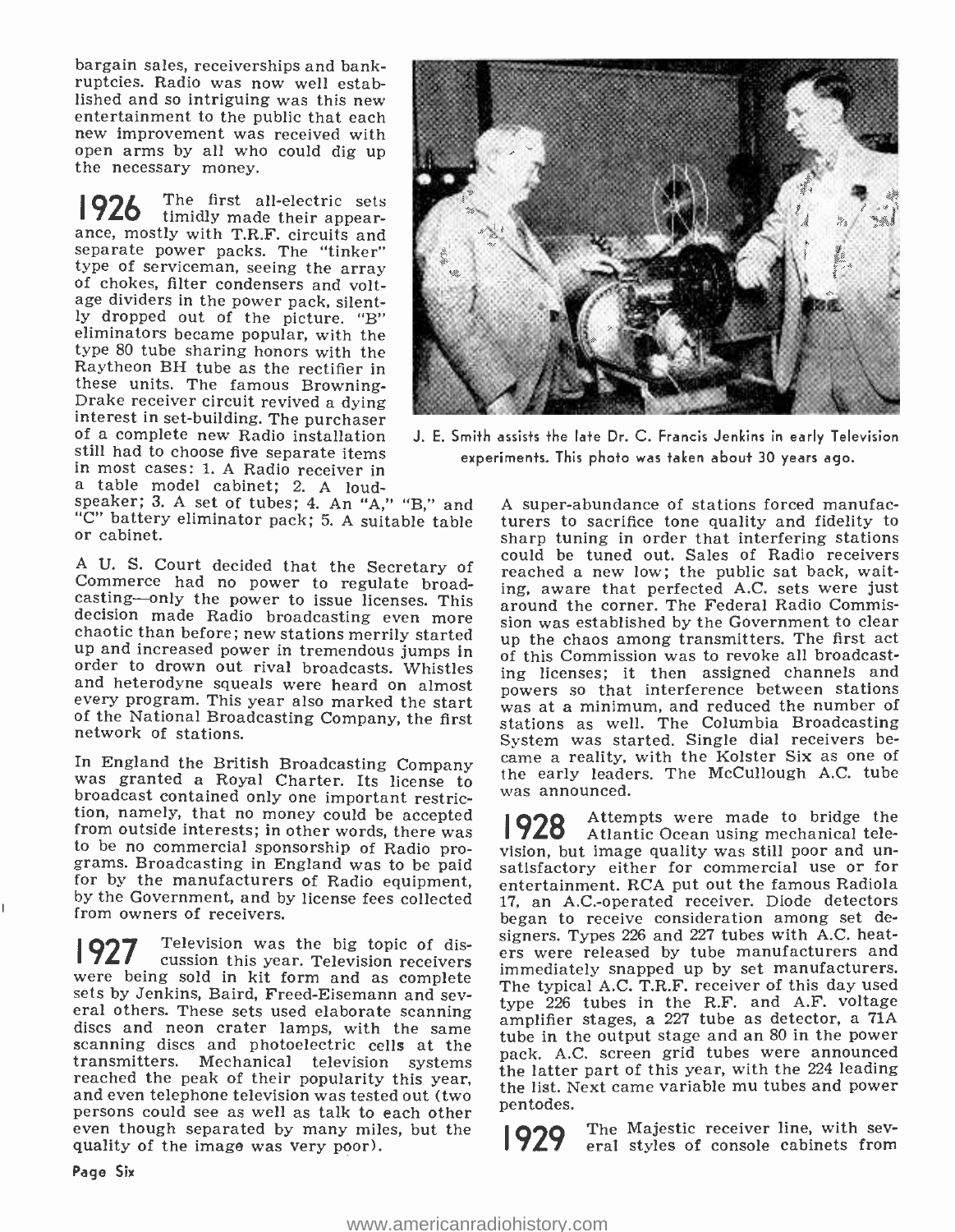which to choose, was the hit of the year. Majestic sets, with their characteristic deep bass response, met with instant popularity, and a few are still in use today. An estimated  $110,000$  | 933 people were employed in the Radio industry this year.

The Radio manufacturing industry underwent<br>an inevitable upheaval this year. Important manufacturers, Another feature of the year was<br>Padio patents hed been seattered among many the Philco inclined sounding board. Radio patents had been scattered among many holders; patent rights were being openly violated and infringement suits were common. The |934 Radio Corporation of America, organized shortly after the war in order to keep control of the cured control of the important Radio patents, and granted licenses for these to other manu- facturers, who could then build receivers without fear of litigation.

1930 The T.R.F. circuit still reigned su-<br>supers were being made. Interest rose in short-<br>1935 wave reception among the listening public; to meet this, manufacturers began putting out short-wave converters which changed an ordinary T.R.F. receiver to a short-wave super-<br>heterodyne. Plug-in coils for changing bands heterodyne. Plug-in coils for changing bands of<br>were replaced with band-changing switches 100 about this time, but the average Radio set pur- chaser was content with broadcast band reception and scorned the complicated all-wave re-<br>ceivers. The National Carbon Company this year ers,<br>brought out a 2-volt air cell battery for farm sets. Radios; this battery required no recharging and<br>had a life of about one year as a filament sup-<br>nly Experimental television broadcasts with 1936 had a life of about one year as a filament supply. Experimental television broadcasts with mechanical systems were begun by the British Broadcasting Company this year in the 500- 1600 kc band.

**1931** RCA brought out the Radiola 80, one of the most famous of all Radio receivers; it was a 9-tube A.C. superheterodyne, and did more than anything else to start the super on its sudden climb to the throne as king of receiver circuits. The first midget receiver to attract widespread attention, the Jackson Bell<br>set, came out this year; it heralded the flood<br>of midget receivers which still continues today. set, came out this year; it heralded the flood<br>of midget receivers which still continues today. This year just about marked the end of the set-<br>building boom which had started back in 1922; receivers built at home from kits gave way to er to re-establish communication with isolated<br>communities. Portable and police radios were manufactured sets.

1932 Automatic volume control was intro- in<br>1932 duced to make single dial receiver say control more nearly possible and make reception more enjoyable by compensating for fading. Manufacturers, seeking ways and means of Events of the Presidential Inauguration were<br>overcoming the summer slump in the Radio busi- broadcast to the world over one of the largest overcoming the summer slump in the Radio business, began giving considerable attention to radio hook-up in history, with a number of NRI auto Radios. The auto sets sold this year re- men at the controls in Washington. Features of quired separate "B" batteries or a dynamotor, as well as a separate loudspeaker. Remote tuning

controls were provided right from the start, however.

Police Radio installations became an important factor in the war on crime, creating new jobs for Radio operators. Remote trol unit to receiver, was featured by some

All-wave receivers which actually brought in foreign short-wave stations were the hit of the year. Among broadcasters the big news was WLW's boost in power to half a million watts under an experimental license. It was this year, too, that Admiral Byrd isolated himself for several months in a cabin<br>123 miles south of Little America, with Radio as his only means of contact with the rest of the world.

**1935** Interest in television was reborn with the announcement of the Zworykin iconoscope and the Farnsworth image dissector tube for cathode ray television. Sensation of the year was the introduction of metal tubes. Radio broadcasting stations alone had a payroll of \$21,491,000, and Radio technicians installed 1; 100,000 auto Radios. All-wave antennas were developed for the new foreign-station receivers. All-wave signal generators and cathode ray oscilloscopes were brought out by manufacturers, to assist servicemen in repairing the new

Automatic tuning was the big new feature in the receivers announced during the fall of this year; most of the early sets also had automatic frequency control. Approximately 8,000,000 receiving sets were sold this year. Philco made a few cathode ray television receivers for experimental purposes, and other laboratories worked feverishly on cathode ray television development. An estimated 3,000,- 000 automobiles were equipped with auto Radios at the beginning of this year, and three out of four families in this country had home Radios.

1937 Floods in the Ohio River Valley dis-rupted communications and made thousands homeless. Radio jumped into service; broadcast stations and amateurs joining together to re-establish communication with isolated installed in boats, which were directed by radio in their rescue efforts. Hundreds of lives were saved by the unceasing day and night efforts of radio operators and announcers.

Events of the Presidential Inauguration were radio hook-up in history, with a number of NRI the new radios were cathode-ray tuning eyes, slide-rule tuning dials and sleekly veneered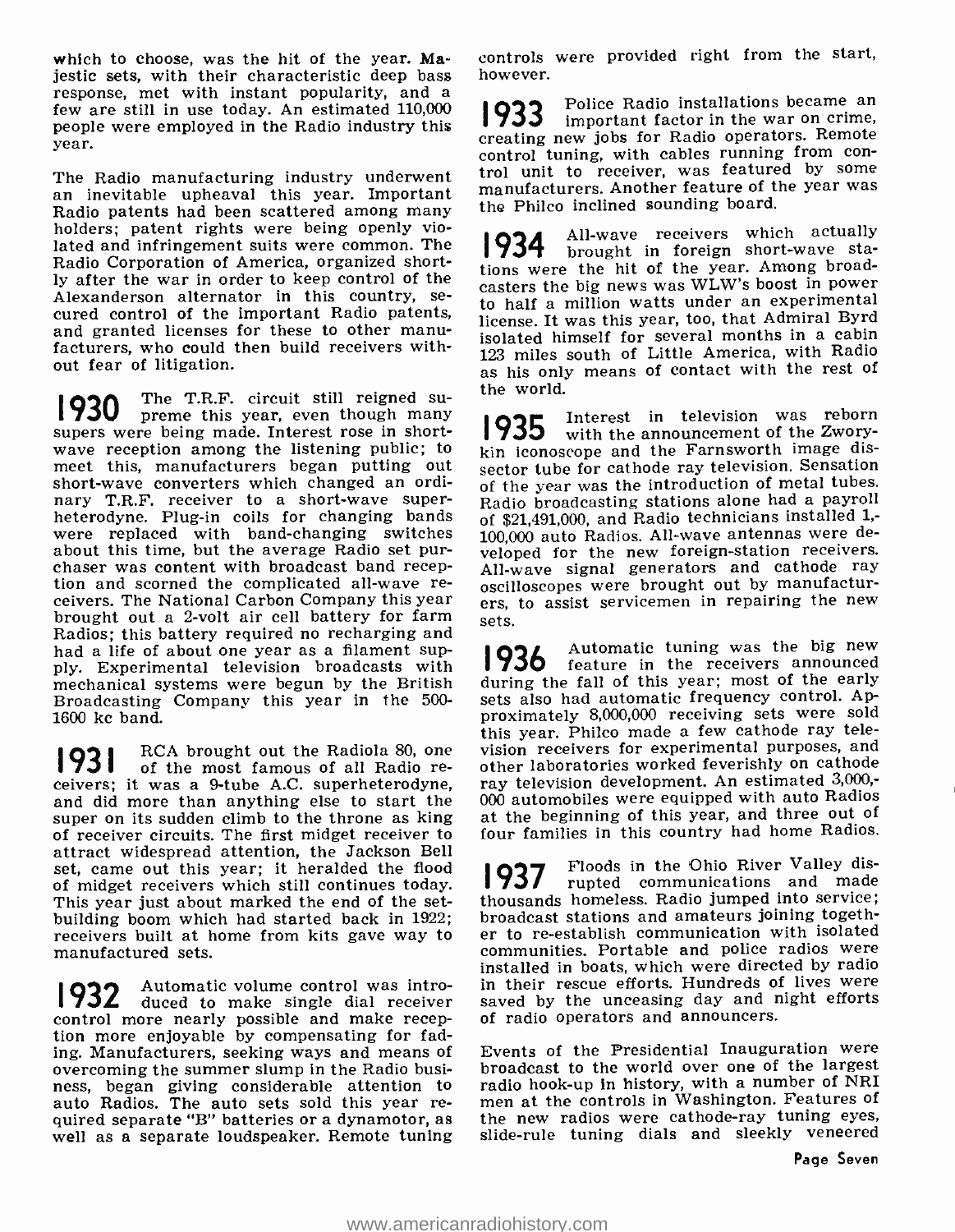cabinets for consoles. A trend toward higher couple which produced sufficient power to op-<br>fidelity and more classical music resulted in the erate the radio.) The war brought about a cur-<br>formation of the NBC Symphony Orch RCA conducted extensive experiments with cathode ray television.

**1938** Push-button tuning was now con-<br>1938 sidered almost essential. High-fidelity **1938** Push-button tuning was now con-<br>racture of military equipment. The Selective<br>receivers made their appearance. Standards for<br>service Bill was signed and the draft started. television systems were approved by the Radio Manufacturers' Association, paving the way for the introduction of commercial television. Howard Hughes set a new record in flying around were frozen by agreement among the radio man-<br>the world; contact with America by radio was ufacturers, so as to release engineers for de-<br>maintained for the major portion of the cooled  $250.000$ -watt transmitter tubes, taller Commercial operation of television stations was than a man, made news this year, along with permitted, with the acceptance of new standards. midget or finger-size tubes for hearing aids.

Important demonstrations of televi-1939 and the start of regular high-fidelity television<br>broadcasts in the U.S. served to arouse the pubbroadcasts in the U. S. served to arouse the pub-<br>interest. Several manufacturers made a<br>limited number of high-definition 441-line com-<br>mercial television receivers. Time tuning and United States was again at war. All ama remote wireless controls were the two outstanding features of the year's new radio models. classic furniture styles with many console units. Automatic frequency controls were no longer<br>required to correct for errors in push-button<br>tuning systems, for the development of adjustable iron core coils and zero-temperature coefficient condensers made electrical tuning systems cient condensers made electrical tuning systems trained radio engineers and operators were<br>satisfactory. Improved mechanical push-button snapped up in defense jobs or drafted, leaving<br>tuning systems were used in many midge tuning systems were used in many midget sets. A shortage of operators for broadcast and com-<br>High fidelity cabinet arrangements such as the mercial stations. The Federal Communications High fidelity cabinet arrangements such as the acoustic labyrinth became more prevalent among higher priced receivers. Wind chargers were license classes for operating these stations. The available for farming communities and built-in manufacture of radio tubes was limited and loop aerials were brought back as a no ducing feature. Considerable interest was shown velopment of television was halted, but existing<br>in facsimile broadcasting, and the frequency television facilities were used in training air modulation system of Major Armstrong was an-<br>nounced. The start of the European war revived ample of mass education by television. Amathe public's interest in short-wave receivers teurs were permitted to join in civilian defense, with which to hear foreign broadcasts. It soon forming communications networks for emerwith which to hear foreign broadcasts. It soon became evident that radio was to play an important part in this war as a means of com- munication between military units.

**1940** To keep the public buying standard was now taking large numbers of radio men, it also ment of the public buying standard with "television resulting in a business boom for those remainsets, many appeared with "television jacks" intended for the sound portion of television programs. Frequency modulation began ages became fashionable. Electronic equipment to compete seriously for public interest as a high fidelity, noise-free means of transmission; com-<br>mercial FM stations were permitted for the first time. Real portable receivers and extra small table models were widely sold. Tubes with 117 - volt filaments made their appearance. A radio operated from a gas flame was demonstrated at  $\bigotimes_{\mathbf{A}} \mathbf{A}$ the World's Fair. (The flame heated a thermo-

erate the radio.) The war brought about a curtion with foreign countries was forbidden. Defense measures began to be taken, and many facture of military equipment. The Selective Service Bill was signed and the draft started.

than a man, made news this year, along with permitted, with the acceptance of new standards.<br>midget or finger-size tubes for hearing aids. Frequency modulation began to spread rapidly sion at the New York World's Fair areas of producest stations had then requencies <sup>I</sup>94 <sup>I</sup> So far the biggest year in radio history; 13,000,000 radio sets and 130,- 000,000 tubes were made this year. Radio models velopment of military equipment. Television in color was demonstrated and over \$8,000,000 spent on television equipment and research. Commercial operation of television stations was with 30 commercial stations on the air. Hundreds of broadcast stations had their frequencies ting push buttons. Interest in high-fidelity re-

> Then, in December, came Pearl Harbor and the United States was again at war. All amateur operating activities stopped.

> **1942** The manufacture of all broadcast receivers was stopped and all receivers manufacturers changed over to defense activities. The manufacturers of war materials called for industrial control equipment and electronic engineers were in great demand. The better snapped up in defense jobs or drafted, leaving Commission relaxed requirements for operating manufacture of radio tubes was limited and many types were dropped altogether. The development of television was halted, but existing raid and civilian defense personnel—the first exteurs were permitted to join in civilian defense, gency purposes.

> **1943** Radio servicemen began to feel the<br>**1943** pinch of the parts shortage. The draft was now taking large numbers of radio men, ing. Remodeling receivers to get around shortof amazing types and quantities was made for the military forces. Equally amazing strides were made in electronic factory control equipment, designed to speed up production and deliver improved materials.

Servicemen obtained some relief from<br>the parts shortage as manufacturers

Page Eight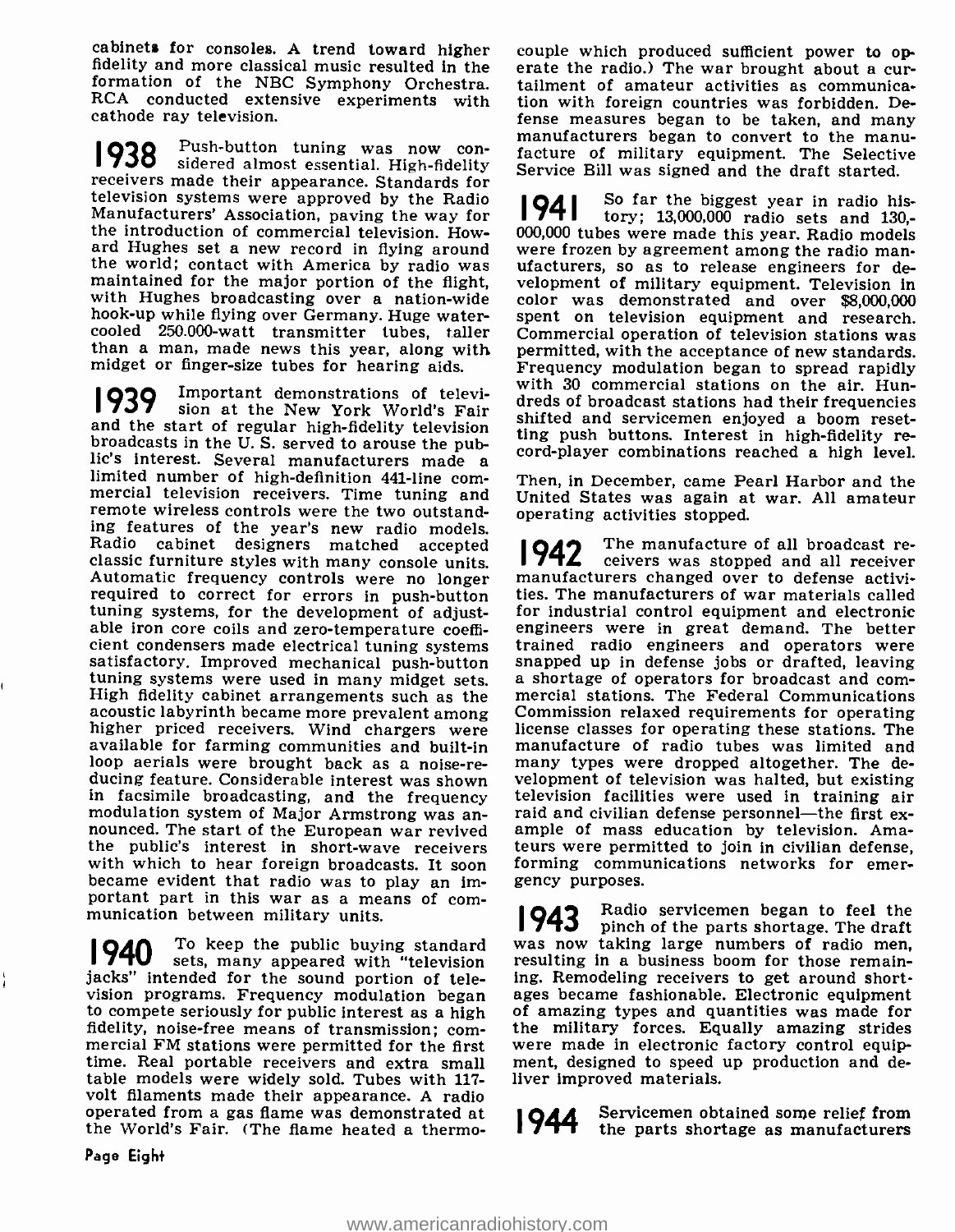were allowed to make some replacement parts. thousand were FM receivers. Again the table<br>The emphasis was still on war needs, with no model receiver was the best seller. Compactness<br>new radio receivers being manufactured. equipped with 57,000,000 radio sets.

945 With the signing of the Japan<br>in September, 1945, the radio Production of long-needed a.m. receivers, even<br>in the latter four months of the year after the<br>lifting of War Production Board limitations, was<br>quite slow because we still hadn't the necessary<br>components for high rates of try was looking forward to frequency modulation and the Federal Communications Commission and the redetal communications commis-<br>sion changed the frequency allocations to 88—<br>108 megacycles. In general, with the war drawing<br>antennas along with the dovelopment of clat to an end in 1945, it became a year for con-<br>templative talk of what was going to be done<br>to revolutionize public life through the great war-time inventions. Radar was to be a great<br>motivating activity, so much so that it was<br>jokingly said that even vacuum cleaners might<br>be equipped with radar to stop damaging furniture legs.

1946 This was the year of great radio pro**i** 7 TU duction. Roughly speaking, over fif-<br>teen million radio receivers were made and close transmissions had previously been accepted, and to ten million of them were table models. About in 1948 it became clear that its framework re-<br>two million were battery receivers, a million sulted in good techniques of transmission and and a half portable receivers, and about two reception. In the larger areas of New York, million radio phonograph combinations. The de-<br>mand was high, and since the price was also Television was the main topic of discussio ply caught up with the demand, only the well<br>known brands sold. A start was made on the<br>frequency modulation receivers. Of the grand<br>total of fifteen million only half a million fretotal of fifteen million only half a million fre-<br>quency-modulated sets were made during this manufacturers. The radio industry took on the<br>year. Of particular importance was the emerg- production of TV receivers in earnes ence of the universal a.c.-d.c. receiver using new<br>miniature tubes lending compactness to the re-<br>ceiver. Selenium rectifiers, a war-time develop-<br>ment, gradually came into use as a replacement<br>for the vacuum tube rectifie

appear in the radio receivers.

**1947** During this year the number of radio "free receivers produced was again close of

so, the United States had about 30,000,000 homes sistors, selenium rectifiers and miniature i-f<br>equipped with 57,000,000 radio sets. The printed circuit used in com-1945 With the signing of the Japanese truce<br>
in September, 1945, the radio industry<br>
turned to the problem of supplying increasing<br>
public demands caused by acute deterioration<br>
public demands caused by acute deterioration thousand were FM receivers. Again the table sistors, selenium rectifiers and miniature i-f Again there was an increase in the number of<br>broadcasting stations. The real value of the war-<br>time research became evident in communica-<br>tions. There were improvements in aircraft ra-<br>tions. There were improvements in air antennas along with the development of slot antennas for vhf and uhf. However, radar did not achieve the position of importance which some had predicted for it.

> **1948** Production of broadcast receivers continued heavily in the first part of 1948. People were insisting on well-known<br>
> "name" products and gradually the supply<br>
> caught up and passed the demand. The chief<br>
> caught up and passed the demand. The chief<br>
> reason for this was that Television transmission popular set was the 10-inch receiver. A 12-inch set remained high priced and a 15-inch set was definitely a luxury.

tions field increased in activity and vhf, uhf and<br>In the broadcasting field there was a gradual<br>incro-wave came into their own for civilian use.<br>increase in the number of AM broadcasting<br>transmitters going on the air. FM to fifteen million, of which eight hundred system of allocating channels was worked out. A number of projection receivers also appeared<br>on the market. Television was here. Its accept-<br>ance was no longer doubted. The communicathan it could be controlled and imposed a<br>"freeze" on new construction and authorization of TV Stations for three months while a new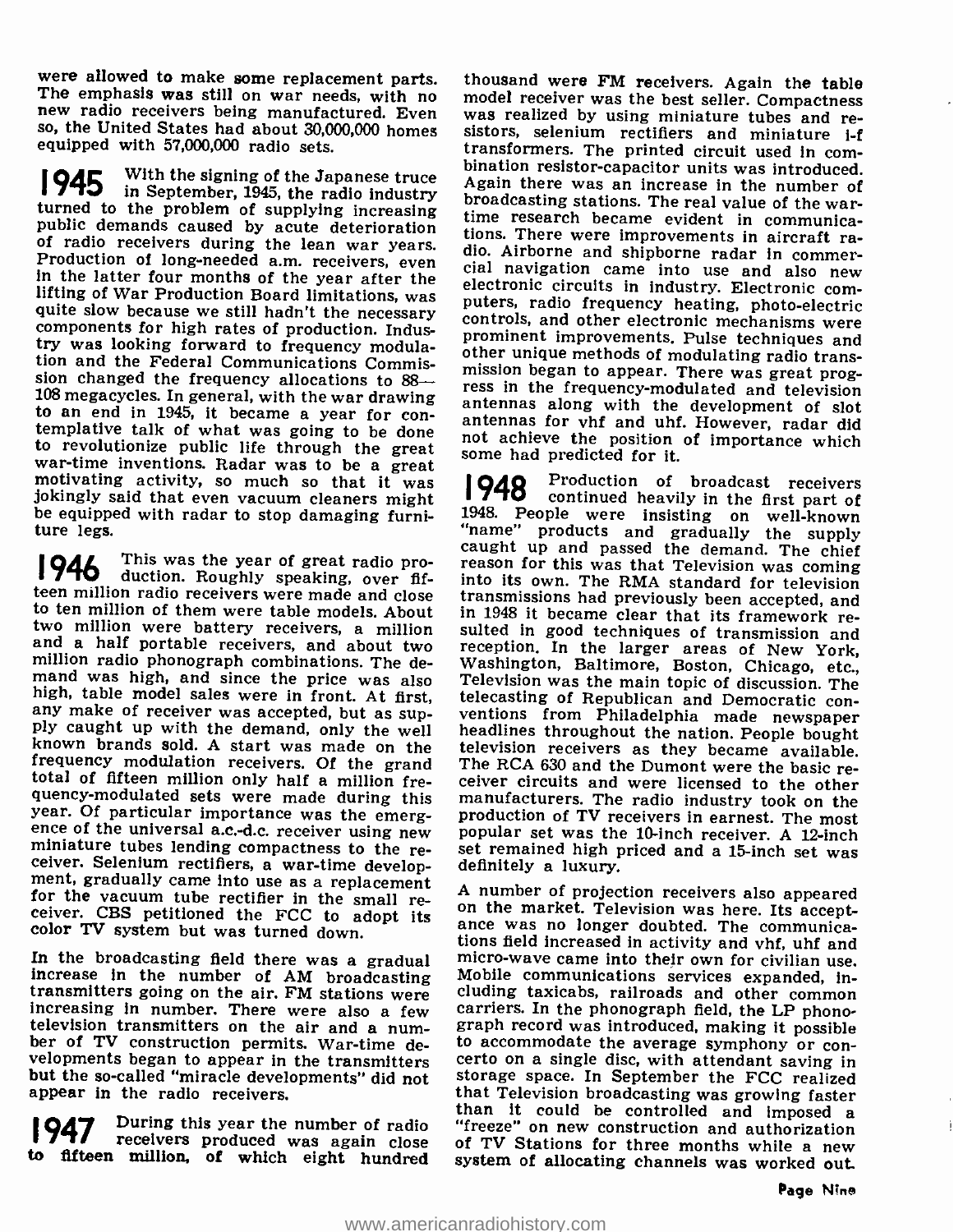**949** This was the year when television really arrived! At the beginning of the year industry expected to produce 2,000,000<br>television receivers; as it turned out, 4,000,000 were produced! The "freeze" of new television station construction imposed by the FCC in 1948<br>restricted the erection of new television stations In September the FCC announced that the CBS restricted the erection of new television stations to those authorized at the time of the freeze. The question of color television was interjected into the freeze with unforeseen results. The 7 inch television receiver was beginning to fall by the wayside and the 10-inch also was becoming turers who contended that the introduction of<br>less popular. The 12-inch receiver was now the spon-compatible color television would render obless popular. The 12-inch receiver was now the average with 15 and 16 inch receivers as "luxury" models. A 10-inch television receiver that<br>cost over \$300 in 1947 could now be purchased. A number of companies announced the manucost over \$300 in 1947 could now be purchased for under \$200. The television industry was girding up its loins for a coming color television battle although at that time the ramifications were not known.

RCA introduced a 45 rpm 7-inch record with a rapid action changer. This complicated the phonograph industry by making three speeds—33 rpm, 45 rpm, and 78 rpm, the "standard" record speeds. Three speed record changers began many people both within and without the broad-<br>to make their annearance in most of the new casting industry began to consider them as a to make their appearance in most of the new<br>Phonograph-Radio-TV receivers.

It was clearly a time of expansion and oppor-<br>tunity for the properly trained Teletrician or It was creatly a time of trained Teletrician or for military reseach added to the rumors which<br>tunity for the properly trained Teletrician or for military reseach added to the rumors which<br>Radiotrician. A man who had an un of the fundamentals of radio, television and<br>electronics was assured of rapid strides in that electronics was assured of rapid strides in that growing field.

in 1949-first year in which it was considered worthwhile to keep a record of the expenditures Television station was added during 1551 to make<br>in this infant medium—compared with \$628.000.- a total of 108. However, the end of 1951 saw 3,in this infant medium--compared with \$628,000,-000 for radio.

By the end of 1949 there were 98 television stations and 2021 radio stations.

excitement. The TV freeze imposed in September, 1948, for an expected three months stretched out and was eventually to last almost four years, although at that time, no one knew it. On January 1, 1950 there were 4,000,000 TV sets in use in the U. S. and on December 31, 1950 there were over 10,000,000. The number of stations increased by 9-from 98 to 107. Nearly 15,-000,000 radio receivers and 383,000,000 tubes were<br>manufactured, Auto receiver production soared Various, material conservation, methods, were manufactured. Auto receiver production soared to almost 5,000,000 and there were 90,000,000 radio sets in use in 45,000,000 homes in the United of self-focus and electrostatic focus picture tubes States by the close of the year.

market fell to some degree and the radio and<br>television market was unsettled. However, it soon re-bounded under the impetus of Government and military radio orders. Shortages be-

gan to develop in commercial radio receiving equipment, particularly in the supply of Alnico <sup>5</sup>used for loudspeaker magnets. Even so, the annual advertising bill was over \$200,000,000 for television alone and almost \$700,000,000 for radio.

non-compatible color television system had been approved for use by the broadcasting industry. This touched off an immediate chorus of criticism from RCA and many other radio manufacturers who contended that the introduction of solete over 10,000,000 television receivers.

facture of adapters and converters ranging in price from \$12.50 to \$200, which would make possible the reception of color television in black and white or color on older receivers. But due to the fact that very few color television programs were broadcast the CBS color television system did not catch on.

There was a lot of talk about transistors and many people both within and without the broadcomplete replacement for the vacuum tube. Of course their scarcity and the fact that the Government was reserving all transistor production were growing about this miraculous invention.

\$68,400,000 were spent on television advertising pressure upon Congress and the FCC to end the<br>in 1049, first vear in which it was considered Television freeze was very heavy. Only one new **1951** By the beginning of 1951 America was crying out for Television; more and more Television stations were demanded and pressure upon Congress and the FCC to end the Television station was added during 1951 to make 144 broadcasting stations authorized.

**950** This was truly a year of change and 20,000,000 with 100,000,000 radio sets in use, and  $\frac{20,000,000}{20,000,000}$  radio sets in use, and  $\frac{20,000,000}{20,000}$  with 100,000,000 radio sets for This year 13,000,000 receivers were manufactured and approximately 5,000,000 auto receivers. The total number of auto receivers in use rose to average of a little more than two radio sets for every home in the United States! In this year when only one TV station was added, 16,000,000 TV sets were in use. The total number manufactured, 5,500,000 was 2,000,000 less than in 1950. But it still represented a very good output in view of the unsettled world conditions at that time.

In the summer of 1950 Korea erupted! The stock vices. Although peace was in the air and was<br>market foll to some degree and the radio and being discussed, fighting still went on bitterly in making their presence felt, among them the use which eliminated need for expensive (in terms of copper and steel) centering and focusing devices. Although peace was in the air and was Korea. On the home front most items were in reasonably good supply but some were still rigidly controlled by the Government.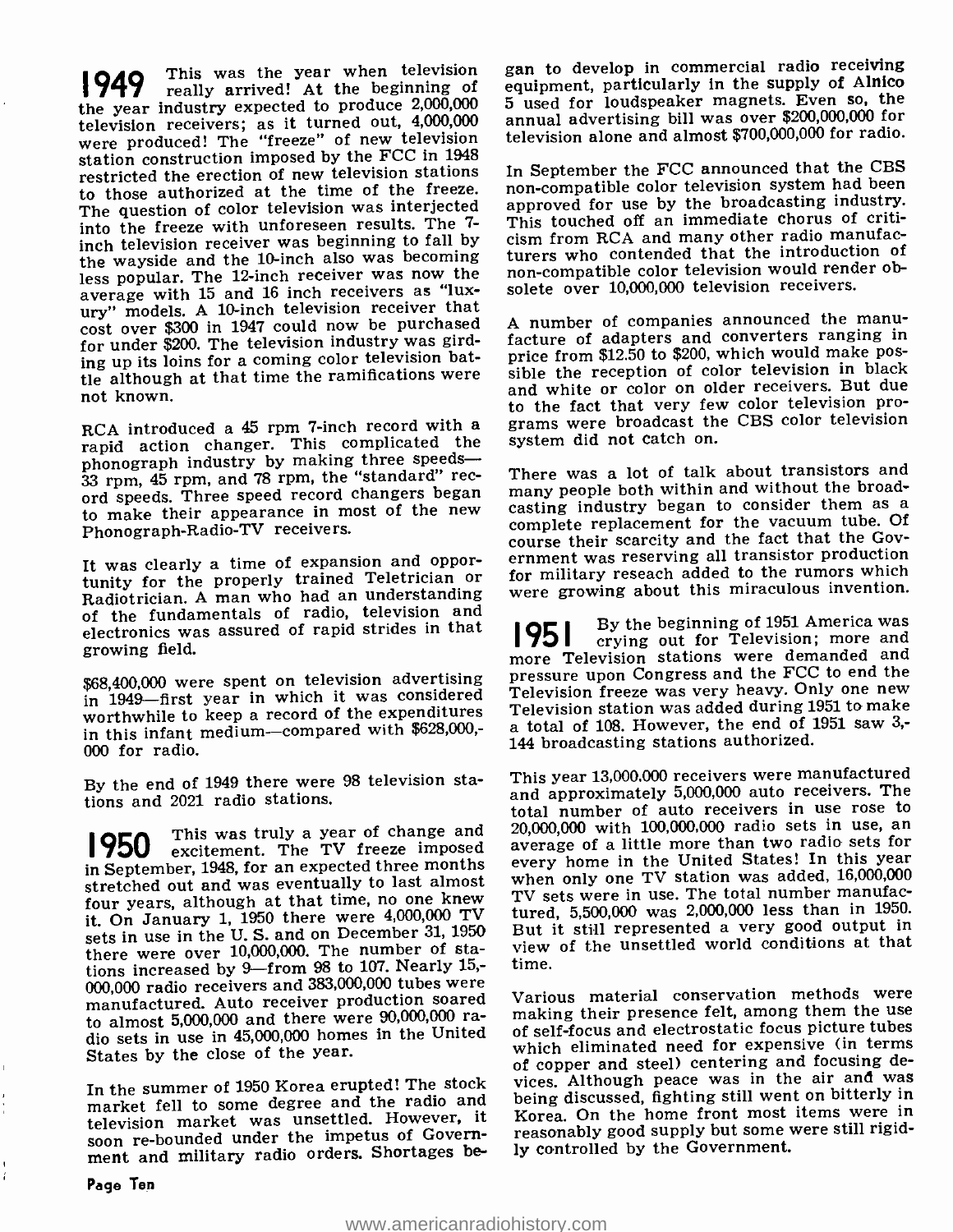The words "color Television and UHF Television" vere on the lips of everyone interested in Radio 1953<br>and Television for in the early part of this year picture. I the FCC issued its proposed rule to extend the Television band to the UHF region of 470 meg. to 890. The same 6 -meg. band width was pro- posed so that existing receivers could be used by an additional reputedly simple UHF con-<br>verter.

slump at the beginning of the year. The total cost for Television advertising had almost doubled the previous year's figures to total \$388,- 000,000; still less than radio's \$712,000,000 but almost 100% greater than the previous year. At the end of 1951, over 300,000 people were em- ployed in electronic manufacturing. This was the last year of comparative quiet before the Television rush of 1952-53 began.

**1952** The hopes of the world for peace in we Korea were still fluctuating but the int **ITOL** Korea were still fluctuating but the introductory step toward the wonderful field of Television broadcasting field looked bright with Electronics. promise. This was the year in which the freeze<br>finally ended. On April 14, the Federal Com. In the world, wars and rumors of wars, confinally ended. On April 14, the Federal Communications Commission issued the Final Television Allocation Report which made possible for a brighter 1954 in the slackening of nuclear<br>grants of new TV stations after July 1 of that tension between Nations. Radio and Television<br>year. As soon as the freeze was lif was flooded with applications for new Television distrust between peoples of different races and stations and in the six months up to December, 1952, fifteen new TV stations, among them some UHF, went on the air.

The number of Television sets manufactured soared to 6% million and 21,000,000 homes had TV sets, with a total of 22,000,000 Television sets in use in the country—thus proving that already some homes had more than one Television set. In spite of this surge of Television activity, As Television pushes ahead to new frontiers and<br>10,000,000 radio sets were manufactured. At the the FCC's often quoted figure of 2000 or more 10,000,000 radio sets were manufactured. At the the FCC's often quoted figure of 2000 or more end of this year about 700,000 people were em- TV stations, there appears to be unbounded opend of this year about 700,000 people were em- TV stations, the ployed in connection with the Electronic and portunities for Television industries. Manufacturers engaged in NRI turns out. Television industries. Manufacturers engaged in military and civilian manufacturing were fran-<br>tically advertising for qualified technicians, engineers and the manpower shortage in the Radio us. Television is even now reaching to the northand Television electronic field was a reality.

National Television Systems Committee become Two days before writing this, magnetic tape re-<br>very active in field testing and establishing cording of black and white and color Television very active in field testing and establishing cording of black and white and color Television<br>standards for a new national color Television was demonstrated by RCA. Magnetic tape re-<br>cording of audio signals is as common t system.

About 110,000 transistors were manufactured in come into their own and are being used in this year, mostly for Government and research. 15 -inch, 16 -inch, and 17 -inch television receivers were the most popular.

been on the air, 75,000 UHF converters were sold for a total of \$3,000,000 and the public and servicemen were clamoring for more.

As the year ended, Radio and Television stocks<br>were on their way up again, away from the and VHF Television receivers, converters, and<br>and VHF Television receivers, converters, and 1953 The year 1953 produced almost un- believable changes in the Television picture. In one short year, the number of Television stations on the air went up from 123 to 326! Of these, 216 are VHF and 110 are UHF. No figures are available as yet for 1953 employment in the giant Radio-Television Electronic industry but it does not take much imagination to see what a demand there is for skilled Radiothe installation and servicing of all the new UHF and VHF Television receivers, converters, and antenna installations. These figures do not include non -commercial educational stations which also offer employment possibilities. Including FM, AM and TV stations, there are approximately 3000 stations broadcasting today.

> The junior experimenters, boys still in their early teens, were not forgotten either, and we at NRI proudly presented in time for Christmas, we prepared especially for younger people as an Electronics.

> tinued, but at the close of 1953 there was hope tension between Nations. Radio and Television are destined to play a large part in removing nationalities, and the Voice of America has been constantly stepping up its transmissions to bring the story of freedom and love of peace to the other side of the Iron Curtain. Many NRI graduates and students have been assisting in this project, keeping the Radio and Television stations of the Nation operating and running efficiently.

> As Television pushes ahead to new frontiers and portunities for qualified technicians, such as

Color Television came again to the fore and the be two Television stations operating in Alaska.<br>National Television Systems Committee become Two days before writing this, magnetic tape redevelopments beckon to the man who has ac-<br>In the six short months that UHF Television had cepted the challenge of electronics and equips There is no limit to the vista of opportunities for ernmost quarters of our country and by the time that this is in print, there will probably the use of phonograph records. Transistors have miniature receivers. For the future, color, 3D-Television, transistors, Television magnetic recording, and a score of many as yet unannounced himself to be a Radiotrician or Teletrician. Good luck to you all in this year of promise, 1954, our fortieth anniversary year.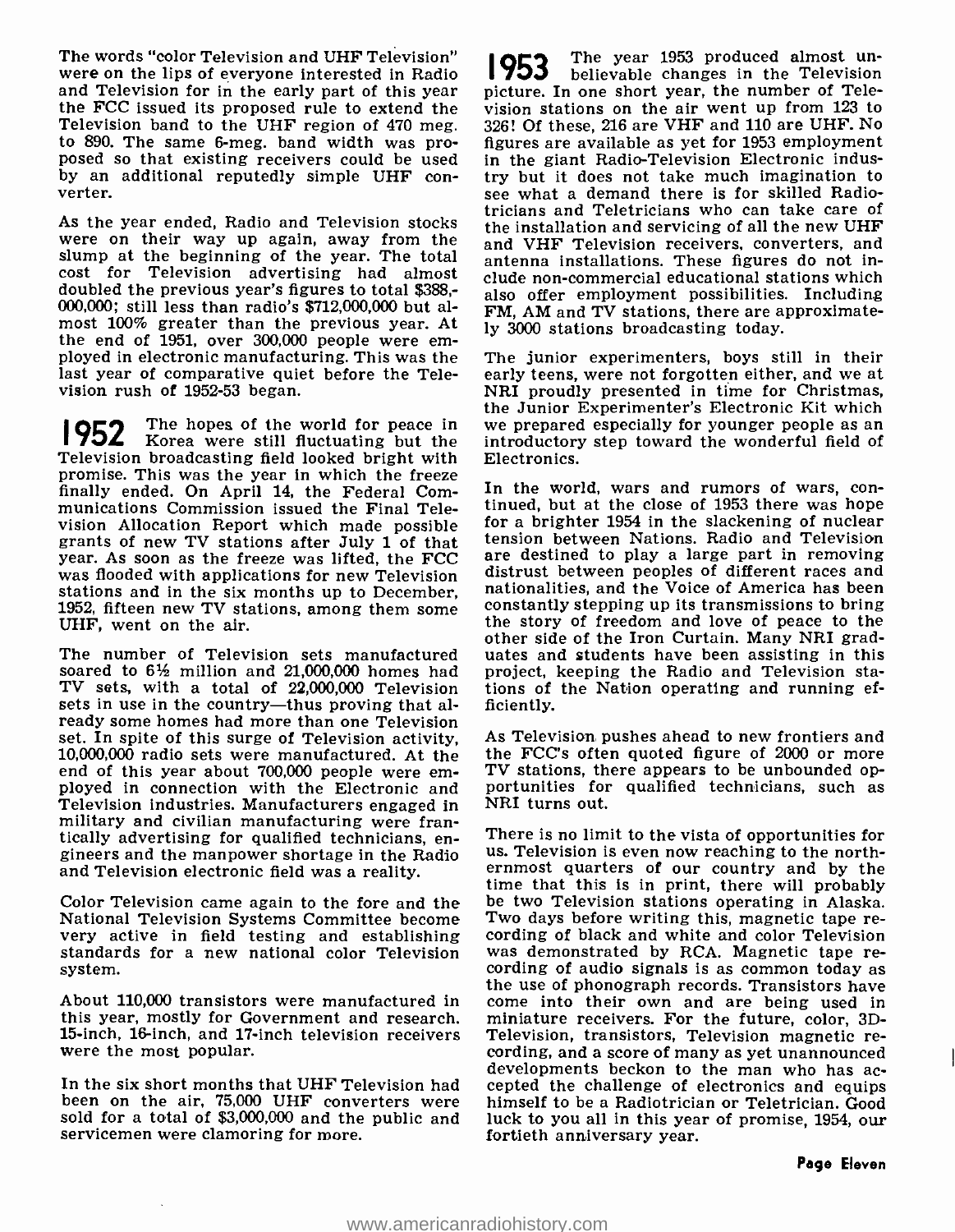## SALUTE TO THE NATIONAL RADIO INSTITUTE

"The following broadcast was prepared by staff members of Radio Station  $WRC$ , of the National Broadcasting Company, in Washington, D. C. It was heard over that station on November 15, 1953, as one of a series of broadcasts to salute pioneer industries in the Nation's Capital."

AFRIEND of James E. Smith once laughingly remarked to him that the three most familiar faces in American advertising belong to more lucrative, he took a job as a locomotive fire-<br>three men named "Smith," Two of the trio are man . . . worked at it for more than a year, and three men named "Smith." Two of the trio are brothers and the third is none other than James finally quit when he'd saved enough money to Ernest Smith himself. The friend said it as a joke enter Worcester Polytechnic Institute. On grad-Ernest Smith himself. The friend said it as a joke ... but nevertheless he was probably right!

As far as names go, there's certainly nothing out-As far as names go, there's certainly nothing out-<br>standing about "Smith"—or even "James E. Pittsburgh, to test equipment and do a little Smith." The Washington telephone book lists a teaching.<br>hundred and seventeen different "James Smiths,"<br>and fourteen of these have "E" for a middle ini- One of his former classmates at Worcester Tech. and fourteen of these have "E" for a middle initial.  $But \dots$  only one of the fourteen has a face meanwhile, had traveled south to Washington that's familiar to millions of people all over the country. And that one is the founder and president of the National Radio Institute ... located right here in Washington at the corner of Sixteenth and "U" Streets, Northwest.

Where, you ask, has this man's face been displayed that he should be seen by millions of people? Just pick up any of the nationally-circulated science and mechanics magazines and course in Applied Electricity. For Jim it meant<br>thumb through the first few pages. You'll come more than just a teaching job, or doing a friend to a full-page "ad" in eye-catching black-on- a favor. It was a chance to experiment, to learn, yellow, with a man's picture and the caption: "I and to teach others what he already knew. will train you at home to be a radio-television technician.<sup>"</sup> You've probably seen the face and At the time, the wireless had already been in-<br>the advertisement numerous times, because the vented and demonstrated; and all over the counthe advertisement numerous times, because the vented and demonstrated; and all over the coun-<br>same picture and layout have been running for try it was finding practical application among<br>literally decades in all the leadin literally decades in all the leading technical publications. And, incidentally, he means what he same time, as inexpensive as a hobby could be, says about teaching you the fundamentals and people were<br>says about teaching you the fundamentals and people were<br>fine points of radio and television. His school--- receive mess fine points of radio and television. His school—<br>the National Radio Institute—has enrolled more than half a million men and women since it was the institute than half a million men and women since it was founded in 1914. every technical phase of broadcasting . . . have, shop instructor, Jim Smith, who introduced teleg-<br>in many cases, become tops in their field. In fact, raphy as a regular part of the school's course in in many cases, become tops in their field. In fact, it can safely be said that he has trained more people for radio and television than any other man.

started? Well, from early boyhood, Jim Smith had been interested in electricity. Men had just few men in the country with any advanced<br>begun to open up its secrets ... were just learn- knowledge of radio. And for Jim it meant a conbegun to open up its secrets . .. were just learning how to harness this great raw energy, while revealing yet unexplored regions in the realm of electrons and protons. It was an exciting new field, and Jim wanted to find out all he could The word "radio" didn't come into general usage about it. But since his father was a none-tooprosperous New England farmer, a higher edu-

cation for Jim meant getting out and earning it more lucrative, he took a job as a locomotive firefinally quit when he'd saved enough money to uating in 1906 with a Bachelor of Science degree<br>in electrical engineering, he joined the Westing-Pittsburgh, to test equipment and do a little teaching.

and taken a job as instructor at McKinley Tech High School ... and had it not been for him, Jim's life probably would have been entirely different. It seems this fellow became seriously ill while in the middle of the school term; and he asked Jim to come down and teach his classes for the rest of the semester. Jim got an extended leave of absence from his job and headed for Washington and Tech High, where he took over the

And how did such a fabulous career as his get school system, his acceptance was extremely sig-<br>started? Well, from early boyhood, Jim Smith nificant, for in him they had one of the relatively At the time, the wireless had already been intry it was finding practical application among people were finding out that they could send and receive messages in code with little more than a length of wire called a "cat's whisker." Not the least excited by the developments was the young electricity. Needless to say, the faculty and the Board of Education were quick to appreciate his permanent position, which he accepted. For the school system, his acceptance was extremely sigfew men in the country with any advanced tinuation of the two things he liked best: teaching and electronics.

> until after the World War, when sounds other than dot -dash signals began to be transmitted.

> > $\overline{1}$

## Page Twelve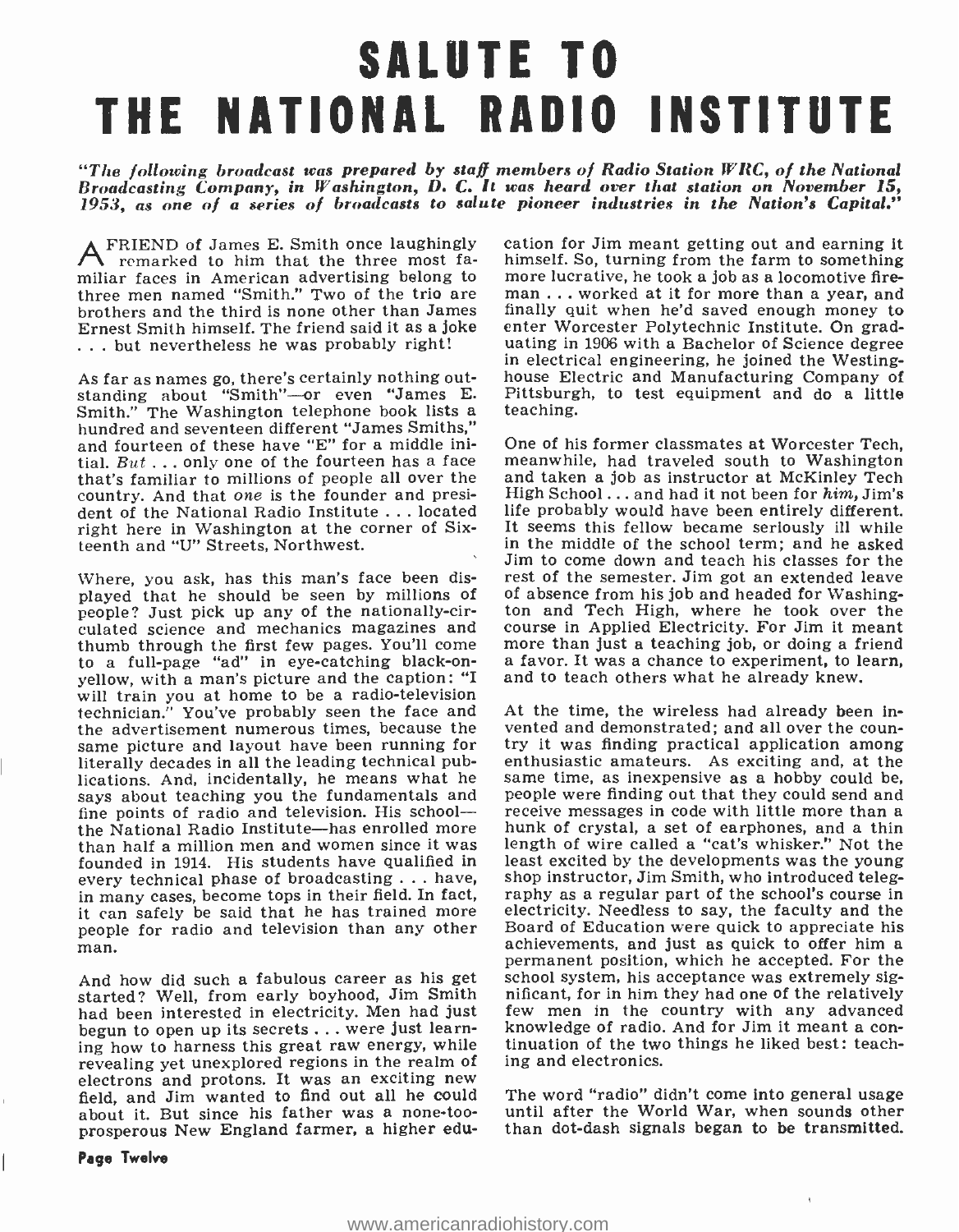Yet even before the broadcasting<br>of speech and music, people were<br>greatly amazed by the sending<br>and receiving of  $any$  sound great<br>distances without a visible means<br>of conveyance. Seldom has any-<br>thing captured the public the subject that was available. And if anyone knew enough about it to teach the subject in school, that person was indeed popular!

Jim Smith had people coming to him regularly for information ... and he was glad to help them, when he had the time. Usually they just wanted an answer to this or that problem; but one day four young men asked him if they could take formal instruction from him at night. It took a lot of urging on their part, because<br>along about this time, Jim had become a family man, and had little inclination to spend his evenings away from home. He finally gave<br>in, however, and started teaching<br>radio in one small room of a build-<br>ing at Fourteenth and "U" Streets. Northwest. That was the begin-<br>ning of the National Radio School. The year was 1914.

If radio had been developing fast up until then, it really broke wide open when we entered the War in 1917. Our government knew the immense value of radio in modern tablish a training program for<br>radio operators and maintenance men. The National Radio School<br>--hardly started by the time we<br>entered the conflict--found itself literally flooded with trainees.

The staff had already been increased to six by moving to other cities asked to have their courses 1916, and with the sudden influx of students the continued through the mail. In time, it became following year, the number of instructors jumped the major activity of the school; and then finally following year, the number of instructors jumped to twenty. By this time, of course, Jim had given up his job on the Tech faculty in order to devote er in favor of the correspondence method. This all his time and energy to running his fast-grow- seemed to be the most practical way of handling ing school, and teaching radio to two groups of the rapidly growing enrollment, since otherwise eight hundred Howard University Students. What an enormous institution would have been reeight hundred Howard University Students. What was the constantly changing nature of radio: a phenometric for the student body.<br>piece of equipment might be the latest thing one week and obsolete the next. And as if all these Anyhow, getting back to our things weren't enough to keep him and the staff busy, there was also a rapidly growing list of students learning radio by correspondence. This part of the business had developed when students



J. E. Smith is a Senior member of the Institute of Radio Engineers, <sup>a</sup>life member of the American Institute of Electrical Engineers (Past Chairman of the Washington, D. C. Section), member of the American Radio Relay League, Radio Club of America, and Adult Education Association of U.S.A. Other affiliations of Mr. Smith are those with the Washington Chamber of Commerce. University Club, Engineering Club of Washington, National Better Business Bureau. He is past President of the Round Table International, and in 1953 was conferred the honor of Knight of Achievement. Mr. Smith is past President of the Washington section of the Worcester Polytechnic Institute Alumni Association. He is a member of the Advisory Board of the Washington Y.M.C.A.

> continued through the mail. In time, it became classroom instruction was discontinued altogether in favor of the correspondence method. This the rapidly growing enrollment, since otherwise quired to handle the twenty thousand regular

> Anyhow, getting back to our story, National Radio School really came of age during the first World War . . . and it's been a first-class insti-

> > (Page 31, please)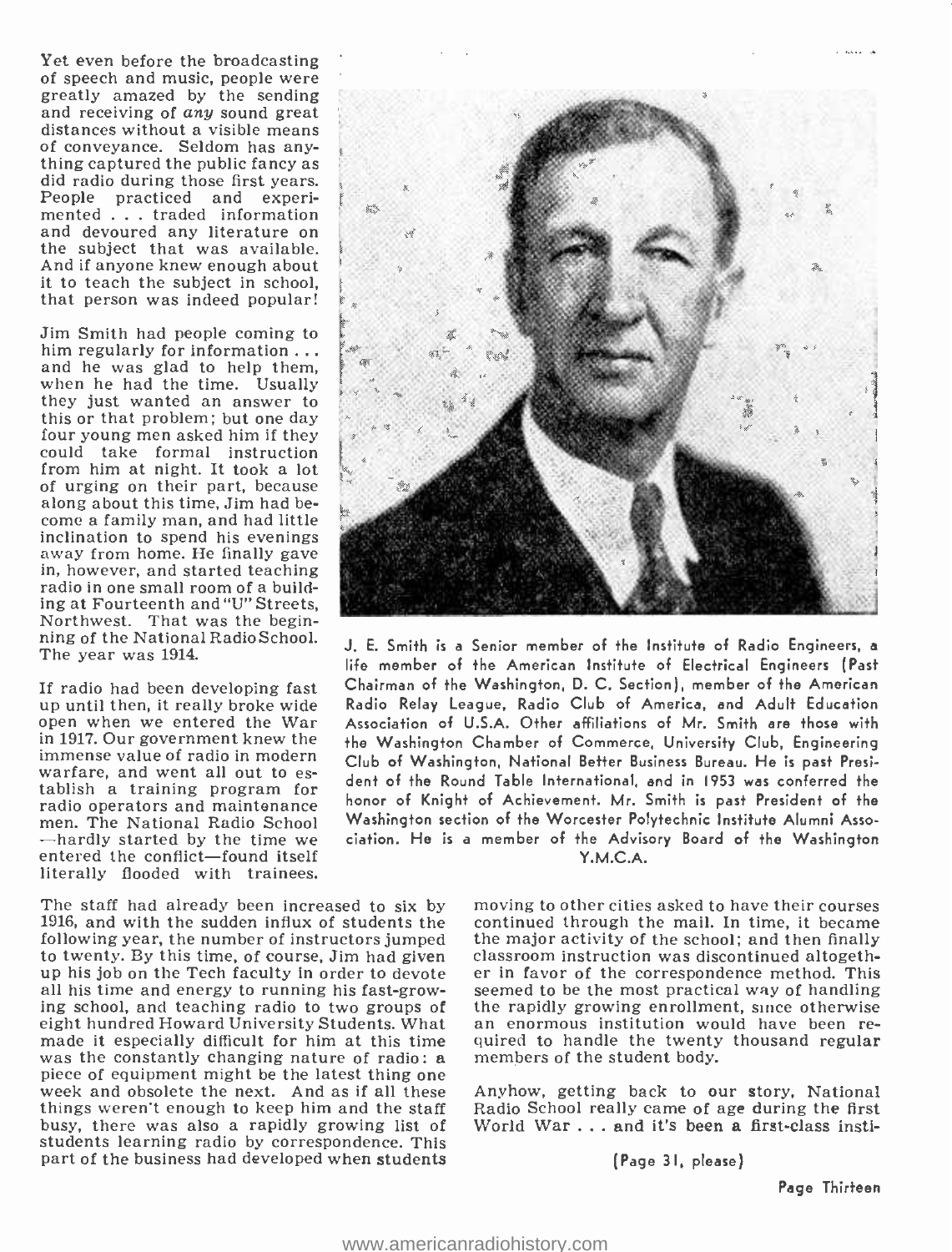# HOW TO SERVICE THE COMMON AC -DC RADIO RECEIVER

## By B. VAN SUTPHIN NRI Consultant

these sets are basically the same. This article will help you to understand ac-dc sets and to service them faster.

The composite ac-dc receiver diagram (Fig. 1) and the diagrams of the more common circuit<br>variations form a basic service manual for acdc sets. The diagram has been placed in the center of this magazine so that you can easily remove it. After you finish reading the article, connection of the various tubes. This basic order<br>you may wish to mount the diagram over your of connection is used in almost all ac-de reyou may wish to mount the diagram over your service bench for easy reference.

### Tubes Used in Typical AC -DC Circuits

The modern 5-tube ac-dc receiver uses the following tubes or their equivalents: 12BE6 oscillowing tubes of their equivalents: 12BE6 oscil-<br>lator-mixer; 12BA6 i-f amplifier; 12AT6 second<br>discussed that one side of the filament is at B-potential. detector -avc -first audio; 50B5 audio output; and 35W4 rectifier. Fig. 2 lists the tubes you are most likely to find in ac-dc sets.

In many cases, a manufacturer specifies a certain tube in the first run of a receiver, but substitutes a different tube later. The manufacturer — ceiver even when you receive a set that has had<br>can, by changing the tube socket and the socket — the tubes removed. Locate the socket that has can, by changing the tube socket and the socket wiring, substitute a 50L6 for a 50B5, a 12SK7 for a 14A7, or a 35W4 for a 35Z5. When such tube substitutions are made by the manufacturer, tube in that socket. Next, locate the tube socket<br>there is seldom any change in the receiver cir- that has one of its filament pins connected to there is seldom any change in the receiver circuit. The tubes are almost identical; consequently a new tube socket and slight re-wiring allow tubes to be substituted.

frequently find such substitutions in commer- cial ac -dc receivers. There is no reason for such



B. van Sutphin

TODAY, most of the radios that you will serv-<br>ice are ac-dc sets. The circuits used in most of manual. Simply look at the base diagram of the<br>these sets are basically the same. This article substitute tube, and determine w a substitution to bother you if you have a tube manual. Simply look at the base diagram of the nected to which element of the tube. Then check the voltages and compare them with the voltages listed for that particular element of the tube.

### Tracing the Filament Circuit

Let's look at Fig. 1, particularly at the filament connection of the various tubes. This basic order ceivers. The rectifier tube filament connects to the "hot" side of the power line, and the audio output tube is next. Then, the i-f amplifier tube, the oscillator-mixer, and finally the second<br>detector-avc-first audio tube. The second detector-avc-first audio tube filament is usually con-This helps prevent excessive hum pick-up by the high-gain first audio amplifier stage.

This is a very important point, because you will tector-avc-first audio tube. (Of course, you can<br>frequently find such substitutions in commer- start at the B- point for the receiver and trace This information enables you to determine where<br>the various tubes should be placed in the receiver even when you receive a set that has had one of its filament pins connected to the hot side of the power line, and install the rectifier tube in that socket. Next, locate the tube socket one of the filament pins of the rectifier tube socket, and install the audio output tube in that socket. Next, the i-f amplifier tube; then the os-<br>cillator-mixer tube; and finally the second detector-avc-first audio tube. (Of course, you can the circuit in the other direction).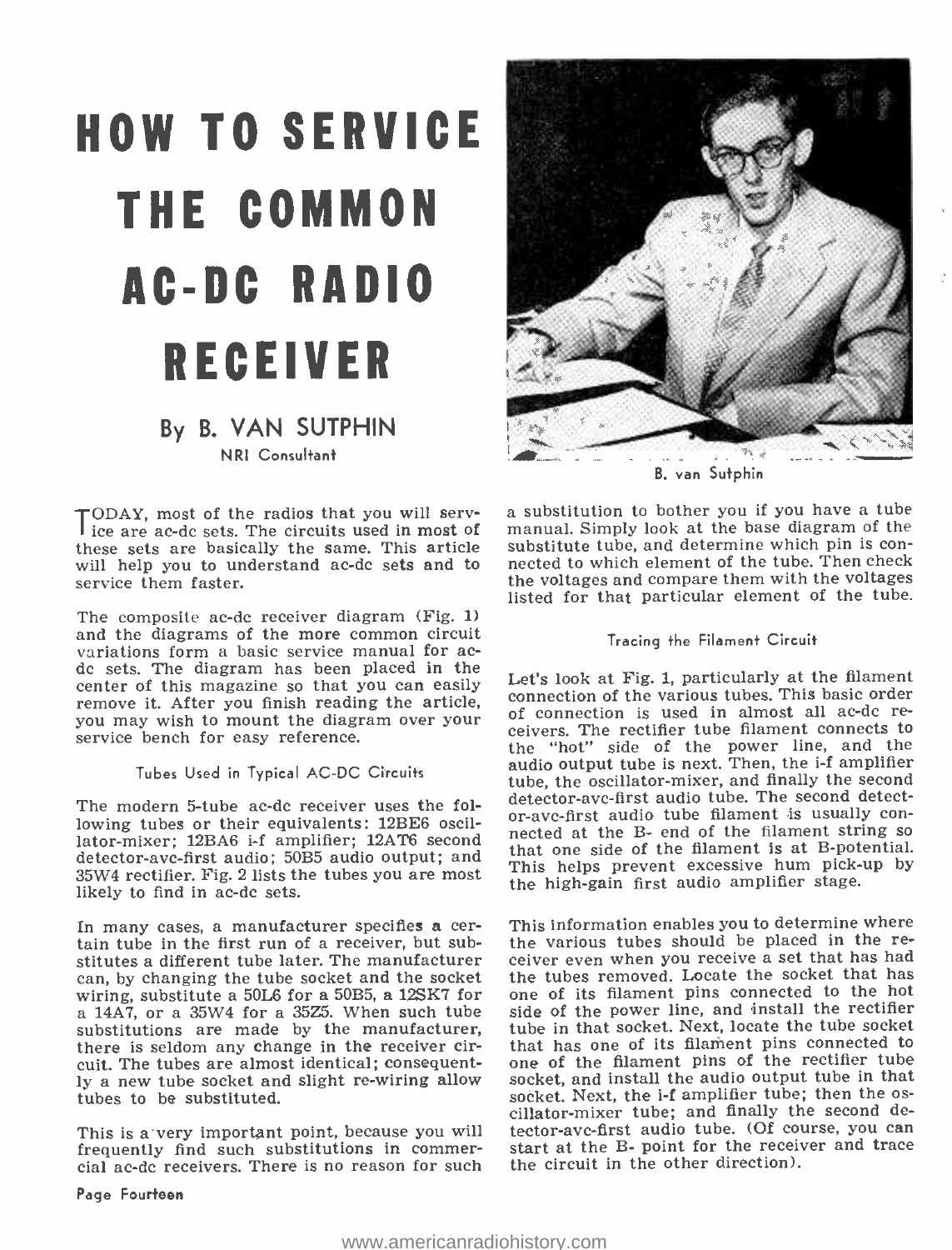## Filament Circuit Defects

The most frequent defect in the filament circuit of an ac-dc receiver is an open tube filament. The simplest way to locate such a defect is by removing each tube from the set and then checking across the filament pins of the tube with an ohmmeter. If any tube filament is open,<br>replace that tube.  $\qquad \qquad$  Another common filament defect prevents one replace that tube.

There is one further point that must be men- tioned in connection with open tube filaments. Notice that the pilot lamp (PL 1) is in parallel with a portion of the rectifier tube filament. Also notice that the rectifier plate connects to the tap of the filament. This means that the B supply current for the entire set must flow through the parallel combination of a portion of the rectifier tube filament and the pilot light. When you find an open rectifier tube filament,<br>you should always check the possibility of a short in the power supply circuit before you install a new tube. This is particularly true when you also find that the pilot light has burned out.

To check the possibility of a short, unplug the receiver, short the two prongs of the power plug, and turn the set's switch on. Then connect one lead of your ohmmeter to the shorted prongs of the power plug, and connect the other ohmmeter lead to the cathode pin of the rectifier tube socket. Note the reading and then reverse the ohmmeter leads and again observe the reading. The highest reading is the one to use. Both readings are suggested because electrolytic condensers are involved and you must observe one reading, with the positive ohmmeter probe connected to the rectifier cathode, is required<br>if you know your ohmmeter polarity. A lowresistance reading (10,000 ohms or less) indicates a short. Locate the shorted component – receivers. Few sets will be exactly like this and replace it before you install a new rectifier – diagram, but the general design will be the and replace it before you install a new rectifier tube. Particularly, check the filter condensers and the audio by-pass condenser connected between the plate and the cathode of the audio mate value, and the effect of failure—either an output tube, or between the plate of the audio open or short. The parts will be considered oneoutput tube, or between the plate of the audio open or short. The parts will be considered one-<br>output tube and B-. These condensers frequently by-one starting at the loop antenna and proceedoutput tube and B-. These condensers frequently short.

Occasionally you will encounter a set that "blinks." That is, the set will start to heat up, and the tube filaments will light; suddenly they will go out. After a minute or so, the filaments will come on again; then go out again. This symptom is the result of a thermal open in a tube filament. Since the tube filaments are in a series, an open at any point will cause all of the filaments to "go out." When the circuit opens, the entire line voltage will appear across the "break" and there will be no voltage drop across the rest of the tube filaments. This makes it easy to find the defective tube. Connect an

ac voltmeter, set to measure the line voltage, across each tube filament in turn. Leave the meter connected until the set "blinks." If the tube is good the voltage across the filament will drop to zero. If it increases, the tube should be replaced since it has a thermal open in its filament.

or more of the tubes in the set from lighting. The schematic shows that the filament of the second detector-avc-first audio is the only tube filament that connects directly to B-. Now suppose a heater-cathode short existed in the i-f amplifier tube—what would happen? Of course, the heater -cathode short would connect the filament of the i-f amplifier to B- Consequently, the full line voltage would be applied to the rectifier tube filament, the audio output tube filament, and possibly the i-f amplifier tube filament. The oscillator -mixer tube filament and the second detector -avc -first audio tube filament would receive no voltage. Consequently, they would not light.

When you encounter this unusual condition, it is sometimes difficult to decide Just which tubes are receiving filament voltage. The metal tubes used in many ac -dc receivers do not have visible filaments; and although a tube which feels cold would indicate a lack of filament current, you should always use your voltmeter to check the filament voltages. In this way, you can decide exactly which filaments are receiving voltage, and then decide which tube is most likely to have a heater -cathode shhort.

### The Five -Tube AC -DC Circuit

As mentioned previously, Fig 1 is a composite circuit. That is, it represents the type of circuit you are most likely to find in commercial receivers. Few sets will be exactly like this same. In this discussion, we will consider each part in the receiver, its function, its approximate value, and the effect of failure-either an ing through the set. The parts are listed in Fig. 3.

The loop antenna picks up the electromagnetic radiation from the air and supplies the resulting rf voltage to the input of the receiver. The loop antenna and the mixer section of the tuning condenser form a tuned circuit that helps pick out the desired signal and exclude undesired signals.

Loop antennas occasionally open, and cause decreased sensitivity and in some cases a tendency for the set to block or to motorboat. Simply check for continuity between the two terminals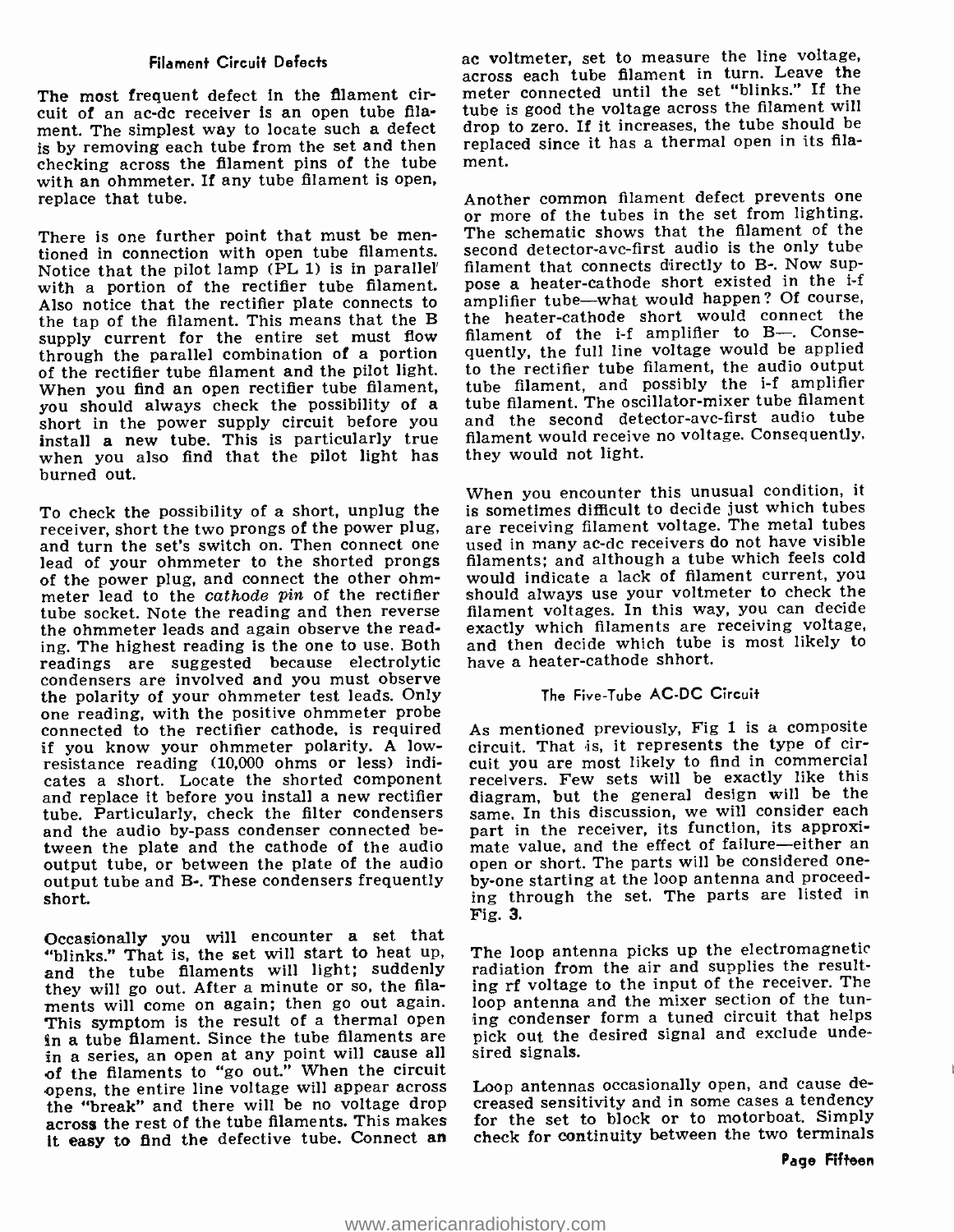|              |     | Fig. 6. Alignment Table |    |       |              |
|--------------|-----|-------------------------|----|-------|--------------|
|              |     |                         |    |       |              |
| <b>Plate</b> | 100 | 100                     | 60 | 115   | <b>120AC</b> |
| Screen       | 100 | 100                     |    | 100   |              |
| Cathode<br>. |     |                         |    | $6-9$ | 120          |
| Control Grid |     | ∗—                      | ٥  | O     |              |
| Osc. Grid    |     |                         |    |       |              |
|              |     |                         |    |       |              |

\*Note: Voltages measured with set tuned to a weak station. These voltages will vary with signal strength.

Fig. 2. Tube List

×

l

| $V3$ --2nd. Det.- |  |
|-------------------|--|
| 1st. A.F.         |  |
| 12507             |  |
| <b>12AT6</b>      |  |
| <b>12AV6</b>      |  |
| 14B6              |  |
|                   |  |

| V2---I.F. Amp. | V4-Audio Output |
|----------------|-----------------|
| 12SK7          | <b>50L6</b>     |
| <b>128A6</b>   | 35L6            |
| 14A7           | 50B5            |
|                | 50C5            |
|                | 50A5            |
|                | 35A5            |
|                | V5-Rectifier    |
|                | 35Z5            |
|                | 35Y4            |
|                | 35W4            |







Page Sixteen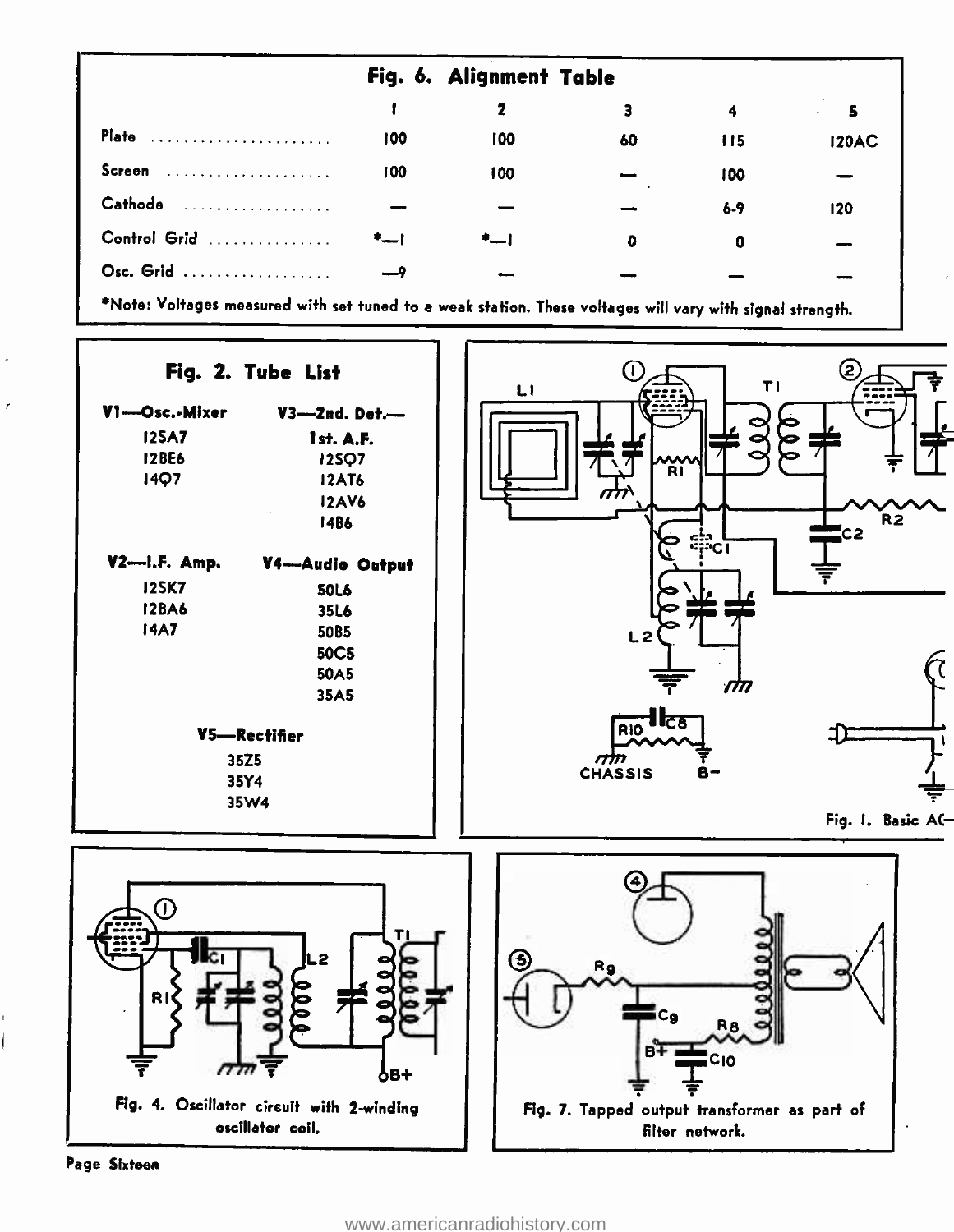| Fig. 6. Alignment Table |                                                                               |                               |                          |                                                |  |  |  |
|-------------------------|-------------------------------------------------------------------------------|-------------------------------|--------------------------|------------------------------------------------|--|--|--|
| <b>Step</b>             | Signal Generator<br>Coupling                                                  | Signal Generator<br>Frequency | Receiver<br>Dial Setting | Adjust                                         |  |  |  |
|                         | High side to stator of oscil-<br>lator tuning condenser. Low<br>side to $B$ — | 455kc                         | Low end of<br>dial       | Trimmers of 1st<br>and 2nd i-f<br>transformers |  |  |  |
| 2                       | To loop of wire placed near<br>loop antenna                                   | 1400kc<br>(see note)          | 1400kc<br>(see note)     | Oscillator<br>trimmer                          |  |  |  |
|                         | Same as in Step 2                                                             | 1400kc<br>(see note)          | 1400kc<br>(see note)     | Mixer<br>trimmer                               |  |  |  |

Note: To avoid interference in steps 2 and 3, you can use any frequency between 1400kc and 1500ke; just be sure that you set the receiver dial and the signal generator dial to the same frequency.



Page Seventeen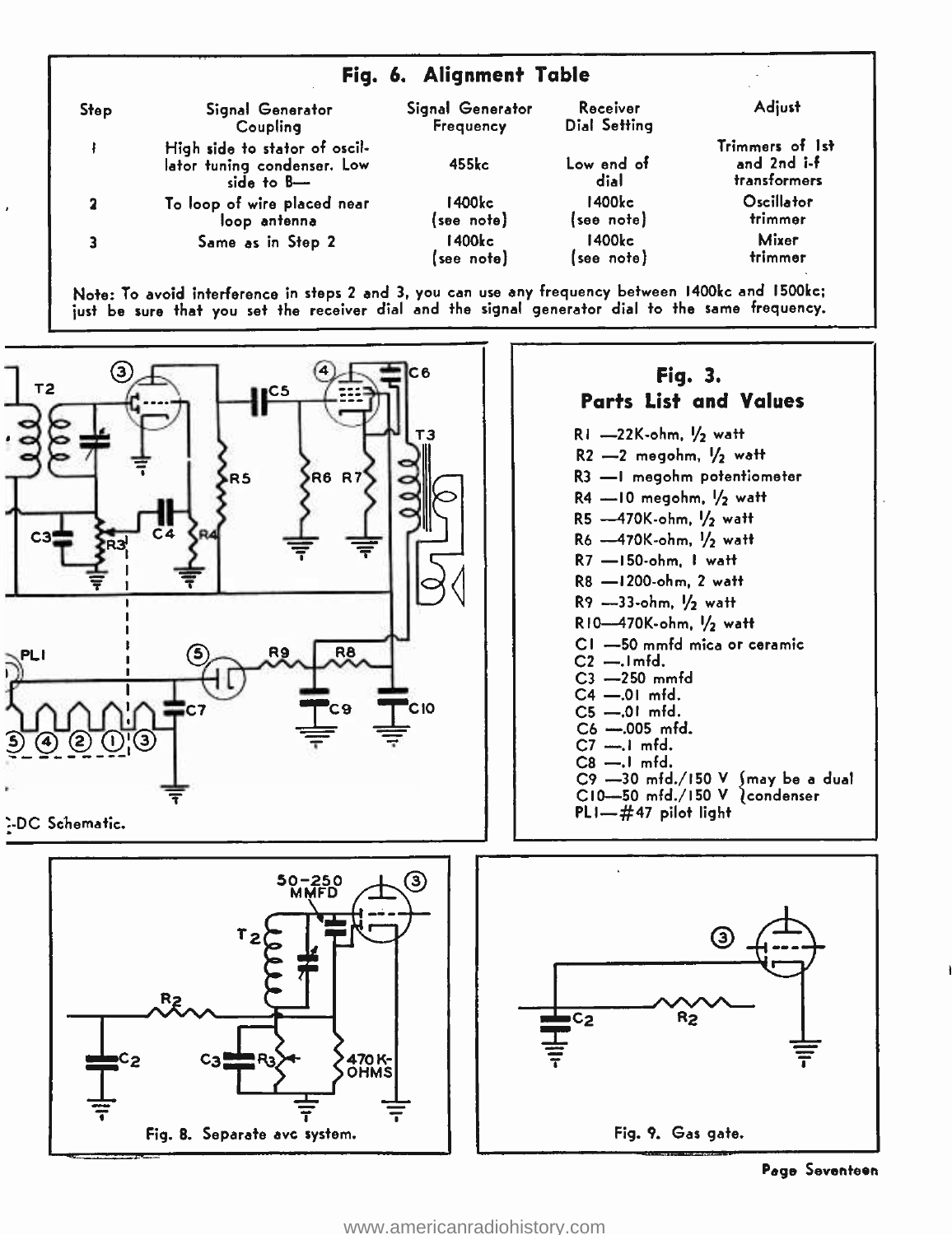of the loop. An open circuit reading indicates an open loop. Incidentally, be sure that you use the correct pair of terminals on the loop. Some receivers have an extra winding for use with an external antenna and these leads are usually brought out to their own terminals. Loop antennas rarely short.

Another possible loop antenna defect is absorp-<br>tion of moisture. (This is particularly true of oscillator coil like the one shown in Fig. 1 is not loops wound on porous cardboard.) This condition will show up as decreased sensitivity and abnormally broad adjustment of the loop trim- mer. The simplest way to correct this trouble is to replace the loop. In fact, that is the simplest way to correct any defect in the loop antenna, except an open loop connection or a poor solder joint at one of the terminals.

The dual-section variable condenser tunes both the input circuit of the set and the oscillator value and prevent the circuit. If you need a replacement condenser, at one end of the dial. purchase a "superhet condenser" designed for use with a 455-KC i-f system. Dust often collects in tuning condensers and prevents proper con- tact between the rotor and the condenser frame. Cleaning the rotor contacts with carbon-tet and applying a few drops of oil will generally clear up this problem.

Occasionally you will find a tuning condenser will appear at the grid of the i-f amplifier tube. with bent plates. The set will generally be noisy at one point on the dial and dead below that point. If you can determine which plate plates are bent, purchase a new condenser.

L-2 is the oscillator coil. The coil is subject to one that you are not likely to encounter.) Of opens, shorts, and possible absorption of moisture. If the coil opens, the oscillator will stop and When this happens, both the selectivity and the the set will be dead. If the section of the coil sensitivity of the receiver will decrease. Replacethe set will be dead. If the section of the coil mixer tube and B- opens, the oscillator will former defects. Use a standard replacement 455stop and a higher than normal voltage will appear between the cathode of the tube and B---. If the other section of the oscillator coil opens, you will have no real indication except lack of R-3 is the volume control and, at the same time, oscillation. Of course, a quick ohmmeter test the load resistor for the second detector stage. oscillation. Of course, a quick ohmmeter test would disclose that the coil is open.

Particularly notice the open circuit winding shown immediately above coil L-2. This winding provides capacity coupling between the grid of the oscillator tube and the oscillator tank coil. Though no connection exists between these two coils, there is capacity—sufficient capacity to provide the necessary feed -back. In some cases, this special winding is not used. Instead, a 50 mmf. or a 100-mmf. condenser is connected between the grid of the oscillator tube and the to the center terminal of the control. Then vary ungrounded side of the oscillator coil. The effect the control over its range. The resistance should ungrounded side of the oscillator coil. The effect the control over its range. The resistance should is the same.<br>vary smoothly without any abrupt changes. If is the same.

There is no real way to check the capacity winding except by temporarily connecting a

condenser between the ungrounded side of the oscillator coil and the grid of the oscillator tube. However, the winding rarely fails, and consequently a testing procedure is not par-<br>ticularly necessary.

The oscillator circuit shown in Fig. 4 is used in some ac -dc sets. Notice that the oscillator coil has two separate windings. If a tapped available for replacement purposes, rewire the circuit so that it is like the one shown in Fig. 4.

In both oscillator circuits Rl is the grid resistor for the oscillator stage; the bias for the stage is developed across this part. This resistor is usually 22K -ohms for the mixer tubes listed in Fig. 2. If this resistor shorts, the oscillator will stop; if the resistor opens, the oscillator will stop. The resistor will sometimes increase in value and prevent the oscillator from operating

is bent and straighten it, do so. If all of the usually indicates that the secondary of the i-f plates are bent, purchase a new condenser. transformer is open. An ohmmeter test will verify T-1, the first i-f transformer, couples the output of the oscillator-mixer to the grid of the <sup>i</sup>-f amplifier. If the primary of the transformer opens, there will be no plate voltage on the oscillator -mixer tube. Of course, the set will be dead. If the secondary of the i-f transformer opens, a higher-than-normal negative voltage Sometimes you will find that connecting a meter hetween the grid of the i-f amplifier tube and ground will cause the set to start playing. This usually indicates that the secondary of the i-f this. (This is a relatively rare complaint, and course, the i-f transformer can absorb moisture. When this happens, both the selectivity and the ment is the only practical solution for i-f transkc i-f transformer. The above considerations also apply to the second i-f transformer, T-2.

> R -3 is the volume control and, at the same time, The control is generally a 1-megohm unit, but values between 250K-ohm and 2-megohms are sometimes used. If the control opens, the set may oscillate at certain settings of the volume control, and operate normally at certain other settings, but the set is more likely to be dead. To check the control, connect one of your ohmmeter leads to the B- terminal of the volume control, and the other to the hot terminal. Read total resistance of the control on your meter. Next, move one ohmmeter probe to the center terminal of the control. Then vary an open circuit reading is obtained at some par-<br>ticular setting of the volume control, the con-<br>trol is open and should be replaced. It is high-

Page Eighteen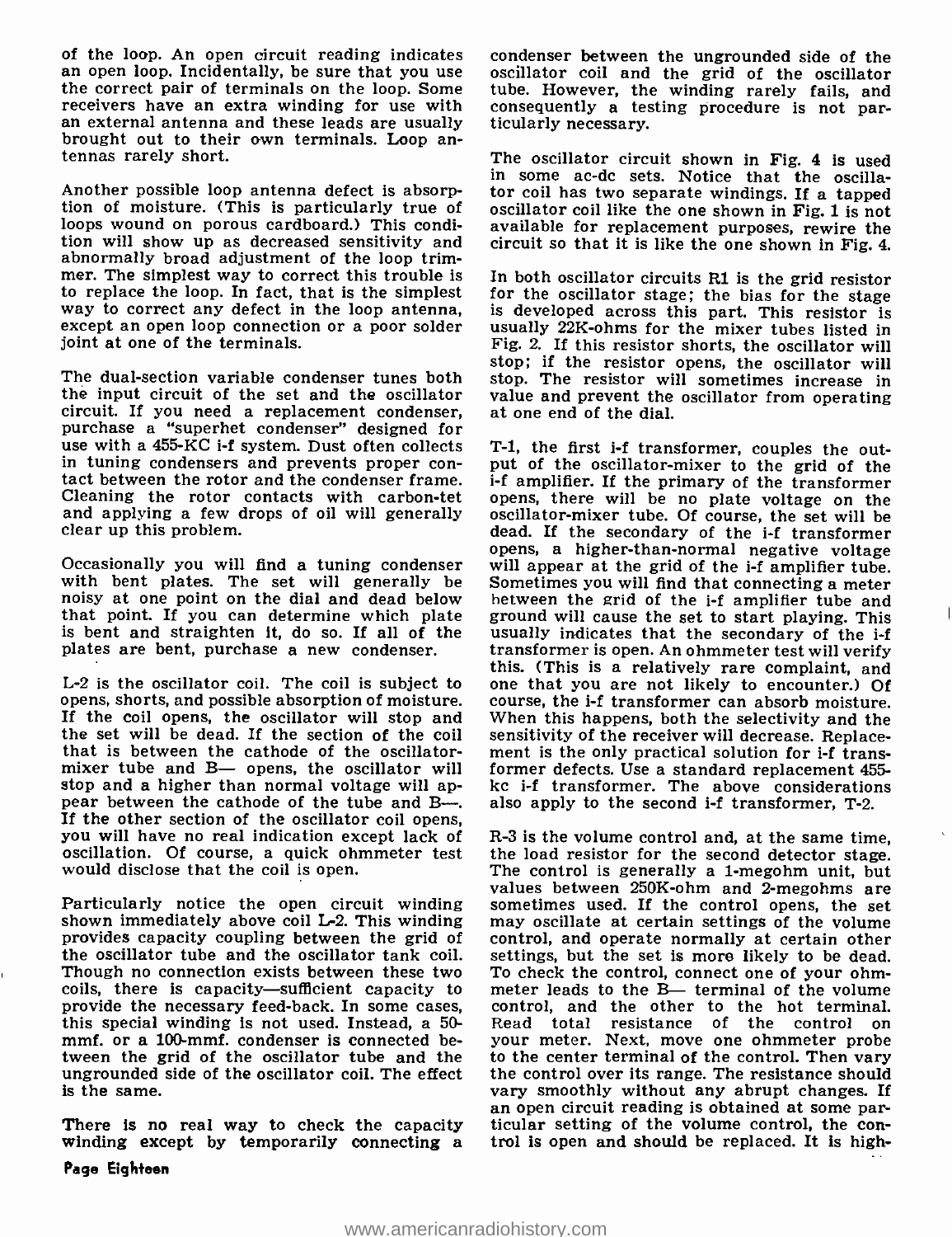ly unlikely that the volume control will ever short; the internal construction makes that virtually impossible.

Another common volume control defect is noisi-<br>ness. Many servicemen use carbon tet to clean<br> $\frac{100e}{2}$ . It is generally a .01 mfd. unit, if this capaca position  $R<sup>-2</sup>$ volume controls. However, you will be able to do a much better job if you will mix ten drops will be applied to the grid of the life that additional contains oil with one on two fluid ounces of amplifier tube. The set will probably distort on of machine oil with one or two fluid ounces of "carbon tet." Shake the mixture so that the oil will dissolve in the carbon tet. This mixture does a much better job than carbon tet alone. Also, commercial preparations for cleaning volume controls are available.

Three voltages appear across resistor R-3: The dc voltage developed by the detector action, the rf signal voltage, and the audio signal voltage obtained from the modulated rf carrier. The dc voltage is desirable for ave purposes, and the audio voltage is, of course, desirable to operate the first audio amplifier tube in the receiver. The rf signal is not desirable and must be bypassed for good detector action. Condenser C-3 is the rf by-pass. Generally, this condenser is connected directly across the two outside ter-minals of the volume control. This condenser is usually a 250-mmf. mica condenser or a small ceramic condenser. If the condenser opens, the receiver may oscillate. To check the condenser, temporarily substitute a new one.

Resistor R-2 and condenser C-2 are the filter or the set will be quite weak. network for the avc system. Resistor R-2 is generally a 1-meg. or 2-meg. unit and condenser C-2 is generally between .02-mfd. and .1-mfd.

If condenser C-2 opens, the avc voltage will vary at an audio rate. At the same time, rf energy probably will be fed from the grid circuit of the oscillator mixer tube to the grid circuit of the i-f amplifier. This feedback will probably cause oscillation. If condenser C-2 shorts, no ave voltage will be applied to either tube, and the set will more than likely distort on strong signals.

If resistor R-2 opens-as it frequently doesthe receiver may have any one of a number of<br>symptoms. The set may be dead, it may overload. R-6, generally a 470K-ohm unit, is the grid resymptoms. The set may be dead, it may overload on strong signals, or it may oscillate. If resistor R -2 is completely open, the grid circuit of the <sup>i</sup>-f amplifier tube and the grid circuit of the oscillator-mixer tube will be "floating." Consequently, the grids will slowly assume a negative charge that will be sufficient to cut off all the sound<br>plate quantity. Therefore, the set will be dead distortion. plate current. Therefore, the set will be dead. If the resistor has increased in value so much that the avc voltage across resistor R-3 is not transferred to the grid circuit of the two tubes, tube; the value is usually 150 ohms. If the re-<br>the set will overload on strong signals and pro-<br>sistor increases in value, the bias applied to the the set will overload on strong signals and produce distortion. If the resistor increases in value so much that insufficient avc voltage is supplied to the two tubes, the i-f amplifier stage may

oscillate. Check the resistor with an ohmmeter; check the condenser by temporary substitution.

C -4 transfers the audio signal from the volume control to the grid of the first audio amplifier denser shorts, the dc voltage across resistor R-3 will be applied to the grid of the first audio weak signals and be dead on strong signals. If the condenser opens, the set will be dead.

R -4 is the bias resistor for the first audio amplifier tube. It is usually a 10 megohm unit, but<br>higher values—up to 20 megohms—are sometimes used. If this resistor increases in value, the bias voltage on the first audio amplifier tube will also increase. If the bias increases too much, the tube will be cut off and the set will be dead. If it increases only slightly, the sound will probably be distorted. If the resistor is shorted, the set will be dead.

Resistor R-5 is the plate resistor for the first audio amplifier stage. It is generally a 470Kohm unit. If this resistor decreases in value, the plate voltage applied to the first audio amplifier will increase, and the gain will decrease. If the resistor increases in value, the plate voltage applied to the first audio amplifier tube will decrease, and the set will indicate one of two troubles: either the sound will be distorted,

<sup>C</sup>-5 is the coupling condenser between the plate of the first audio amplifier tube and the grid of the audio output tube. It is generally a .01 mfd. unit. If this condenser shorts, the positive voltage at the plate of the first audio amplifier tube will be applied to the grid of the audio output tube; distortion will result. If the positive voltage at the audio output tube grid is sufficient to overcome the bias, excessive current will flow through both the audio output tube and the resistor in series with the cathode. The cathode resistor will probably be damaged, and the tube may become gassy. If condenser C-5 opens, the set will be dead.

sistor for the output stage. If resistor R-6 shorts, the set will be dead as the grid of the audio output tube will be shorted to ground. This is highly unlikely. If the resistor increases in value, you will probably notice a decrease in the sound output, and, at the same time, some

<sup>R</sup>-7 is the cathode resistor for the audio output tube; the value is usually 150 ohms. If the reaudio output tube will also increase, and the set will probably distort. Of course, if resistor R-7 increases enough, the negative voltage will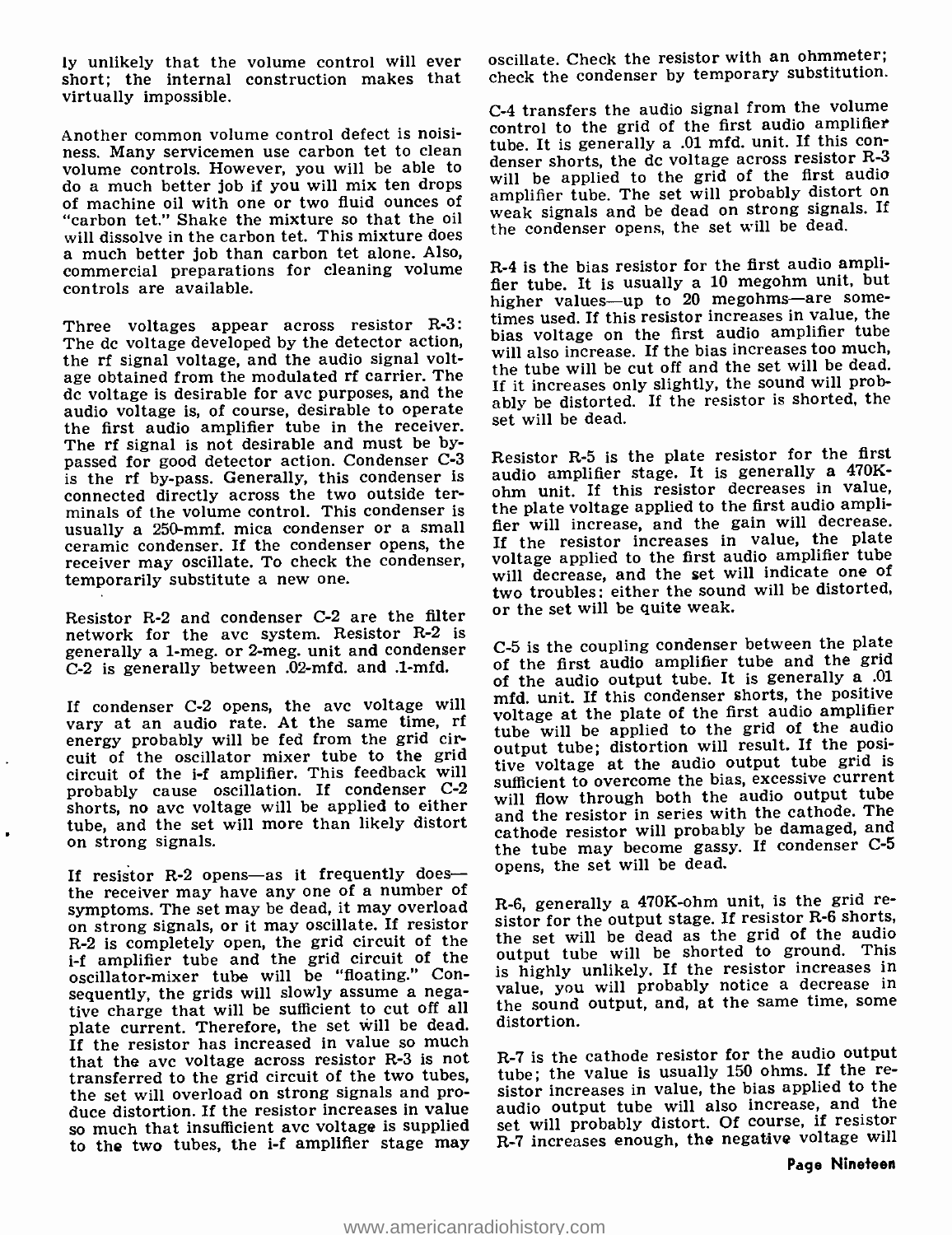reduce the plate current to the point where the set will be dead. More about R-7 in a moment.

C-6 is the audio by-pass that keeps the undesired<br>high-level high-frequency audio components out If you find the filter resistor badly burned, be high-level high-frequency audio components out of the plate circuit of the audio output tube. It is generally a .005 mfd. unit. If the C-6 opens, the plate by-pass condenser for the audio out-<br>the volume will probably increase slightly and put stage before you install a new resistor. If<br>the set may oscillate. In ad the set may oscillate. In addition, you will no-<br>tice a distinct change in tone. (Many service-<br>men refer to this condenser as a "tone control condenser." The term, though incorrect, gives cg you a rough idea of its effect.) If C-6 shorts, the plate voltage for the audio output tube will be applied across resistor R-7. Consequently, resistor R-7 will be severely damaged. In fact, the resistor will probably burn in two. The primary of T-3 may also be damaged or open.

used in the output circuits of ac-dc sets is between 2000 and 4000 ohms. Therefore, the outtween 2000 and 4000 ohms. Therefore, the out-<br>put transformer should match a 2000-4000 ohm er gives a very low hum level.) plate circuit to a 4-8 ohm voice coil. If the primary of this transformer shorts, the set will R9 is the current limiting resistor used to prebe dead but plate voltage will still be available for the audio output tube. In fact, the plate voltage will be slightly higher than normal. If the primary opens, no plate voltage will be available for the audio output tube, and with screen voltage applied but no plate voltage, the screen voltage, the screen, and with screen, are set will be dead; if it shorts, turning the screen, and but no plate voltage, the s if visible, will be red hot. The tube will prob- ably be damaged. If the secondary of the audio transformer opens, the set will be dead. This is highly unlikely.

sound variations. A PM speaker with a 4-8 ohm voice coil is generally used in ac -dc sets. If the voice coil opens, the set will be dead; if the voice coil shorts, the set will also be dead. The resistance of the voice coil is usually between 4 ohms and 8 ohms. You can therefore check the only purpose of this condenser is to prevent voice coil with the lowest range of your ohmmeter. It is seldom practical to repair a defective speaker. Replacement is always the best solution.

Other defects occur in speakers. The voice coil will sometimes open intermittently. When this happens, the sound output of the speaker will disappear, and then suddenly return with a loud crash. Usually, the sound will come back when or directly across the power line. The purpose of loud bass notes are being transmitted, and immediately disappear again. Speaker cones some- times warp and cause the voice coil to drag on the pole piece of the speaker. When this happens, the receiver will distort. If the dragging is slight, the distortion will occur only at low nected to B-, but one side of the oscillator volume.

usually between 1000 and 2000 ohms. If the re-<br>Pego Twenty

sistor shorts, the set will hum; if it opens, the set will be dead. In either case, you can check the resistor with an ohmmeter.

sure to check the output filter condenser and put stage before you install a new resistor. If either of these condensers is shorted, the new filter resistor will overheat.

filter condenser and a 50 mfd./150 volt output<br>T-3 is the audio output transformer for the re-<br>ceiver. The load required by most of the tubes purposes. (Use the 30-mfd. condenser as an input C9 and C10 are the filter condensers. C9 is usually 30 mfd. and C10 is generally 50 mfd. (They are usually combined in a dual-section condenser.) If either of them opens, the set will hum. If either of them shorts, excessive current will flow through the rectifier and the tube will probably be damaged. A 30 mfd./150 volt input filter and the 50-mfd. condenser as an output

> vent excessive current flow though the rectifier tube and the pilot light while the input filter condenser is charging. The resistor is usually set will be dead; if it shorts, turning the set off and back on immediately may burn out the pilot light.

The speaker changes the voltage variations into nected between the pilot light and the plate of The current limiting resistor can be connected between the cathode of the rectifier tube and the input filter condenser, or it can be conthe rectifier. In either position, the resistor limits the current flow when the set is turned on.

> C7, generally between .01 mfd. and .1 mfd. is the noise by -pass condenser for the set. The noise pulses in the power line from entering<br>the receiver. If this condenser shorts, the house fuse may blow. Notice that the condenser is connected almost directly across the ac line. In other cases, if this condenser shorts it will burn out the pilot light and a portion of the rectifier tube filament. The condenser may be connected from the plate of the rectifier tube to B-, from the cathode of the rectifier to B-, the condenser is the same in each case.

chassis. Condenser C8 completes the circuit so<br>R8 is the filter resistor of the receiver. It is that the oscillator coil and the tuning con-<br>usually between 1000 and 2000 ohms. If the re-denser are in parallel. If C8 opens  $C8$  couples the  $B-$  lead of the receiver to the chassis itself. It is generally a .1 mfd. unit. Notice that one side of the oscillator coil is contuning condenser is connected to the receiver that the oscillator coil and the tuning con-

ЕÌ,

 $\Delta$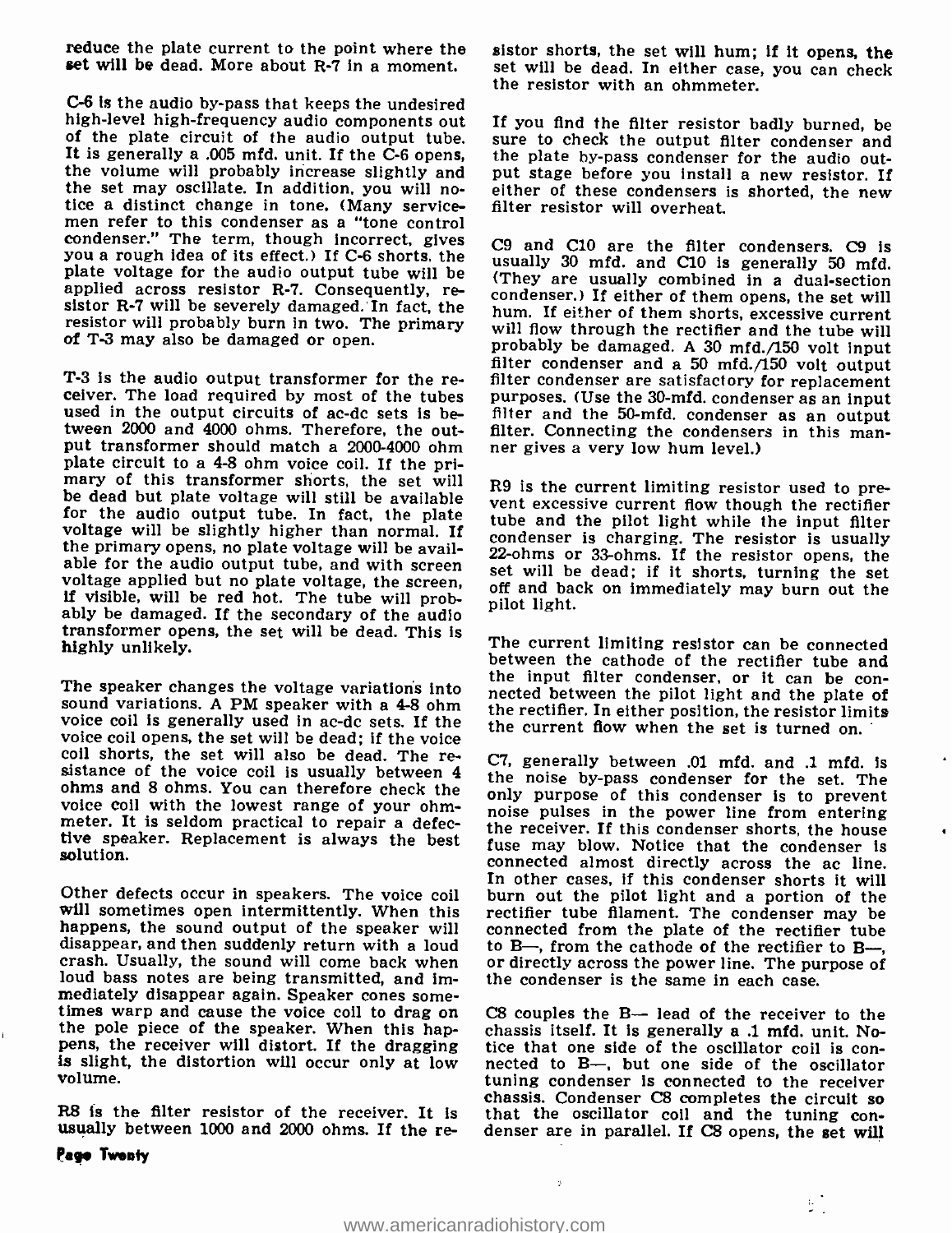probably be dead, or the receiver will tune the the oscillator frequency will increase.) The simplest way to check the condenser is by temporary substitution. If condenser C8 shorts, the B -line of the set (one side of the power line) will be connected directly to the receiver chassis. In that case, the set will be dangerous.

Resistor R10 is connected across condenser C8 to prevent C8 from assuming a charge equal to the line voltage. Notice that if resistor R10 opens, condenser C8 can assume a charge equal to the line voltage. Therefore, 110 volts can exist between B— and the receiver chassis. However, this will not produce any particular effect on the receiver performance, but the set would be dangerous.

Representative voltage readings are given at the upper left (Fig. 5) of the diagram. These readings are approximately what you should expect in an ac-dc receiver, with a half-wave rectifier circuit, that is operating properly.

Alignment information is given at the upper level high frequency audio signals out of the right of the diagram (Fig. 6). Before you align plate circuit. In these sets, the condenser is the receiver, you must connect an out to the set. If you are using a volt-ohmmillammeter, use the OUTPUT jack of the instrument and the COMMON jack. Connect the COMMON lead to  $B-$  in the set and connect the OUTlead to B— in the set and connect the OUT- denser including a high capacity-low voltage<br>PUT lead to the plate of the audio ouput tube. Section as cathode by-pass for the audio out-Set the test instrument to an ac range that will read voltages up to 100 volts. If your test  $\int$  increases the audio output. In commercial reinstrument does not have an OUTPUT jack, connect a .01 mfd. 600 volt condenser in series often increase the audio output of the set by<br>with one of the test leads. Then connect one connecting a 20-mfd./25-volt condenser across of the test leads to the  $B-$  point for the set the cathode resistor. (Use of a cathode bypass and connect the other one to the plate of the will increase the low frequency response by reoutput tube. Set the instrument to an ac range that will read voltages up to 100 volts. (Most vacuum tube voltmeters have a d.c blocking condenser built in, but it is well to use the .01 Some manufacturers use printed circ mfd. unit just in case.)

In Step 1 of the alignment procedure, be sure  $\frac{1}{2}$  an AC-DC receiver, trace the leads and try to that you connect the high side of the signal determine just what the printed circuit regenerator output to the stator o section of the tuning condenser, and set the receiver dial to the low end of the range. These two precautions will prevent the receiver oscillator from beating with the output of the signal two precautions will prevent the receiver oscil-<br>lator from beating with the output of the signal can always use individual components of the<br>generator and giving you misleading results. Froner value If a tunable beat or squeal is heard short the oscillator section of the tuning condenser gang oscillator section of the tuning condenser gang some receivers use a tapped output transformer<br>and connect the signal generator output to the sensert of the filter network. Let's look at Fig. mixer grid (grid  $#1$ ) of the oscillator-mixer tube. This stops the oscillator and any squeals now heard are due to oscillation in the i-f amplifier.

 $\bullet$ 

In Steps 2 and 3 of the alignment procedure, connect the output of the signal generator to a 2 or 3 turn loop of wire (4 or 5 inches in diameter) placed near the loop antenna. This will provide sufficient coupling for alignment purposes, and prevent the signal generator from detuning the receiver circuits.

### Circuit Variations

As mentioned previously, commercial receivers will seldom be exactly like the one shown in Fig. 1. There will be circuit variations. For the most part, these will be substitutions of different part values, etc. That type of circuit variation should not give you any trouble. There are, however, some variations that require further discussion and explanation.

In Fig. 1, condenser C6 is connected between the plate and the cathode of the output tube. The cathode is not by-passed. Therefore, a portion of output signal appears across the cathode resistor. If you replace this condenser, be sure to connect it as it was originally, and be sure to use the correct valve. In some receivers, C6 is simply a plate bypass used to keep the highplate circuit. In these sets, the condenser is connected across the output transformer primary or between the tube plate and ground.

Some receivers use a triple-section filter consection as cathode by-pass for the audio output stage. Use of a cathode by-pass condenser ceivers that do not use the condenser, you can connecting a 20-mfd./25-volt condenser across moving degeneration at the lower frequencies.)

Some manufacturers use printed circuits in places resistor R5, condenser C5, and resistor R6. When you encounter a printed circuit in determine just what the printed circuit rebetween the first audio amplifier stage and the output stage. If you cannot obtain a duplicate proper value.

as part of the filter network. Let's look at Fig. <sup>7</sup>for a moment. Notice that electrons from the plate of the audio output tube flow *down* through the primary of transformer T3 to the tap and back to the rectifier. Also notice that electrons from the remainder of the receiver would flow  $up$  through the primary of transformer T3 to the tap. Therefore, the hum cur-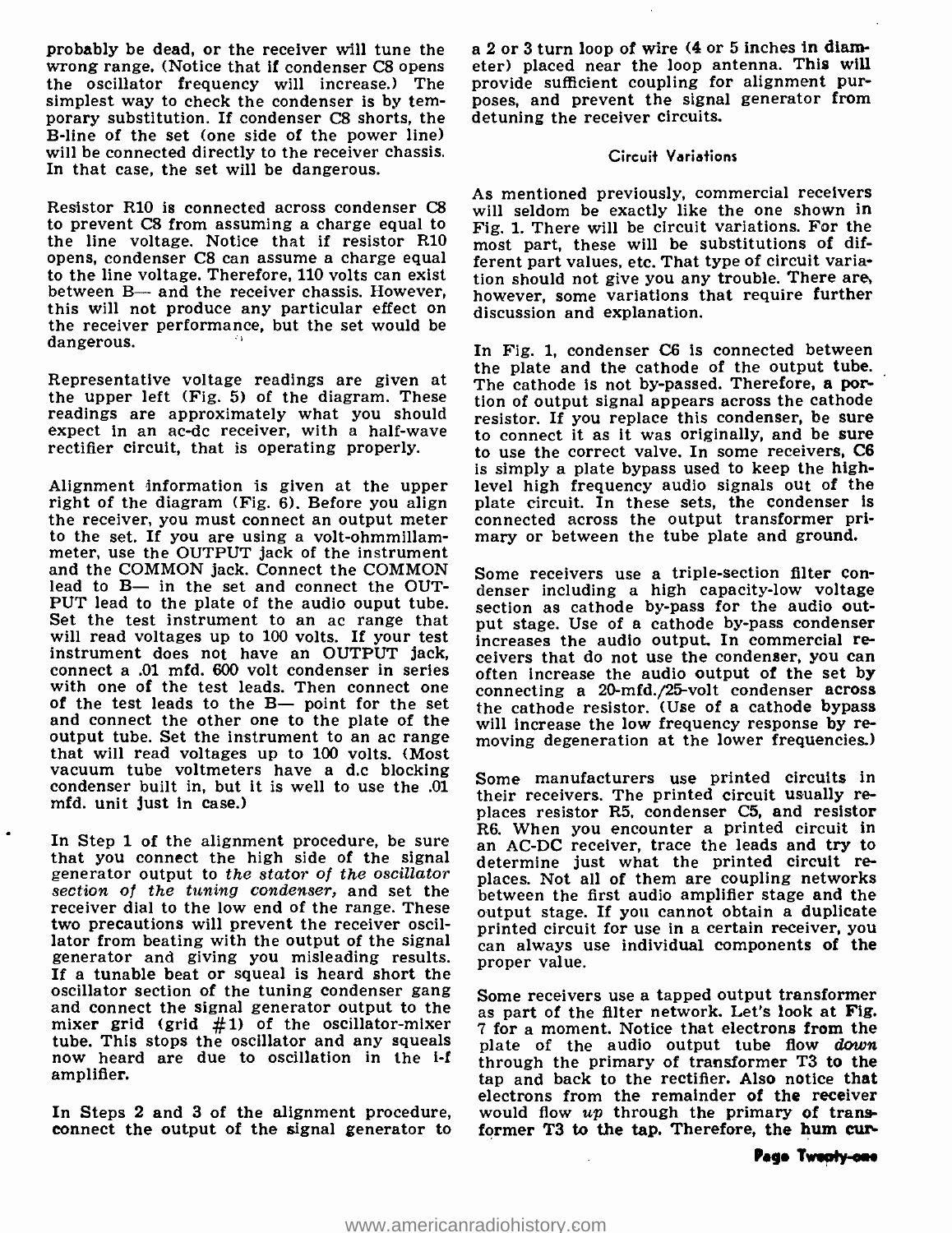rents buck each other. In addition, the lower initial bias to the avc line. This bias prevents<br>portion of the transformer primary acts as a excessive current flow through the oscillatorfilter choke in the B supply circuit. If a tapped output transformer is not available for replacement, change the circuit to the one shown in the basic AC -DC schematic. (Fig. 1)

As these sets generally use lower values of filter capacity, it is best to purchase a small ac-dc choke for replacement purposes. If you cannot obtain a replacement choke and it is therefore necessary to use a 1200-ohm filter resistor, be<br>sure to increase the capacity of the filter con-<br>densers so that you have the normal 50-30 mfd. fier stage is obtained by using a small valuenetwork.

A permeability tuning system is used in a few current through t ac-dc sets. In this system, the inductance of the signal conditions. coils is varied while the circuit capacity remains constant. Special alignment procedures are often necessary for circuits using this tuning their sets by using an rf amplifier stage. In system; you should, therefore, try to obtain the correct service information for the set.

diode plate in the duo-diode triode tube gen-<br>erally used as a second detector, avc, first audio. In an AC-DC set is likely to be a very simple<br>One of the popular circuits is the separate avc circuit. In fact, an extra tub system as shown in Fig. 8. Notice that the rf signal is transferred to the extra diode plate through the small mica condenser (between 50mmfd. and 250-mmfd.) and is rectified by the diode circuit. This rectification produces a dc voltage drop across the 470K -ohm resistor. This voltage-after filtering-is used as avc voltage.

becomes positive. If the grid of the tube is units have a much higher Q than the more connected to the avc line, the avc line will also common i-f transformers, and therefore give connected to the avc line, the avc line will also common i-f tran<br>become positive and the positive voltage will better selectivity. become positive and the positive voltage will be fed to all other grids connected to the avc. Therefore, a gassy tube can cause all the other tubes on the ave line to draw excessive current.

To prevent the above sequence of events, some manufacturers use the extra diode as a "gas gate." (Fig. 9) When the extra diode plate is connected as shown in Fig. 9, the avc line can-<br>not become positive because a positive voltage Certain other receivers use voltage doublers<br>on the avc line makes the diode plate of the in the power supply. It is impossible "gas gate" positive and thereby allows the tube to conduct. When the tube conducts, the ave line is shorted to B- through the diode plate - cathode path in the tube. When the ave line is obtain the service information for the receiver negative, the "gas gate" has no effect on the wheneve<br>circuit operation. doubler. circuit operation.

Approximately 9 volts dc is developed across the oscillator grid resistor, Rl. In some receivers, this voltage is used for bias in other circuits. A 15- megohm resistor between the grid of the oscillator and the avc line will feed a certain mixer tube and the i-f amplifier tube when no signal is applied to the input circuit of the set.

Some manufacturers use a choke in the power the "cold" end of resistor R6 (in Fig. 1) is<br>supply instead of the 1200-ohm filter resistor. disconnected from  $B_{\text{max}}$  and then connected to Also, the voltage across R1 is sometimes used as bias for the audio output stage. In that case, disconnected from B- and then connected to the oscillator grid with a 270K-ohm resistor.<br>The ac circuit is completed to B— through a .1 -mfd. condenser connected between the "cold" end of resistor R6, and B- $-$ .

> In some circuits, protective bias for the i-f ampligenerally less than 200 ohms-cathode resistor. The cathode bias developed prevents excessive current through the i-f amplifier tube under no

use as an rf stage is added to the filament<br>Manufacturers have found uses for the extra string. (The tube is usually the same type used Some manufacturers increase the sensitivity of that case, an audio output tube with a 35-volt filament is used, and another 12-volt tube for string. (The tube is usually the same type used in the i-f amplifier circuit.) An rf amplifier stage tuned circuit is generally the limit. These circuits are so simple that they are not likely to give any trouble.

replacement transformer is needed, however,<br>When a tube is gassy, the grid of the tube use a slug-tuned transformer. Generally, those Some manufacturers use slug-tuned i-f transformers. Again, the change is so slight that it is not likely to give you any trouble. When a units have a much higher  $Q$  than the more

> Some ac -dc sets use a selenium rectifier instead of a tube rectifier. When such a substitution is made, the selenium simply replaces the diode rectifier tube, and a filament resistor is added to drop the voltage to the correct value for the various tube filaments.

> Certain other receivers use voltage doublers in the power supply. It is impossible to say just obtain the service information for the receiver whenever you encounter a set with a voltage

> The circuit variations discussed are not all of the possible variations. However, the other circuit variations that you encounter in service work are likely to be so slight that they give you no difficulty whatsoever.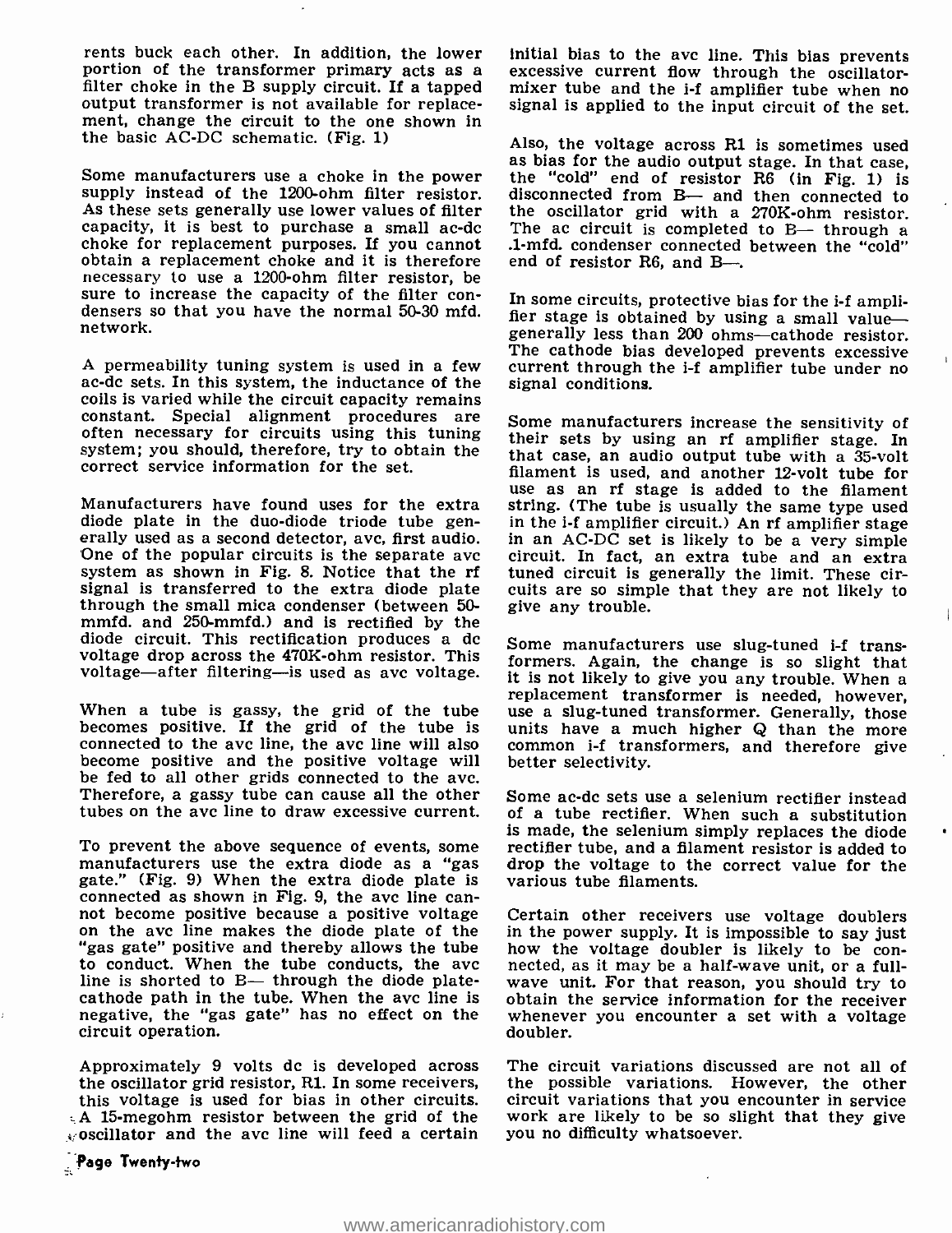The Story of the

National Radio Institute

By FREDERICK F. EDWARDS

NRI Correspondent



Fred Edwards

THIS story, like that of Radio and Television In<br>
itself, is no mere meaningless list of names un<br>
and dates. Rather it is a record of pioneering the and dates. Rather it is a record of pioneering — the founding of the National Radio Institute.<br>and achievement that may well stir pride in the<br>heart of every student, graduate, or member of — Mr. Smith had become deeply in heart of every student, graduate, or member of the Institute staff.

Here is a tale of men with faith in Radio and and in themselves; a drama of obstacles met and overcome, of promises made and (more important) kept, of hard work, of loyalty, and above all, the transformation of the ambition of thousands, through Institute training, from ized a class of four students in a small room<br>droams into reality<br>droams into reality dreams into reality.

Today the Institute is so strong and thoroughly D. C. The National Radio School, organized the Radio-TV industry is so large and known at first, had come into being. organized, the Radio -TV industry is so large and has enriched our lives in so many ways, that few think of their humble beginnings and early struggles.

The first twenty-five years of Radio ending in 1914 saw Marconi's successful transmission and From time to time students who were compelled<br>reception of wireless messages, to leave the city for one reason or another exreception of wireless messages.

By the turn of the century, transoceanic wireless was in sight. Dr. J. Ambrose Fleming undertaken. In the face of critics and skeptics, invented the diode vacuum tube in 1906, the the National Radio School proceeded to develop invented the diode vacuum tube in 1906, the year in which Mr. J. E. Smith, the founder of NRI, graduated with the degree B.S.E.E. from Worcester Polytechnic Institute.

Shortly after this, Dr. Lee de Forest invented the "audion" and experimented with sound broadcasting in New York City. By this time Mr. Smith, the ambitious young electrical engineer, was working for Westinghouse in East Pittsburgh, a position he gave up to become an instructor in electricity and other subjects in the Washington, D. C. school system.

In 1914 the first World War was let loose on an unsuspecting world. Thus the stage was set for the founding of the National Radio Institute.

ious phases of wireless and had thrown himself with customary enthusiasm into the task of mastering the newest and most fascinating branch of electrical science. Such enthusiasm became contagious. Mr. Smith was besieged with requests for information on wireless problems, and in response to the demand, finally organized a class of four students in a small room at 14th and U Streets, Northwest, Washington, D. C. The National Radio School, as it was

Additional students sought admission and the young school filled an increasing need by giving practical training in this new field.

From time to time students who were compelled pressed desire to continue their studies. The first effort to teach Radio through the mail was undertaken. In the face of critics and skeptics, a successful home study method of training parallel with its classroom training, thus establishing definitely our position as the pioneer<br>home study Radio school. In our files we have a set of lessons graded by Mr. Smith for a student in Livermore Falls, Maine, and bearing dates as early as February 14, 1916.

The heavy demands made upon Mr. Smith for instruction left him little time for the school's business affairs, and Mr. E. L. Degener became associated with the school In charge of adver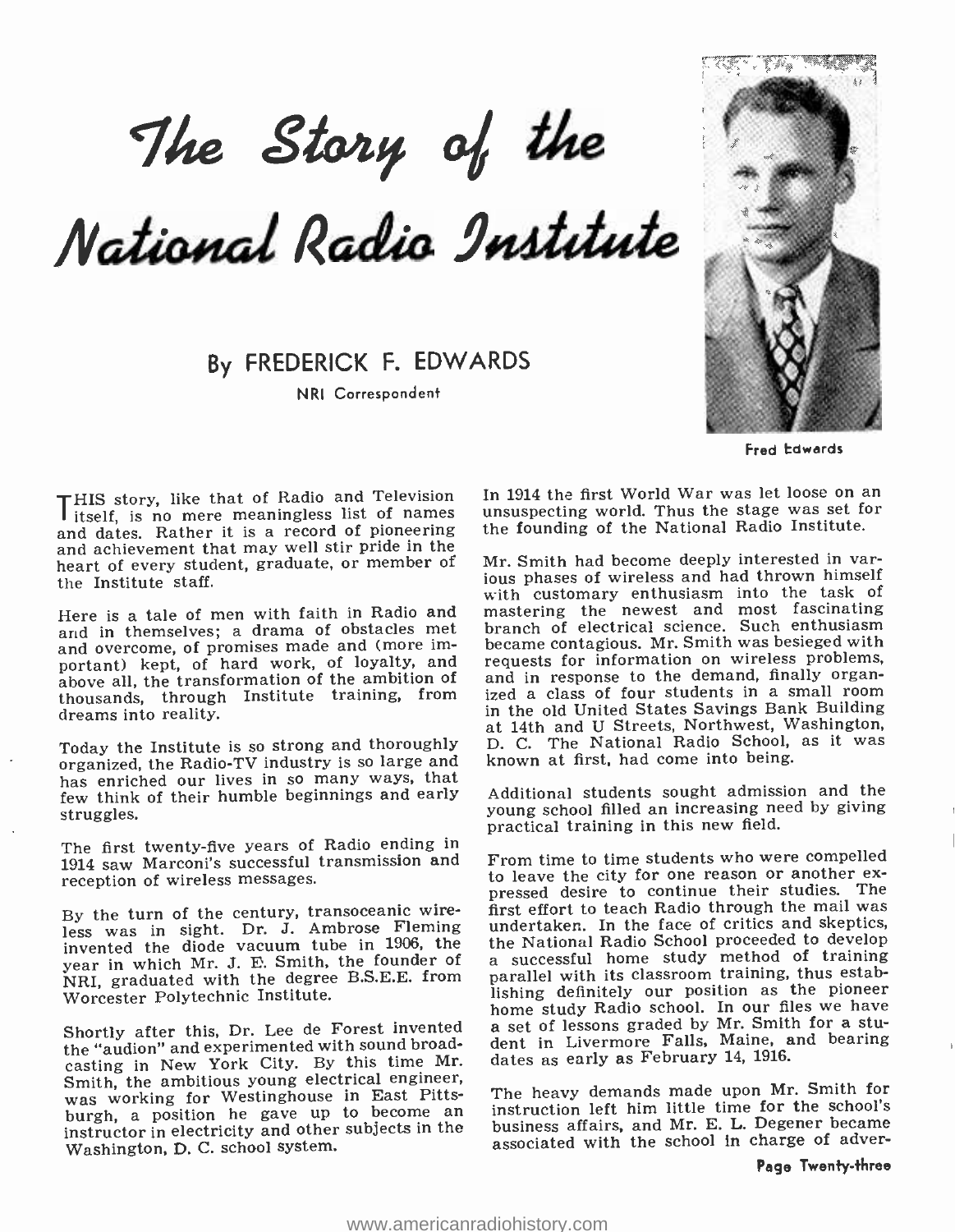Using and organization. Mr. Degener today is General Manager and Treasurer of NRI.

Thus in the first two years the present management had taken charge, and the policies that have guided us through more than a third of a century were taking form. A year later, in 1917, the United States entered the World

Steadily increasing demands for instruction in wireless telegraphy and the growing interest in wireless telephony or "Radio" as it began to be known, expanded both the

home study and resident<br>classes. The former required all available facilities at the original 14th and U Street address, so classes were moved to 1345 Pennsylvania Avenue, Northwest, a convenient cen-<br>tral location on historic Pennsylvania Avenue. About<br>this time also the Service<br>Radio School located nearby was taken over and absorbed by the Institute.

These were "the good old days." The National Radio<br>
days." The National Radio<br>
School had become the National Radio<br>
erated a Radio station with<br>
erated a Radio station the<br>
downtown and uptown loca-<br>
tions for the instruc

In 1920 Westinghouse KDKA began broadcasting By 1946 we had outgrown our building. We pur-<br>An irresistible wave of popular interest in chased another three story building, two blocks<br>broadcasting swept the country. This w

Page Twenty -four

E. L. Degener, General Manager. 36 Years of Service with NRI

stations, and we were thrilled when "National Radio" scooped the NatIon's Capital.

The same year and month, November, 1920, the National Radio School was incorporated under the laws of the District of Columbia as the Na- tional Radio Institute.

The need for trained Radio service men brought<br>to light the need for a name for men who were<br>properly trained. The term "Radiotrician" was<br>coined and used by us as early as 1922. Registra-<br>tion for the term was secured in secured in Canada, England and elsewhere for<br>the exclusive benefit of NRI Graduates.

In 1938, the term "Teletrician" was registered<br>with the U.S. Patent Office for the exclusive<br>use of NRI Graduates. These names have been<br>carefully protected ever since. Unless a man has<br>taken the NRI Course, he can-<br>not pr

Radio grew complex and tech-<br>nical. The Institute adapted<br>its training and methods to<br>keep in step with the new situ-<br>ation. The resident schools<br>were gradually closed out. In 1923 the Institute was estab-<br>lished at 1223 Connecticut Avenue, Northwest, near the famous old British Embassy Building, since torn down, and the entire effort of the InstItute was thrown into home study training.

First one floor was occupied,<br>then two. The Institute con-<br>tinued steadily in growth, and in October, 1927, our present<br>large building, then two stor-<br>ies high, located at 16th and<br>U Streets, Northwest, was pur-

cupied. The next year it was necessary to take over the first floor also, and in 1930 the third floor was added to provide urgently needed additional space.

vated, air conditioned, made spick and span, and

Closely paralleling the physical growth of the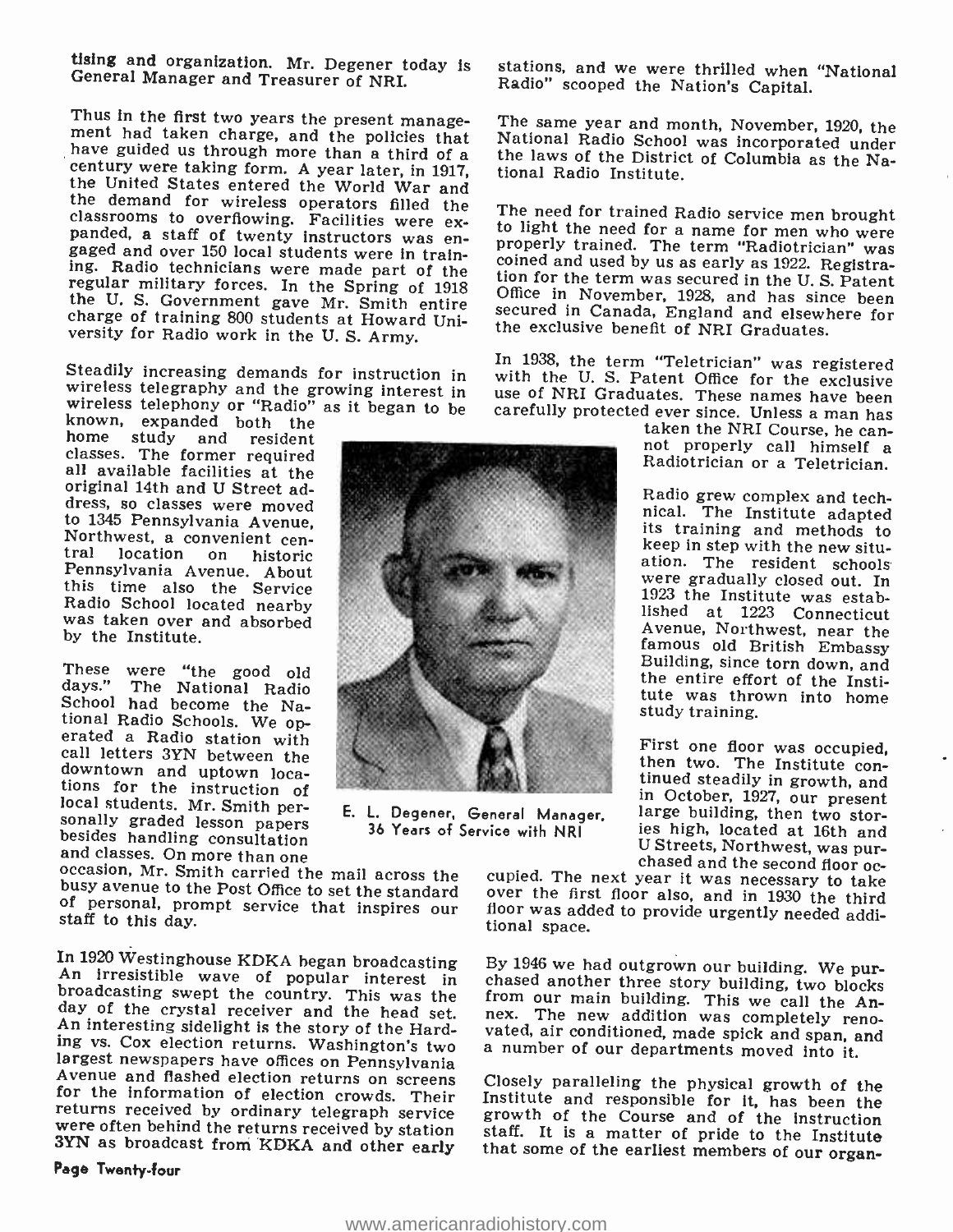ization are still with us. They have grown up With the rise of set servicing came the need for<br>with the Radio-TV industry and with the school. practical experience in handling Radio receiving<br>As we have grown, new blood an have been added, also, to meet the continual by development of practical home experimental demand for the latest practical and experimental equipment. In the past twenty years several knowledge in the field and to maintain our posi-<br>tion of leadership in Radio-TV home study.

The constant development of Radio with its new discoveries and new applications, the require-<br>ments of home study students for more con-<br>venient lessons and more readily understood instruction and the success of the Quiz Book – modern-equipment, a modern-training plan, and between 1918 and 1924, pointed the way to the  $\frac{1}{2}$ between 1918 and 1924, pointed the way to the an efficient staff, let's sketch in some of the sig-<br>writing of all our own lesson books. First came all nificant developments that took place in interwriting of all our own lesson books. First came<br>a series of fourteen, later increased to eighteen,<br>on wireless telegraphy, and then a course of twenty-six books by 1920.

Rapid strides in broadcast station and trans-

mitter development as well as in broadcast receivers forced complete rewriting of the Course and extensive additions so that by 1926 there were forty books in the Course, and by 1928, fifty. In spite of every effort to maintain the Course at a high level of accuracy and completeness, the continuous strides of Raa complete revision of our Courses and still more textbooks. Every textbook was completely rewritten from cover to cover and many new books were added on various branches of servicing, broad-<br>cast station operation, commercial and ship station operation, com-<br>ation, aircraft installations, television, sound pictures, pub-<br>lic address systems, and many<br>others.



The earliest experience with home study empha- sized strongly to the practical mind of Mr. Smith the importance of combining practical work with the study of theory. The first equipment furnished was for teaching the sending and recep- tion of wireless telegraph signals. Mr. Smith later developed, patented, and undertook the manufacture of a special machine known as the Mr. Smith wished to be able to do this on a more<br>Natrometer for automatic sending of code sig- formal basis and give students and graduates nals. This was eventually replaced with the even more efficient Nacometer.

With the rise of set servicing came the need for and servicing equipment, a need which was met equipment. In the past twenty years several distinct series of these outfits have, one after the other, been developed to meet increasingly complex training requirements.

Now that our story has brought us down to date with modern and highly specialized training, mediate years.

eight books on Radio telephony, a total of Back in 1926 at the beginning of the batteryless general use, the Piezo crystal had been developed, beam transmission had been devloped

> to a practical commercial stage, and successful Radio telephone experiments were conducted between New York and London.

In the same year both the National Broadcasting Company and the National Home Study Council were organized. The Council is an association of private home study schools and was incorporated in the District of Columbia, October of the original incorporators<br>and the National Radio Institute as a charter member.

The purpose of the Council from the very beginning has been to elevate the standards of home study training. Mr. Smith has been a member of the board of trustees of the

Y <sup>or NRI</sup>. ber of its educational com-<br>mittee, besides having served<br>as Treasurer and in other capacities. At the present time our Mr. Degener is a trustee of the Council. Other members of the Institute staff<br>have participated actively in Council meetings and as Committee Members to the end that all home study students may receive better training, better service, and a square deal all the time.

From the earliest days of the Institute, Mr. Smith, and other members of the staff had taken up important problems pertaining to the Course and Radio with recognized leaders in their fields. Mr. Smith wished to be able to do this on a more formal basis and give students and graduates the benefit of the most authoritative opinions available on Radio questions. To this end the



J. Morrison Smith, son of J. E. Smith, assistant to the General Manager, the board of trustees of the and Secretary of NRI.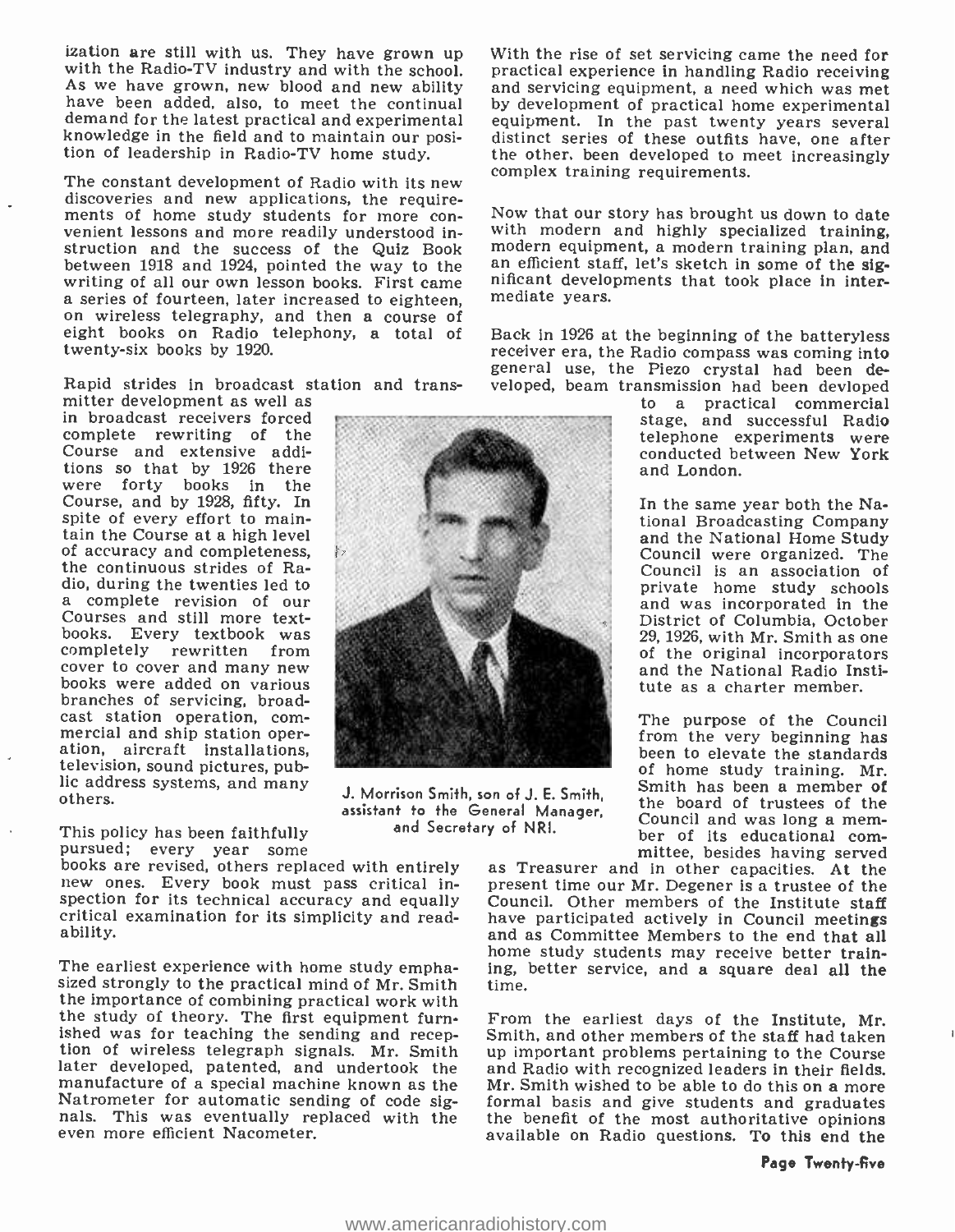National Radio Institute Advisory Board was created in 1929.

Invitations were extended to and accepted by men carefully selected for their variety and breadth of experience, as well as their outstanding records as Radio Engineers. The six original members of the Board represent some of the great names in Radio: Dr. Lee de Forest, Mr. Edgar H. Felix, Mr. Paul A. Greene, Mr. George Lewis, Prof. C. M. Jansky, Jr., and Major -General George O. Squier. We have always felt it an  $\frac{1}{100}$  at NRI and show you what a competent, aggres-<br>honor to be recognized in this manner and to sive, conscientious staff has been built up to pass along to our students the advice and recom- mendations of such leaders in Radio.

Board in May, 1934, to take the place of Major- thrash out our student problems and our own,<br>General Squier who had died shortly before. So that the actions we take and the advice we<br>With the rapidly growing importance of With the rapidly growing importance of Television, Mr. Philo T. Farnsworth was invited to serve on our Board

and accepted in August, 1935, followed in 1938 by the late Mr. Harry Diamond. When Mr. Diamond passed away, Dr. Cledo Bru-<br>netti, Chief of Engineer in g, Electronics Section, National Bureau of Standards, was added to our Advisors.

In connection with the celebration of our Fifteenth Anniversary in<br>1929, the NRI Alumni space to mention subjects about which we would like to write whole pages. We'd like to tell you how with every development of Radio and Television and every change in the industry we have strived to include the change in the Course. We'd like to tell you how we have increased the amount of information in the Course and the effectiveness of the training year after year with little increase in cost to the student.

Dr. A. N. Goldsmith was added to our Advisory — our staff meetings here where you could hear us<br>Board in May, 1934, to take the place of Major- — thrash out our student problems and our own, We'd like to take you behind the scenes here at NRI and show you what a competent, aggresserve students, show the equipment and methods developed to serve quickly, intelligently, and helpfully. We'd like to bring you into some of so that the actions we take and the advice we vidual but the considered judgment of all those



Association was<br>
formed, the first offi- This is our main building at 16th and U Sts., N. W., We'd like to show you<br>
cers elected, and a unanimous pledge tak-<br>
unanimous pledge tak-<br>
en to work for the interests of the Ins This is our main building at 16th and U Sts., N. W., in Washington. Visitors are always welcome.

any home study school, an association which has flourished continuously since, and which every state in the Union and every province in Canada.<br>NRI graduate is eligible to join. Since then You'd see the records of students assigned to NRI graduate is eligible to join. Since then local Chapters have been organized in a number of cities. Among these, Baltimore, Philadelphia, New York, Pittsburgh, Milwaukee, New Orleans, the Territory of Hawaii, and Canada. You'd see<br>Detroit and Chicago Chapters are the strongest records of thousands of war veterans who enand most active. Baltimore Chapter was the first rolled with us through the GI Bill of Rights. organized.

elected in 1929, was, during the war, Assistant Director, Broadcasting, Office of Censorship for see records of that steadily growing body of<br>the United States Covennment, One of the first graduates who, through this training, have won the United States Government. One of the first Vice -Presidents, Mr. Hoyt Moore, who was present in Washington in 1929 when the Alumni Association was organized, rose to a State Senator in Indiana. Many of our Alumni members have risen to high places in the business world.

Our story is getting long yet we have had barely

Page Twenty-six

We'd like to show you some of our student

competent to contribbute. While Mr. Smith no longer grades the lessons, neverthe-

less, his ideal of per-<br>sonal service is our daily inspiration.

We'd like to show you<br>our three separate laboratories. These are for research and development, one for Radio receivers, one for Communications equipment and one for Television.

The first President of our Alumni Association, acknowledge gratefully the debt they owe the<br>closted in 1929, was during the war, Assistant. National Radio Institute, and above all you'd branch of Radio and Television and in almost every foreign country and colony, besides every state in the Union and every province in Canada. us for vocational training by the Rehabilitation Boards of thirty -five of our forty -eight states, the Territory of Hawaii, and Canada. You'd see You'd see records of men who have risen high in government and industry, yet nevertheless acknowledge gratefully the debt they owe the see records of that steadily growing body of independence and advancement for themselves in Radio -TV.

> In 1945, Mr. J. E. Smith, brought his son, J. Morrison Smith, into the Institute and took him under his wing. Young Mr. Smith is a graduate of Worcester Polytechnic Institute, as is his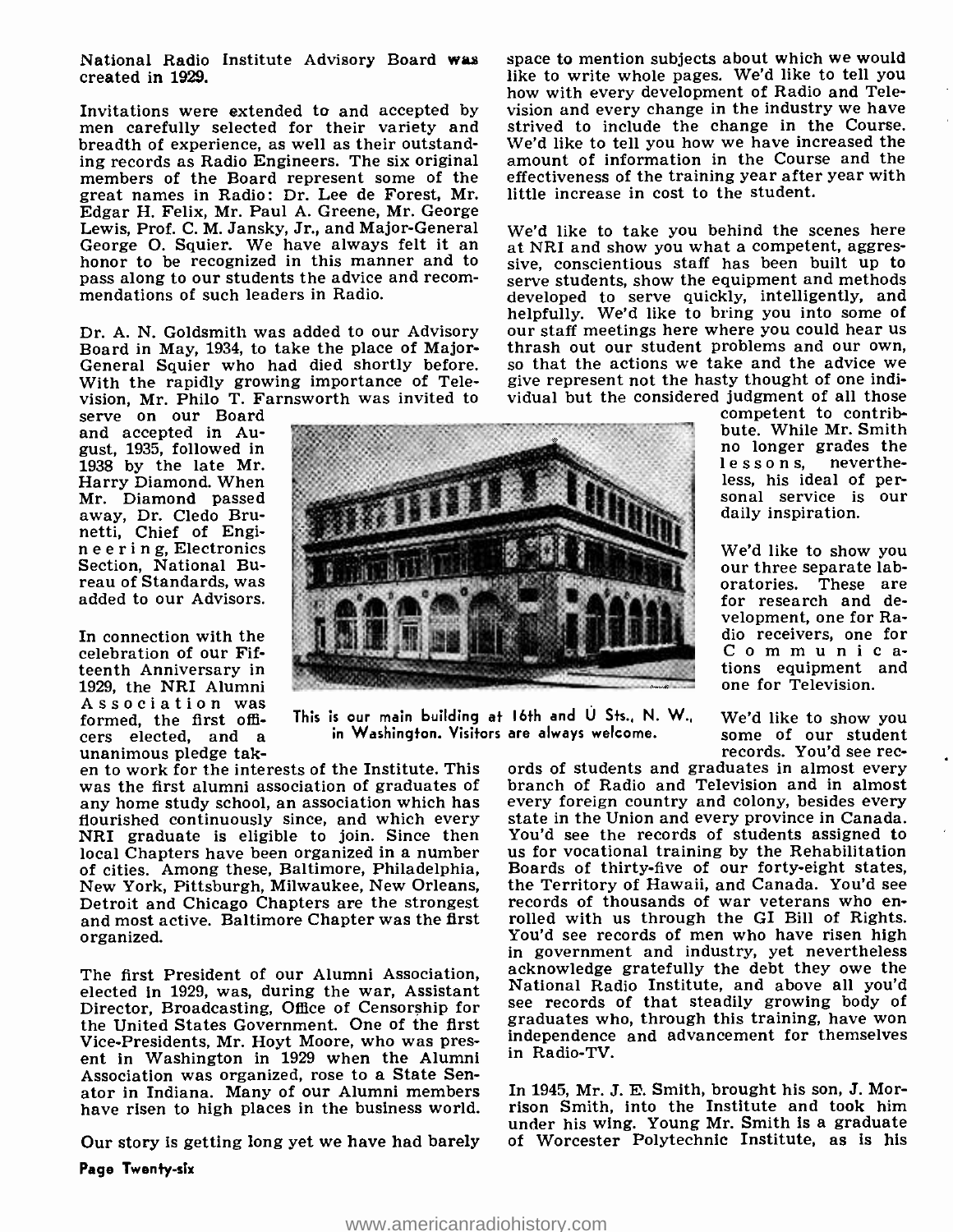father. For eight years before coming with NRI, servicing work. Mr. Smith and the NRI staff<br>J. Morrison Smith worked as an Industrial Engi- developed the first home study kits to give ex-J. Morrison Smith worked as an Industrial Engineer with United States Steel and Dupont. When J. E. Smith felt his son had received enough "hard knocks" in the outside business world to prepare him for an executive position at NRI, Morrison joined us. Now thirty-eight years of age, he is assistant to Mr. E. L. Degener, the General Manager and he is Secretary of the National Radio Institute, a position he is filling in the genuine J. E. Smith tradition.

Morrison Smith is active in Radio-TV educational organizations. He is a Director of the Y.M.C.A. of Washington, D. C., and a trustee of Junior Police and Citizens Corps. He is a member of the Institute of Radio Engineers. He is Treasurer of the National Home Study Council, an office formerly held by J. E. Smith, as mentioned in a previous paragraph.

Here at NRI we are thinking and planning<br>for the future Radio-<br>Television world as we<br>expect it to be. Great<br>as has been Radio's<br>growth in the past we forsee even greater<br>growth ahead, sparked by the phenomenal development of Television. More Radio men and BETTER will be needed than<br>ever before. NRI training must be up to date, sured we are keeping<br>it that way. It must be PRACTICAL. We



This is our annex located two blocks from our main building. We own and occupy every inch of our 17,500 square feet of floor space.

are often making changes, slipping them quietly into the Course for the benefit of our students.

The work of revision, re-writing, and adding new material goes on constantly at NRI. Every year some lessons are revised and others replaced. Recently seventeen new lessons on television were included in the training.

Mr. Smith's practical mind early saw the neces- sity of combining practical experience with theory in correspondence training. The first equipment furnished was for teaching code. Later, Mr. Smith developed, patented and undertook the manufacture of a machine known as the Natrometer that sent code signals automatically.

complexity, Radio servicing became more and more important. "Radiotrician" was no mean-<br>ingless title. NRI graduates got practical experi-<br>ence while earning it, and were trained to do

servicing work. Mr. Smith and the NRI staff perience with Radio circuits and in servicing techniques. Like lessons, kits have to be re-designed to include new circuit developments.

Besides training in Radio and Television Servicing, a course in Radio and Television Communications was introduced in 1949. Here the practical training includes building a working model of a broadcast transmitter. Practical training in Television, with kits to construct Television receiver circuits was brought out in 1951.

Hundreds of boys in their early teens write NRI each year about Radio and Television training. Our courses are too extensive for these young boys, yet we have long felt that we should offer them some way of developing their interest in the subject. In December, 1953, we presented the Junior Experimentor's Electronic Kit, abbrevi-

ated "JEEK." Through these experiments, experience and enjoy the fascinating subject of Electronics u n t i l they are old enough to enroll for our regular courses.

In 1952 John H. Batti- son joined NRI as Director of Education. Mr. Battison was forfaculty, New York University, TV Dept., he was editor of Tele-Tech Magazine. As Assistant Chief Allocations Engineer of ABC

he helped design and construct five TV and five FM Stations. He has been active as a Radio and Television Consultant-last year he was appointed Television Engineering Consultant to sor. He has written a number of articles and textbooks on Television. As a member of National Television Systems Committee (NTSC) he has served on panels and helped lay the foundations for UHF -TV and the new NTSC color TV system.

Yes, the most important part of the story of the Institute is not the record of past events, not the story of what we have done, but the story of what we are doing today; that, and the day by day achievement of NRI students and graduates.

As home receivers increased in numbers and As we launch strongly into our fortieth year, complexity, Radio servicing became more and with all its promises, we renew to every present As we launch strongly into our fortieth year, and future student our pledge to train him thoroughly for today's needs and tomorrow's opportunities.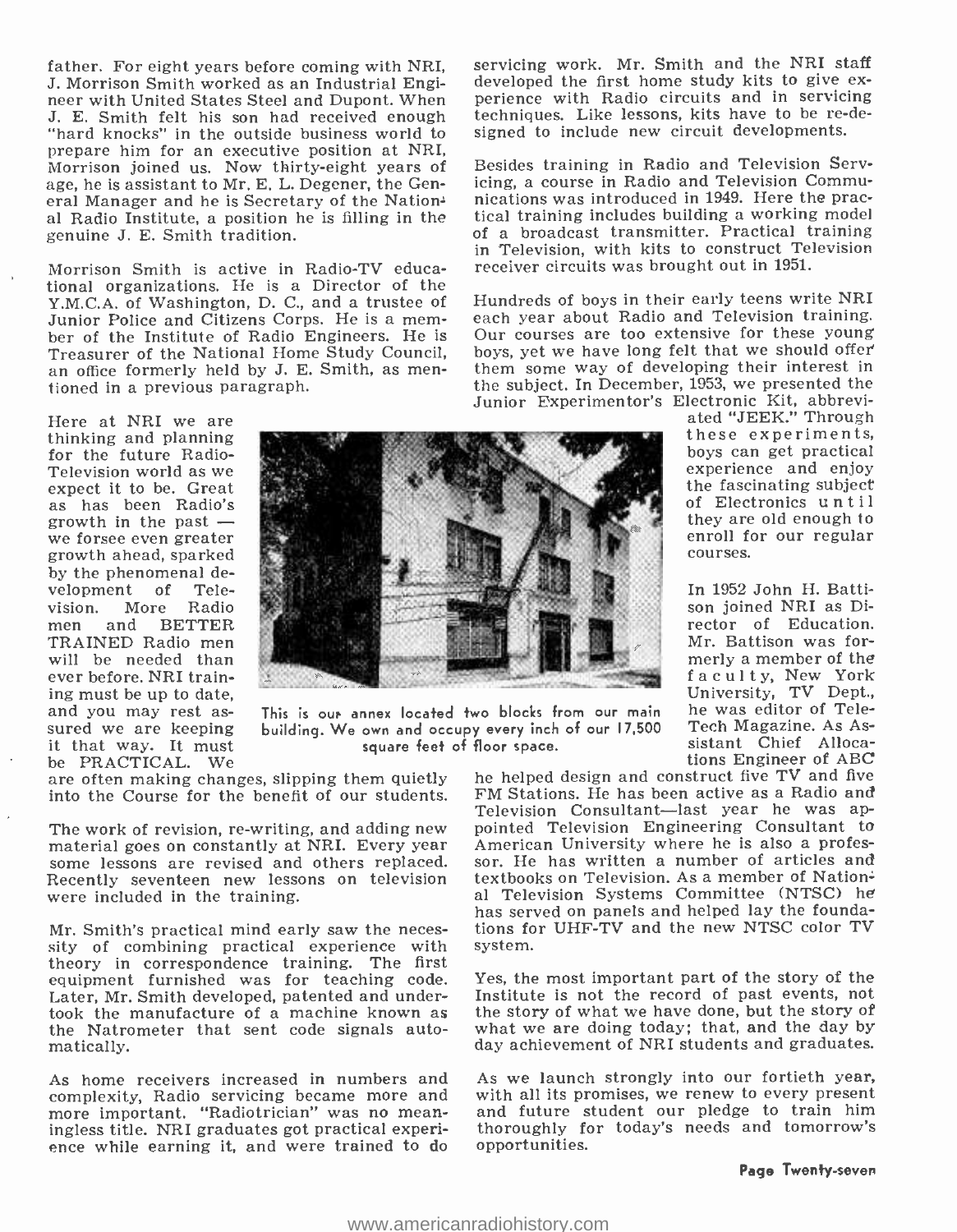## NRI ALUMNI ASSOCIATION

In the reception room at National Radio Institute is a simply-bound book—black with red corners resented in the first roster of members, along -which today is one of the most prized possessions of the Institute. You may have seen this book yourself--your own name may be inscribed in it-for this priceless book is the register in which all visitors to NRI are invited to inscribe toward a successful career in Radio.<br>their names.

Opening to the first page of this interesting volume, we find that the first seventy-five names are of the Alumni Association simultaneously celeall dated November 23, 1929; these are all graduates who came to the institute on that day to participate in the celebration of the Fifteenth Anniversary of National Radio Institute. To of which every member--every NRI student and commemorate the event and to join together fraternally and constructively the far-scattered Alumni of the National Radio Institute, this group of men on that day declared a convention more than fourteen thousand members from and founded the now well-known NRI Alumni Association. Thirty -four states from Maine to

California, from Florida to Minnesota, were repwith four Canadian provinces and several coun-<br>tries outside of North America. Typical NRI graduates were these seventy -five Alumni, each respected in his community, each well on his way

That was twenty -five years ago. So, as NRI this year celebrates its Fortieth Anniversary, we brate our Twenty-fifth Anniversary.

Our record for the past twenty-five years is one graduate-can well be proud. We were the first Alumni Association ever to be organized among graduates of a home study school; today, with every state of the Union, from every Canadian province, and from a number of foreign countries.



The Charter Members of NRI Alumni Association, photographed in 1929, when our Alumni Association was<br>formed. On this occasion our Charter Members were addressed by the late Charles Curtis, then Vice President of the United States, who is also shown in the photograph, first row, fifth from the right.

Page Twenty -eight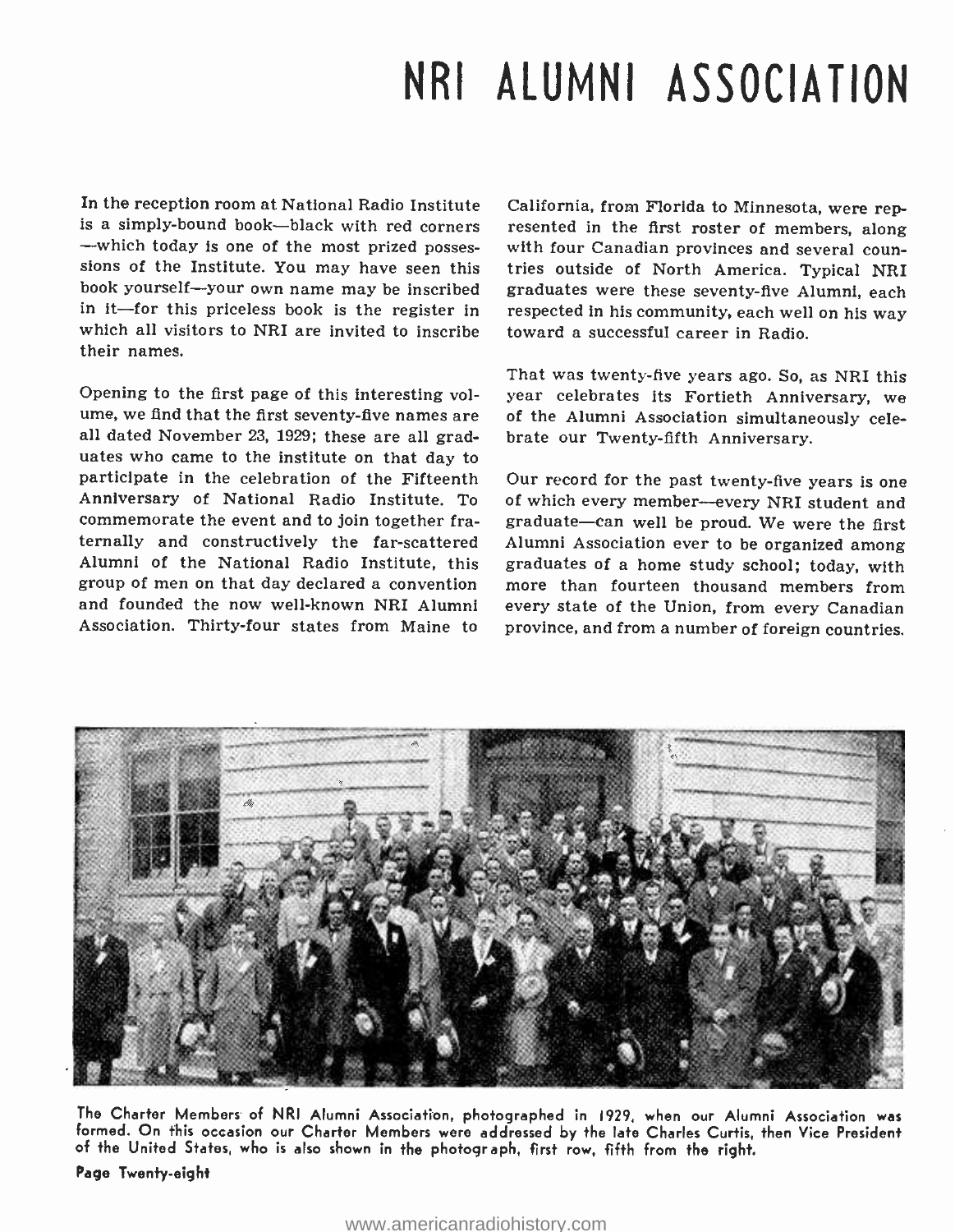## CELEBRATES 25th BIRTHDAY

we have one of the strongest Associations of this kind in the world. Our members have profited from their contacts with fellow Alumni through Chapter meetings and through our official publication NATIONAL RADIO -TV NEws, and we in turn have been an inspiration to the Institute in its dissemination of Radio and Television knowledge.

The picture at the left was taken at the time the NRI Alumni Association was formed in 1929. In this group, first row fifth from the right, is Charles Curtis, then Vice President of the United States, who congratulated our members upon their fraternal spirit and their foresight in binding together for the common good of servicemen and technicians everywhere.

That convention in 1929 was brought to a close with a banquet at the Arlington Hotel in Washington. As part of the ceremony, a handsome loving cup was presented to the National Radio Institute through its President, Mr. J. E. Smith. The actual presentation was made to Mr. Smith by the then newly elected Vice President of the Alumni Association, Mr. Hoyt Moore, of Indianapolis, who later became a State Senator in Indiana.

On the face of the cup is engraved the following legend: "Fifteenth Anniversary of the National Radio Institute. Presented to J. E. Smith, President, by the NRI Alumni, November 23, 1929." On the opposite side is engraved the name and state of residence of each charter member of the Alumni Association.

Mr. Smith-Honorary President of the NRI Alumni Association—and all of the members of our Executive Staff extend greetings to the members of the Alumni Association on this occasion of their Twenty-fifth Anniversary and con-<br>gratulate the seventy-five original members, for their devotion in carrying out an ideal which was founded upon the solid principle that in unity there is strength.



This loving cup was presented to NRI in 1929 by the Charter Members of the NRI Alumni Association. It is handsomely engraved, including the name and state of residence of each Charter Member.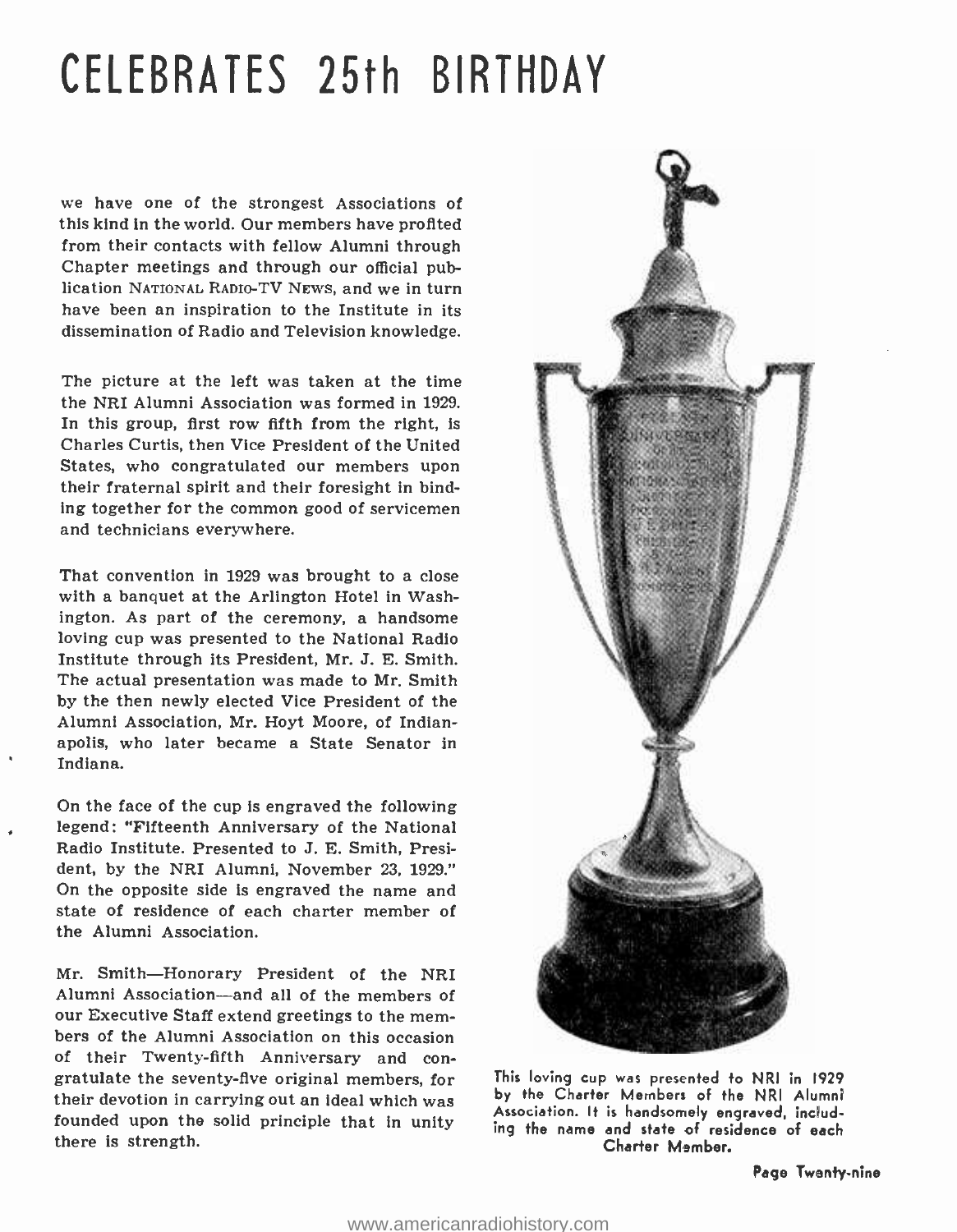## Chapter Chatter

New York Chapter re-elected its entire slate of officers, as follows:

Chairman, Bert Wappler Vice -Chairman, Thomas Hull, Jr. Secretary and Treasurer, Louis J. Kunert Ass't Secretary and Treasurer, Frank Zimmer

Some fine reports from Secretary Kunert listing speakers, subjects and some fifty -five to sixty members present at each meeting. In this issue, because of space limitations, these details are omitted.

Thursday of each month at St. Marks Community Center, 12 St. Marks Place, between Second and Third Avenues in New York City.

Philadelphia Chapter also retained a number of last year's officers. Election results are as follows:

Chairman, Fred Seganti Vice -Chairman, John Pirrung Secretary, Jules Cohen Financial Secretary, Al Schwartz Treasurer, Charles J. Fehn Librarian, Joseph Lynch Sgt.-at-Arms, Ray Stout

Meetings are held on the second and fourth Monday of the month at the Knights of Columbus Hall, Tulip and Tyson St. in Philadelphia. Students and graduates in the area are always welcome.

Pittsburgh Chapter reports the following officers for 1954:

Chairman, Francis P. Skolnik Vice -Chairman, Tom D. Schnader Treasurer, H. A. Tate Executive Committee, Pete Tomasina, William Lundy and John Bardon.

Meetings are held on the first Thursday in each month, 8 P.M., at 134 Market Place. Ken. J. Shipley, 1009 St. Martin St., is secretary.

Baltimore Chapter in 1954 will be served by the following officers:

Chairman, R. F. Thompson Vice-Chairman, J. Dalivka Secretary, Joseph Nardi Treasurer, Elmer E. Shue Librarian, Wilbur L. Kidd. Sgt.-at-Arms, John J. Hooper Auditors, H. J. Rathbun and Thomas H. Clark Baltimore Chapter meets regularly at 745 West Baltimore Street, in Baltimore on the second Tuesday of each month.

New Orleans Chapter reports the following offi- cers for 1954:

Chairman, Louis E. Grossman Vice -Chairman, V. J. Cornelius Secretary, A. H. Buckley, Sr. Treasurer, O. Jumonville, Jr. Executive Committee, Ronald R. Reed, P. Boudreaux and Emile Laumann Financial Committee, L. Edgecombe and M. F. Fogarty.

New York chapter meets on the first and third area who are interested in attending meetings<br>Thursday of each month at St. Marks Commu- please contact Chairman Louis E. Grossman, 2229 NRI students and graduates in the New Orleans area who are interested in attending meetings Napoleon Ave., in New Orleans.

Detroit Chapter has elected officers, as follows:

Chairman, John Kehoe Vice -Chairman, Tom Paterson Secretary, Robert M. Kinney Treasurer, F. Earl Oliver Financial Committee, Ken Kacel and Prince Program Committee, John Stanish, Len Gudenau, Frank Schrober and Leonard Reinowski Librarian, Asa Belton Sgt.-at-Arms, Charlie Mills

The address of Secretary Robert M. Kinney is 16565 Cruce Street, Detroit.

Milwaukee Chapter reports officers elected, as follows:

Chairman, S. J. Petrich Vice -Chairman, Elwin Sowle Secretary, Robert Krauss Treasurer, E. Bettincourt Financial Committee, Erwin E. Kapheim and L. Schroeder Entertainment Committee, Harvey L. Otto, Robert E. Hanson and John M. Klis, Jr.

The address of Secretary Robert Krauss is 2422 N. 32nd Street, Milwaukee. If interested in attending meetings please contact the secretary.

Chicago Chapter continues to meet at 8 P.M. on the second Wednesday of each month in the American Furniture Mart, 666 Lake Shore Drive. (West entrance.) Students and graduates in Chicago are cordially invited to meet with us.

Some photographs and interesting information regarding chapter activities have been received and are appreciated by the editor. Use of some of this material will be made in forthcoming issues when more space will be available.

Page Thirty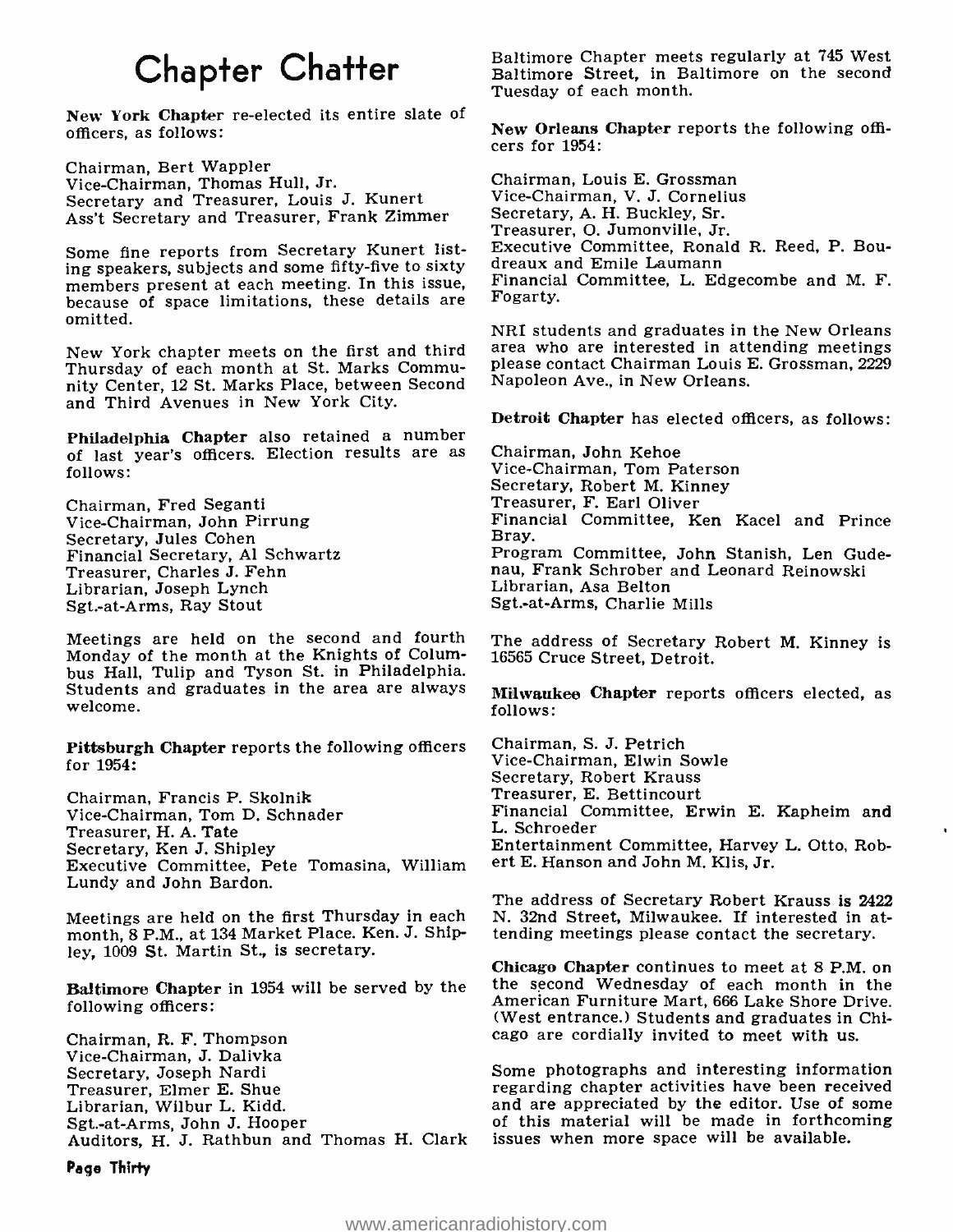## Father and Son Enjoy "Ham Shack" Together

Dear Mr. Smith:

"We finally got around to getting a picture of<br>our "Ham" shack. Am enclosing a copy. We are <br>using an 80 meter and a 40 meter Bendix Com. Place in which to work. Fourteen per cent using an 80 meter, and a 40 meter Bendix Command Surplus transmitter for V.F.O., feeding of all employees have been there over twenty<br>into large transmitter shown on the right of the  $y$ ears... and several have been with the company<br>photo and are putting out about photo, and are putting out about 100 watts, or so, on c.w. The unit on top of the large transmitter is our antenna coupler. The receiver<br>is a Hammarlund HO-129-X We are beginning to clated with NRI for thirty-six years. And, in is a Hammarlund HQ-129-X. We are beginning to clated with NR1 for thirty-six years. And, in get out a bit now, having made contacts as far fact, all the company's officers are oldtimers... get out a bit now, the mass may have been as far bit now, having made contacts and San Diego, so hope to really get around the country once the cold weather really closes in here.

(VE5RH) worked, and earned his own money to purchase the large transmitter and the receiver himself. He also made the large desk that you bould be the picture. Which brings up another see in the picture. It is made of solid birch. He did all all sociation. Which brings up another see in the picture. It is made of this last term at school. He hopes to go into<br>ence school with an active alumni association<br>this last term at school. He hopes to go into<br>ence school with an active alumni association Electrical Engineering, especially the electronic end of it.

"Our antenna is an end fed Zepp, with open feed line, and is just about  $50'$  high. The main wire is  $67'$  long and is a  $\#12$  copper-clad steel-core wire. Lead-in is flameseal  $#14$  copper wire, which is well guyed and supported, so we have a good substantial set up that should withstand our winter gales.

"We find the 40 meter band is best for us at present, and are gradually fixing up our equipment for 20, and 10 meters, as Bob can go 10 meter phone now."

Yours sincerely,

F. R. Hills, VE5FH 2239 Toronto St. Regina, Sask., Canada

## Salute To NRI

## (Continued from page 13)

tution ever since. The name was changed to National Radio Institute in 1920 ... the year it became incorporated under the laws of the District of Columbia. Now, the initials "NRI" are just about as well known as the full name. And the name itself has been carried all over the world by the men who have graduated and gone on into different phases of the industry. Of the<br>more than half million persons who have en-<br>rolled in NRI during the past forty years, many<br>have become top figures in their field. Others have won recognition in other ways ... such as the radio crew of the cruiser "Helena," sunk by the Japanese in World War Two. Seven of the eight radio operators on board were former NRI<br>students. And then there are those who never do anything exceptional with their training--just enjoy it as a hobby.

Except for the two little Bendix X-mitters, Freisonnel, Charles Alexander, Comptroner;<br>which I got, I might say that my son Bobb David H. Smith, Purchasing Officer; Albert F. As for the school itself, it seems to be a great of all employees have been there over twenty Rohrich can look back over thirty-nine years.<br>General Manager E. L. Degener has been assoand Secretary, J. Morrison Smith, son of the founder, who is still too young to match longev- ity with men like Gordon Birrel, Director of Personnel; Charles Alexander, Comptroller; Stuart Armstrong, Director of Advertising; Doig, Supervisor of Mailing and Printing; and Louis L. Menne, Executive Secretary of the NRI Alumni Association. Which brings up another "first" for NRI: first - and only - correspond- ence school with an active alumni association . .. an association boasting fourteen thousand members.

> Oh, there are lots of things of which NRI and its founder can be proud; but to sum it all up in general terms, most of their pride stems from the fact that they've played an important part in the development of a vital industry. And for their multiple contributions to the broadcast industry over a period of nearly forty years, WRC is offering this tribute today to the officers and employees of the National Radio Institute, and especially to its founder and President, James E. Smith ... a leader in the field of electronics ... a very personable and wonderful gentleman.

> > $n r$  i